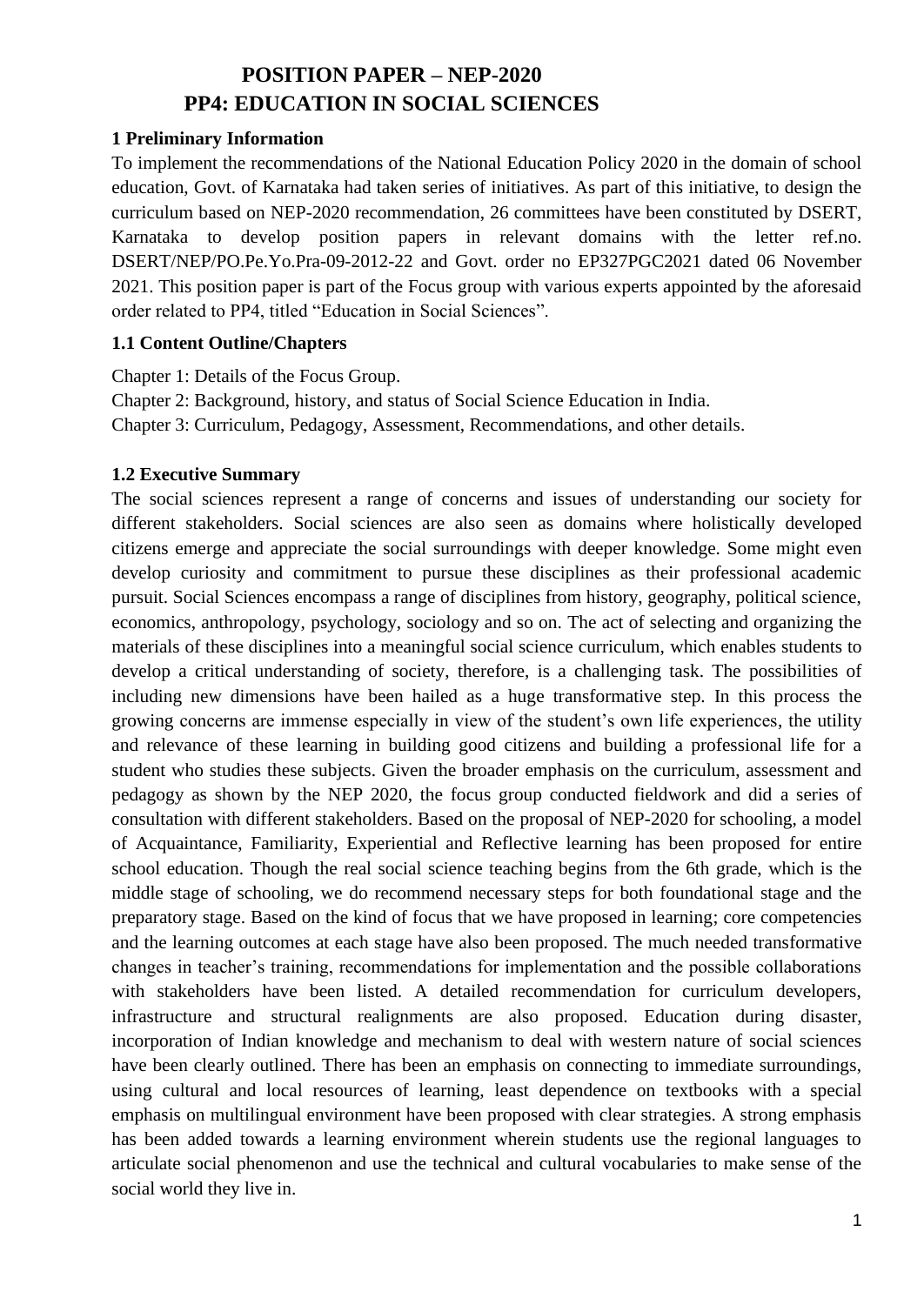### **1.3 List of Members of the Focus Group**

- 1. Dr Rajaram Hegde, Retd. Professor of History and Archeology, Kuvempu University.
- 2. Dr Shanmukha A, Professor, Head of the Dept. of Political Science, Kuvempu University.
- 3. Dr Veena E, Asst Professor, Political Science, KLE Society's Arts and Commerce College, Gadag - 582101.
- 4. Dr. Shankarappa N S. Lecturer in Sociology, Govt. Independent PU College, Karya Village, Nanjangudu Tq. Mysore District.
- 5. Dr Lakshmana Pujar, Asst Professor, Dept of Geography, GFGC Hirekerur, Ranebennur.
- 6. Dr Chandrashekhara Damle, Retd Professor of Sociology, Sulya, Mangalore.
- 7. Sri. Ravindra Jain, Resource Person, Azim Premji Foundation, Bangalore.
- 8. Sri. M S Chaitra, Senior Fellow, India Studies Unit, CESS, Bangalore.

#### **1.4 Acknowledgement**

In the process of preparing this position paper, a large number of people have contributed to its development. DSERT and their staff, member of NEP core committee, Dr Gowrisha Joshi, Dr Padmavathi, Dr Hari Prasad, DIET Shimoga, Sri. Shivanand, DIET Davanagere, Sri. Gajanan Londe, Dr L Savita, Smt. Revathi, Sri. Shiva Kumar, Sri. Ranganath H A, Sri. Raveendra, Dr Sadananda J S, Dr Ashwini B Desai, Sri. Soham Deshmukh, Smt Meenakshi Navaratna, Members of India Studies Unit, CESS and reviewers who commented on the draft and the members of the core committee of DSERT who have suggested key issues on time to time and many people who are interested in Education, have been communicating to us their aspirations and their concerns as well as suggestions relating to transformation of school education. Many people have participated in surveys that were conducted during this period and many more, who have contributed directly or indirectly deserve to be appreciated and remembered.

#### **2 Introduction**

#### **2.1 Introduction to Social Science Education: Current Problems and perspectives**

It is not uncommon to see the recurrence of some old questions pertaining to teaching social sciences and humanities at various pre-university levels. On the one hand there are always controversies surrounding how our societies and people get described in these textbooks and many times there are different ideological concerns that drive the textbook writing practices. On the other hand, there is the question of relevance pertaining to teaching these subjects and it gets coupled with employment opportunities for those who study these subjects. Despite these concerns it is an unambiguous fact that all sections of the society would like their children to be taught these subjects and there is an emphasis that social sciences and humanities are the best way to create good human beings and citizens who are responsible.

It is also evident in the general conversations with people as well as some of the commonly held views that most parents do not consider social sciences and humanities as their children's career option. There are many reasons for such a situation. Despite the fact that all parents would like to see their children becoming good citizens and good human beings, social sciences, the way they are taught do not fulfill these expectations. The very nature of social sciences has been known to develop disrespect and contempt to their traditions and the way of existence of human beings in Indian situation. Finally, it is becoming increasingly clear that what career paths or livelihood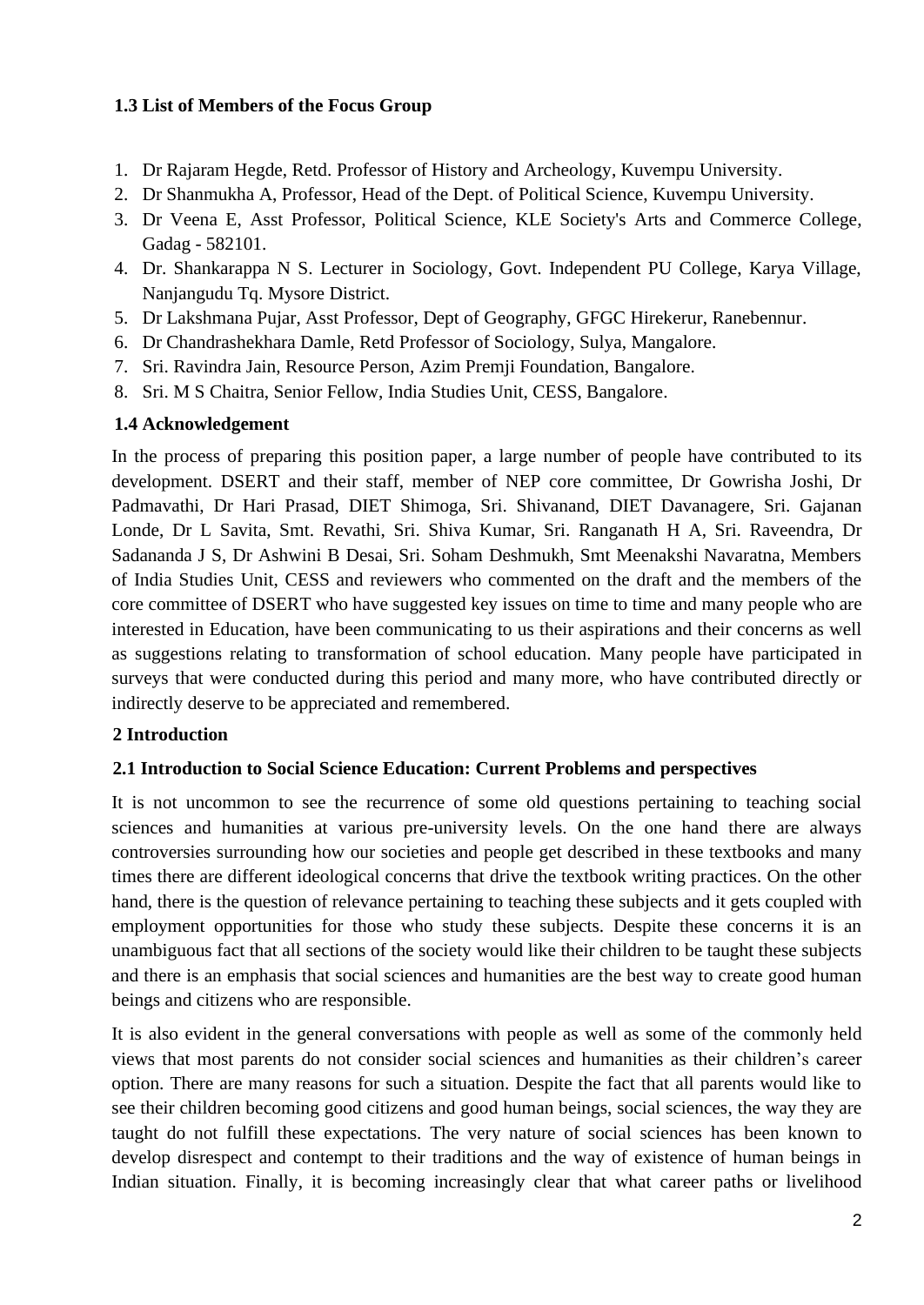options can be sought using the knowledge and skills of these disciplines are going to provide to people, is absolutely unclear.

There are many issues that could be discussed regarding aforesaid problems. One thing is very clear and needs a mention here is the very nature of the social sciences. The abundant literature available on social sciences points to the fact that they are western in nature. Many would even call these social sciences as orientalistic, and there are repeated claims to decolonize social sciences. It is also undisputable fact that the origin and development of social sciences has its roots in European culture. Postcolonial scholars would even argue with greater details about the Eurocentric nature of social sciences. The recent scholarship points to the fact that the problem doesn't reside in the fact that it is western, but rather these social scientific disciplines by themselves are less of sciences and more of European cultural experiences of other cultures. Given this situation, while teaching social sciences it is very important to contrast these western descriptions and the very experience of the people and the society that one is born into. Otherwise, these social sciences not only reproduce colonial or western stereotypes and cultural asymmetries, but they would not help the children to reflect on their experiences (For details see Balagangadhara, 1994; 2012; Dhareshwar, 1998). Therefore, even though parents are keen on their children to learn social sciences, it is evident that they find it neither useful nor fulfilling the goals that these subjects need to fulfill during the growth and evolution of the child cognitively, emotionally, and socially.

Given these differing issues and the aspirations, it is not easy to develop a curricular design and innovative strategies of pedagogy and measure the student's learning outcome insofar as social sciences are concerned. One side there is a greater challenge to address the comprehensiveness of the disciplines involved which ranges from anthropology, sociology, history, political science, civics, economics, geography, and psychology to name a few and on the other side, introducing them to the Indian students in an exciting way to reflect on both Indian traditions and the local social and environmental surroundings, without losing the site of global concerns.

There are also claims that the social sciences are not sciences in the way natural sciences are and therefore, they must be taught in a different way. But it is untrue that the societies and cultures and their experiences cannot be studied in the way physical and natural world is studied in the scientific manner. One must pay serious attention towards how we engage our children in making them think reasonably and rationally about our social world. More often, the nature of sciences that social sciences are in their existing forms becomes a ground to spread ideologies, often leading to misperceptions about the social world they live in. Therefore, developing scientific attitude among the students regarding the social world and training them to reflect upon their experiences in reasonable ways is the only way out in such a situation. What must be seen seriously is how do we use the resources of learning and familiarity that children have with their surroundings in such a manner that they start reflecting and making sense of social world. In a way it is an opportunity to explore the local learning and teaching resources to transform the child's understanding of the social world into a scientific enquiry.

The social sciences have the goal of building good citizens and individuals. These individuals are expected to deal with both the social and the natural environment appropriately. This appropriate existence involves arriving at some reasonable judgements about what is good within social world, and what is good for the fellow human beings and their future. Thus, social science teaching basically should be aimed at utilizing the various teaching-learning tools to provide the child with the ability to think independently, deal with the social world adequately and learn from these experiences constantly. Social science teaching can achieve this by promoting children's ability to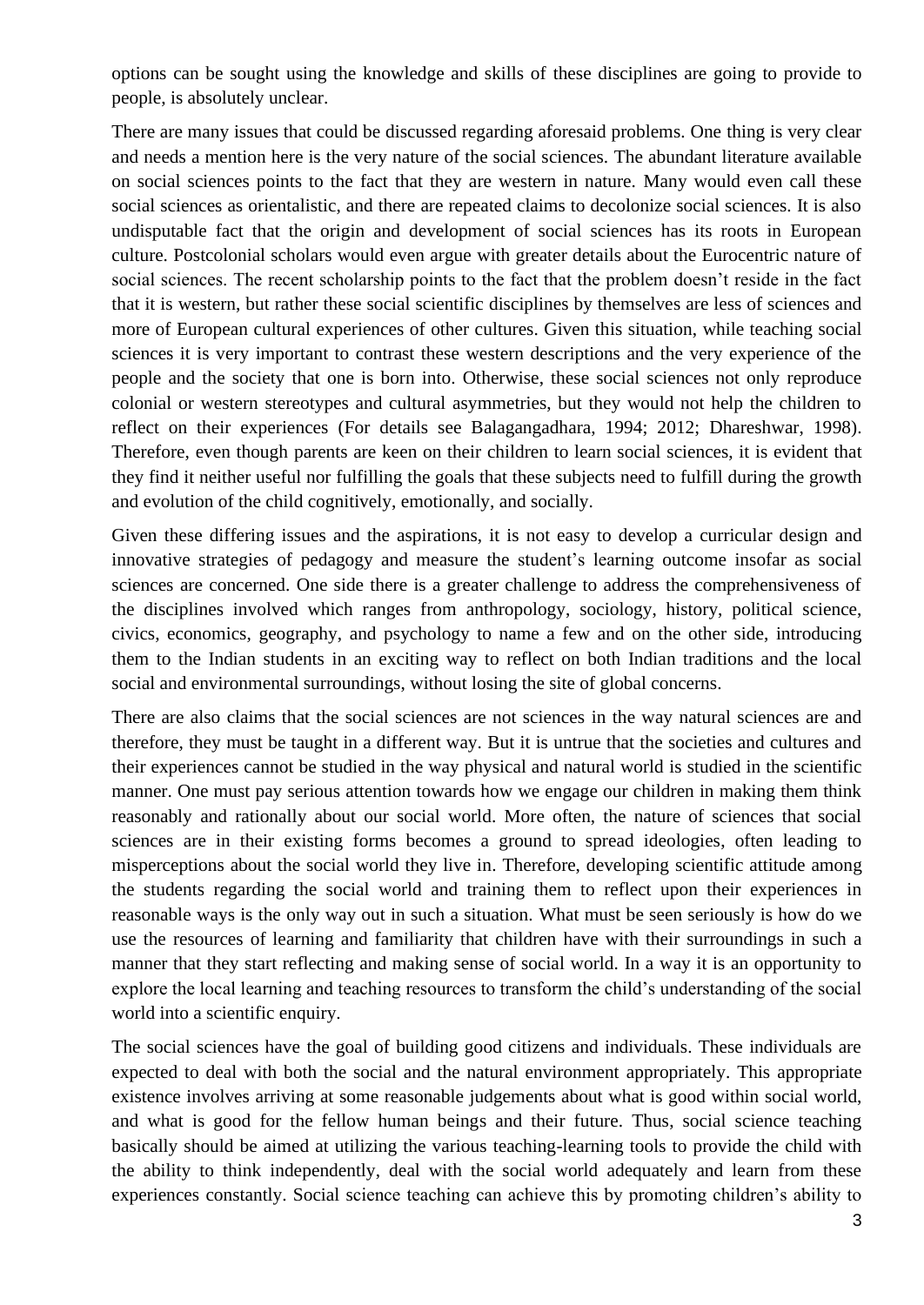take initiative to critically reflect on social issues and transform them into sites of learning on each occasion. Such critical reflection pre-supposes a comprehensive curriculum in which learners – both teachers and children – participate in generating knowledge. It is through this participatory mode that children and teachers stand the best chance of making teaching and learning interesting as well as enjoyable.

Previously, any attempt to develop social sciences curriculum always aimed at orienting the children towards some normative goals and these were always forced on the children to ensure that children are given all necessary information pertaining to their moral existence. Such curriculum had led to information overload and forced conclusions about social phenomena. The attempt to preach some or the other moral concern in excessive fashion and pushing the children towards taking position in one way or the other has generated an aversion to large number of students and there are also concerns about how much some of these claims are based on facts or truths. This limitation must be overcome by attending to both the content, pedagogy, and the outcome evaluations.

#### **2.2 Details of Consultations – Description**

The members of the committee made a systematic effort to conduct field visits over a period of ten days intensively by keeping in view the mandate of this committee. Questions pertaining to relevance, curriculum, pedagogy, assessment and the status of the social science education was asked to various stakeholders. Most of the questions in this survey were broadly outlined by focusing the mandate of the committee. Subsequently these informal conversations were further followed up till 30<sup>th</sup> of December 2021. Details of the survey are enclosed in Appendix I.

#### **3. The Vision, Perspectives, and Implementation**

#### **3.1.1 Historical perspectives in Social Science Education**

The growth of social sciences in India as it is today, can be traced back to colonial state's attempt to institutionalize education in India under its control and monitoring. Whatever may the trajectory of the evolution of various discipline of social science, it is not very difficult to trace the historical growth of social science education in school education. Obviously, the entire process of introducing social science began with the colonial state's attempt to provide education to its subjects. Any understanding of the social science curriculum must take a note of how the entire social science education has been founded on the colonial knowledge of India, legacy of institutions, pedagogy, and formulation of the goals of education. Whatever may be its colonial history, one can also engage in developing an understanding of what is the trajectory of growth of Social Science education in Independent India.

It was during the colonial period the first clear attempts to introduce social sciences in schools start emerging (Hindustani Talimi Sangh, 1938, p.22; Government of India, 1962, p.76; NCERT, 1970, p.349). From then onwards, Indian schools teach social science to promote the idea of national development, through the study of India's physical and political structures, social, economic, geographical, and cultural aspects. These schools through their social science teaching, are expected to make students participate of the public life in such a way that they help India to overcome its socio-economic challenges and other forms of divisions that exist in the country as they grow up. It was anticipated that these citizens who have studied social sciences appreciate India's past and develop patriotism and strive for national integration. Students who learn these subjects are expected to develop an awareness of how Indian Constitution offers a strong foundation for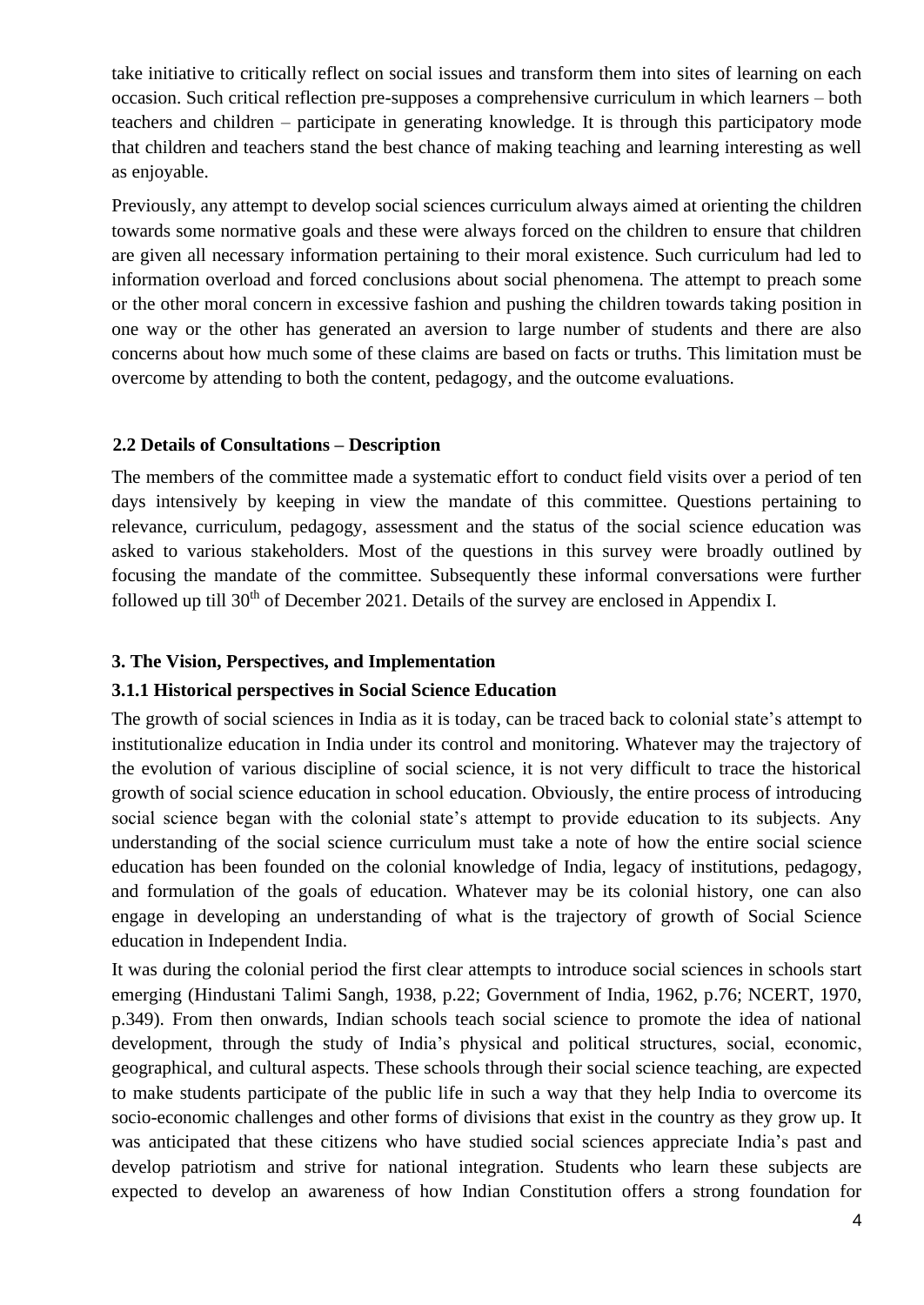democratically elected government and politics which enriches the values of such democratic principle and inculcate a strong sense of self-rule in India and to participate in such a process of political life actively.

The union and state governments have specifically created institutional structures for curriculum development through various bodies like National Council of Educational Research and Training (NCERT), State Councils of Educational Research and Training (SCERTs) and State Institutes of Education (SIEs) to design, develop and implement syllabi and model curricular materials such as textbooks. After India's political independence the subsequent two decades of education management relied on the state level curriculum developers who used the then existing broader policy documents (Hindustani Talimi Sangh, 1938; Government of India, 1962 and NCERT, 1970) to identify topics, and develop or revise the social science syllabi for different classes. This approach changed radically from the beginning of 70s. From 1970s, the textbook development and teaching methods were aligned to curriculum framework documents published by the NCERT. NCERT came up with such documents multiple times starting from 1976 and it revised and improvised these documents in 1988, 2000, 2005 and each of these documents had corresponding realignments at state level by the SCERTs. This has taken place particularly after 1976 when education was included in the Concurrent List of the Indian Constitution. After this constitutional demand, The States and Union Territories started using the NCERT syllabi (NCERT, 2000, p.37) as the reference. These efforts did not really yield the expected outcomes which may be due to many reasons.

The school social science curriculum for Classes I to X includes topics from history, economics, geography and political science (with emphasis on civics). In Classes XI and XII (in some states it is called pre-university), social sciences are introduced as elective subjects. In Classes I and II, many ideas and concepts of social science were brought in and introduced not so much as part of social sciences but as part of language or mathematics courses; In Classes III to V, the ideas and concepts of social sciences were introduced along with natural science as part of environmental studies. Social science concepts are introduced from Class VI onwards as a separate course, Social Science. While NCERT and SCERTs and State Institutes of Education develop syllabi for Classes I to XII, examination boards adopt or adapt these syllabi for Classes I to XII and conduct examinations.

Traditionally, topics from history and geography formed a major share of school social science syllabus in India. For more than 60 years now, children are introduced to India's polity and economy in some way or the other. In 1988, Indian Constitution was amended to reduce the age for voting in Indian public elections from 21 to 18 years. This means, Indian citizens exercise democratic rights just after their completion of 12 years of schooling. Due to this situation and the arrival of information and communication technologies, there has been an increasing awareness of political and economic issues in India. This has led the curriculum developers to increase the curricular space available for political science and economics. To illustrate this issue clearly, one can examine two national level boards, namely the National Institute of Open Schooling and Council for the Indian School Certificate Examinations (ICSE), and both these bodies offer Economics as a separate course in Class X. Yet, there are a few exceptions as the West Bengal Secondary Education Board offers history as a separate course in Classes IX and X and the ICSE offers history, civics and geography as one course with two papers and economics and commerce as optional paper.

To conclude, social science concepts, topics and social issues are introduced from Class VI onwards. The opening up of disciplinary boundaries begins from Class IX onwards. In Class X, students are assessed for certification by the Boards as part of one composite course, social sciences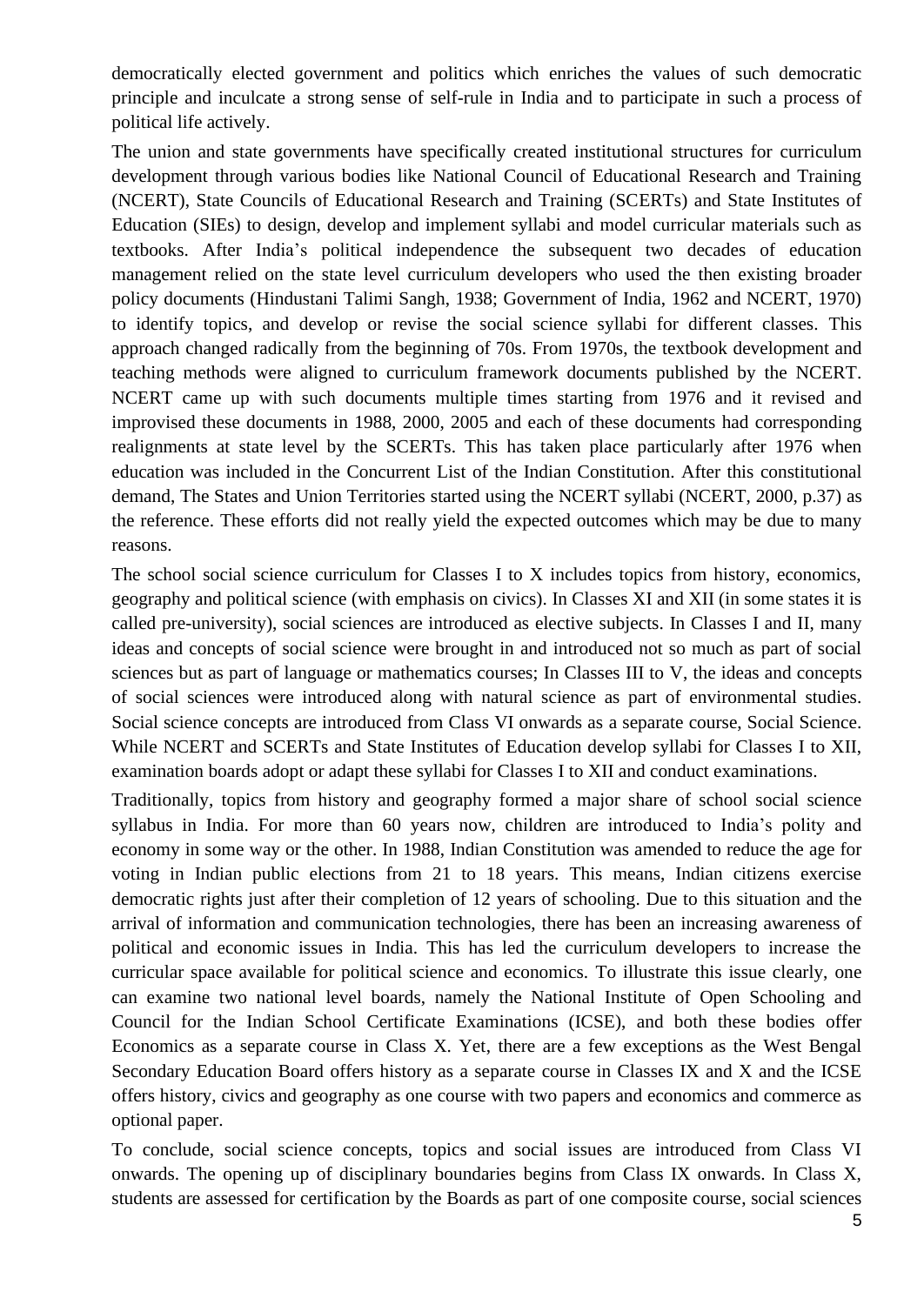or social studies. The curricular space of social science education was traditionally occupied by history and geography, and over the last six decades, other subjects such as economics and political science also have begun to be considered in schools (For details see Srinivasan 2008; Srinivasan 2015; Srinivasan 2019; Batra, 2010)

## **3.2 Rationale of Social Science Education at Different Stages**

## **3.2.1 Vision Statement of Social Science Education: Broad statement**

• To develop children with informed and reflective abilities to engage in/with the social world to become socially responsible citizens.

## **3.2.2 Broad Goals of Teaching the Subject**

Teaching and studying the social sciences are vital for many reasons.

- It enables children to understand the society in which they live; to learn how society is structured, managed, and about forces seeking to transform and redirect society in various ways.
- To appreciate the values enshrined in the Indian Constitution and to develop a richer integrated view towards the unity and integrity of the nation and as well as to develop thinking towards sustaining and strengthening of a democratic society.
- To grow up as active, responsible, and reflective members of society.
- To undertake activities that will help students develop social and life skills and make them understand that these skills are important for social interaction. To acquire pleasure and happiness in reading and learning, by providing them with enjoyable reading material and a range of projects and activities.
- To learn to live with differences be it social, cultural, biological or psychological that exist in society. To inculcate an attitude of caring for certain human and social values and to enhance the deeper commitment to learning to learn with special emphasis on practical learning and learnability.
- To acquire the core competencies and develop capacity of ethical reasoning

### **3.3 Specific Objectives for Social Science Education at Different Stages of School Education**

# **3.3.1 Foundational Stage**

- To develop acquaintance with the social world.
- To develop ways to make children get exposure to various components of the social world.
- To encourage them to ask questions towards the social world they live in to observe and express the experience of the society around them.

# **3.3.2 Preparatory Stage**

- To develop familiarity with the social world.
- To develop ways in which child can start making sense of the social world and its components through various means.
- The transactions (interrelationship) between the natural and social world must be adequately familiarized.
- To develop an intimate relation with social world and to make a child realize that he/she is a part of it.
- To familiarize the child with a vocabulary consisting of words significant for understanding the society around him.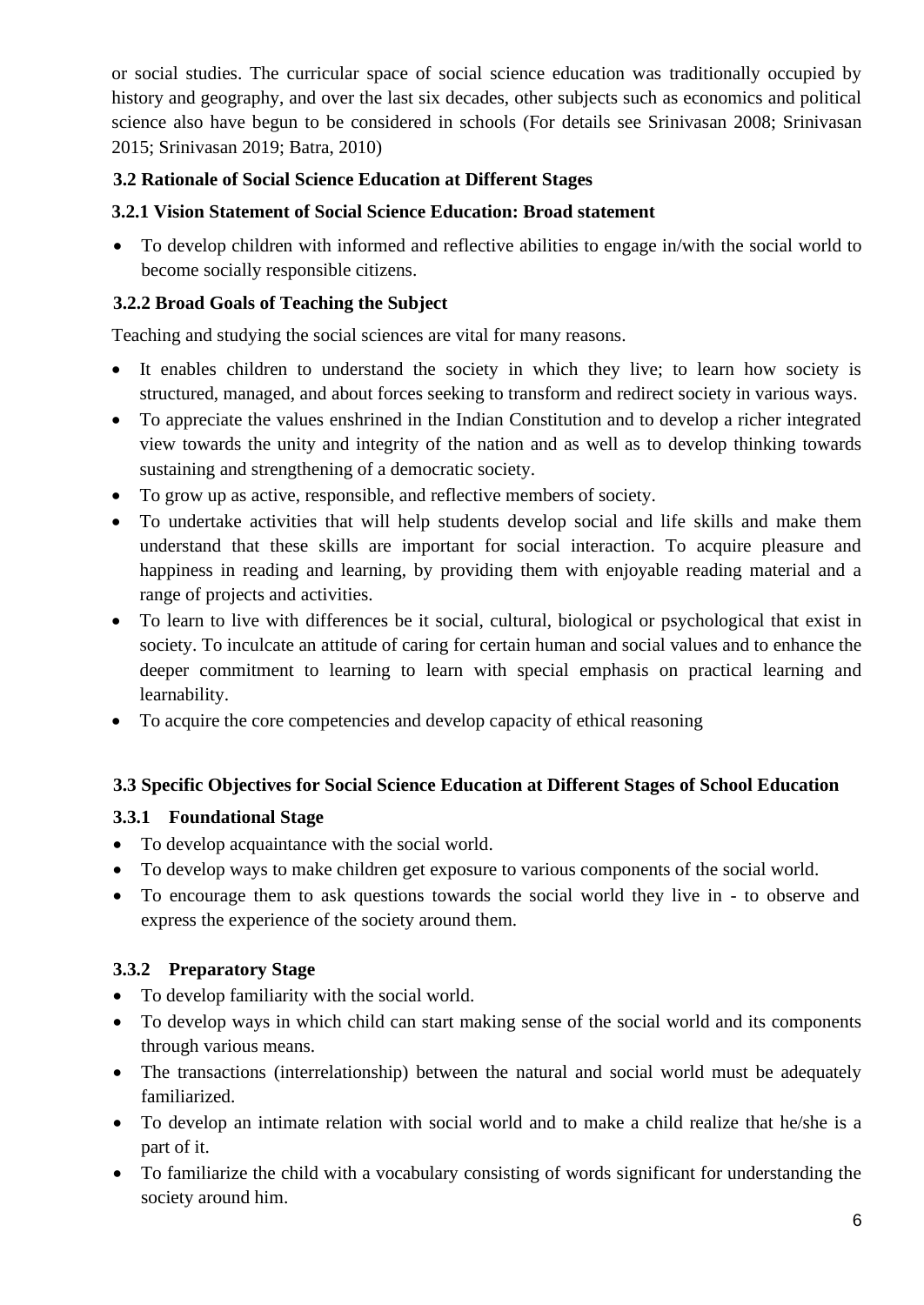## **3.3.3 Middle stage**

- To provide a holistic understanding of the social world which is decompartmentalized and multidisciplinary.
- To develop ways in which child can start making sense of his experience of the social world and its components through various means. This also includes examining various dimensions of social transactions that a child can encounter.
- To enable the child to describe the social world in his/her own language. To develop vocabulary, and cognitive resources through which a child can make sense of the experience of the social world they live in.
- To develop a preliminary skill of reflection and critical reasoning about the society around.
- To develop core competencies like self-awareness, social awareness, environmental awareness, relationship skill, tolerance, righteous conduct, respect, patriotism, responsibility, integrity, empathy.

## **3.3.4 Secondary stage**

# **3.3.4.1 Classes 9 th & 10th**

- Preliminary introduction to the social science disciplines, their scope, subject matter, methods of acquiring knowledge.
- Introduce the characteristic features of and differences between certain categories like religion, tradition, caste, *sampradaya*, *jati*, *mata*.
- To introduce concepts of different disciplines of social sciences needed for deeper understanding of the subjects and domains.
- To introduce the key traditional concepts to understand Indian society and teach the difference between the Western concepts and the Indian. Ex. Religion - *Dharma*, *mata*, *sampradaya*; history - *itihasa*, *purana*, *charita*; caste - *jati*;, law - *nyaya*; state-*rajya*; soul - *atman*; nation *rastra*, *desha*.
- To focus on making use of child's experiences with the social world, he/she will be oriented towards reflecting on these experiences through disciplinary modes.
- To develop a cognitive ability to analyze the social world using the disciplinary understanding by introducing the discipline to facilitate such reflections. Initiate a child to learn debating, to intervene and to critically examine the experiences of his social world with its past, traditions and the practices so as to ensure that he/she feels being part of a larger society.

# **3.3.4.2 Classes 11th & 12th**

- A detailed and rigorous entry into the social science disciplines, exposure to the theories, models, and institutions in technical language.
- Introduce them to most contemporary questions of social science discipline including deeper understanding of language of theorizing, modes of formulations and explanations of ways of analyzing the social world.
- To develop a cognitive ability to analyze the social world using the disciplinary understanding by introducing various theories and methods to facilitate such reflections.
- To make a child learn to debate, intervene, critically examine the experiences of this social world with its past, traditions and the practices so as to ensure that he/she feels being part of a larger society.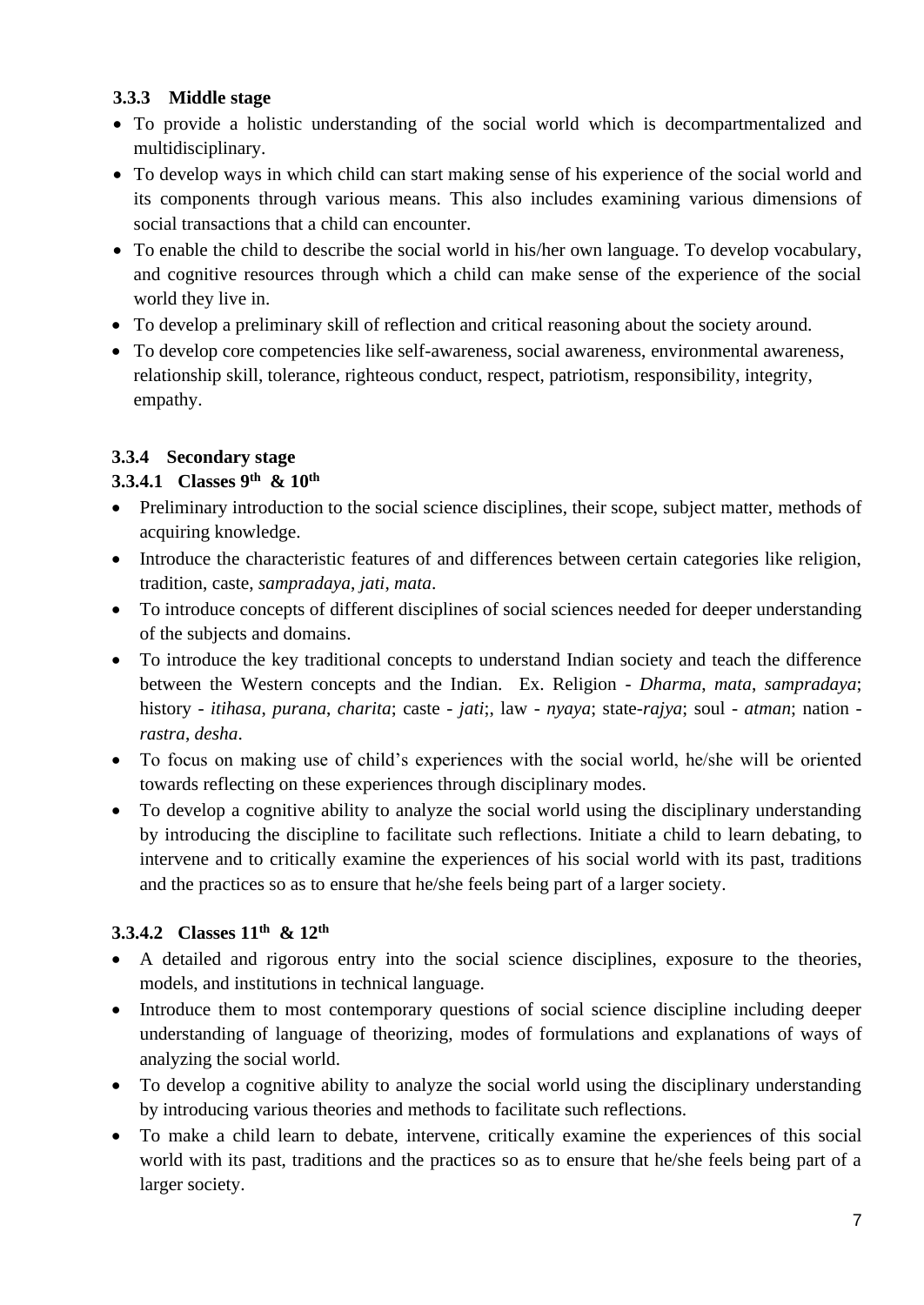- To introduce contemporary issues/debates relevant to develop reflective understanding of the society.
- To explore learning through flip classes, problem-based learning, action research, mock UN, mock parliament, mock panchayat, mock court etc.
- To develop core competencies like leadership, teamwork, organizational ability, conflict resolution, problem solving, taking initiative, attitude of social service.

### **3.4 Curriculum**

# **3.4.1. Prevailing Perceptions, Practices, Approaches and the Problems of Social science curriculum**

Field consultations, surveys, researches as well as previous reports on social science curriculum point to the following kinds of challenges to be addressed while formulating the social science curriculum and pedagogy:

- Question of Relevance- uninteresting and not useful for employment
- Burden of the content
- Classroom and textbook centered pedagogy
- Overcrowded, incomplete and unconnected textbook information in a language hard to understand
- Text book content Eurocentric / based on Western experience
- Ideological bias and indoctrination in textbooks
- Public Controversies on Social Science textbook content
- Disciplinary bias and compartmentalization
- Incomplete and unconnected subjects
- Generates contempt towards certain sections and cultures and forms of life
- Preaching than reasoning
- Lack of cohesive flow from local to larger phenomena/concepts of social sciences
- Repetitive and no proper progression of the ideas
- Improper teacher's training and incompetence of teachers

# **3.4.1.1. Measures suggested for overcoming the problems:**

- *Basic principles to design curriculum*: Curriculum must be a progressive, from grade to grade and also across stages and non-repetitive in both content and learning outcome and must be absolutely evidence based. This curriculum must be non-adjectival and non-judgmental so that it will not create prejudice in the children about people or events. Curriculum must facilitate children to arrive at judgment on their own rather than preaching them the judgment. Curriculum must also be non-ideological: it should be devoid of attempts of indoctrination by a particular ideology or standpoint. It should not negatively represent and create bias about any people, lifestyle, practices and traditions.
- *How to reduce the textbook content?*

Up to the middle stage, there will be no separate social science textbook. **From middle stage onwards**, the social science textbooks will be introduced but, the textbooks will contain minimum number of pages and they will only act as the guiding principles for the curriculum. Therefore, part of them will contain clear instructions about the pedagogy, assessment, and extra text material to be used for learning content. Learning to be based partially on textbooks and partially on activities and experiential learning. Textbook material on social science should not exceed 60 pages in the middle stages. Activities based on textbooks and instructions to pedagogical approach and application of technology should form another half of the learning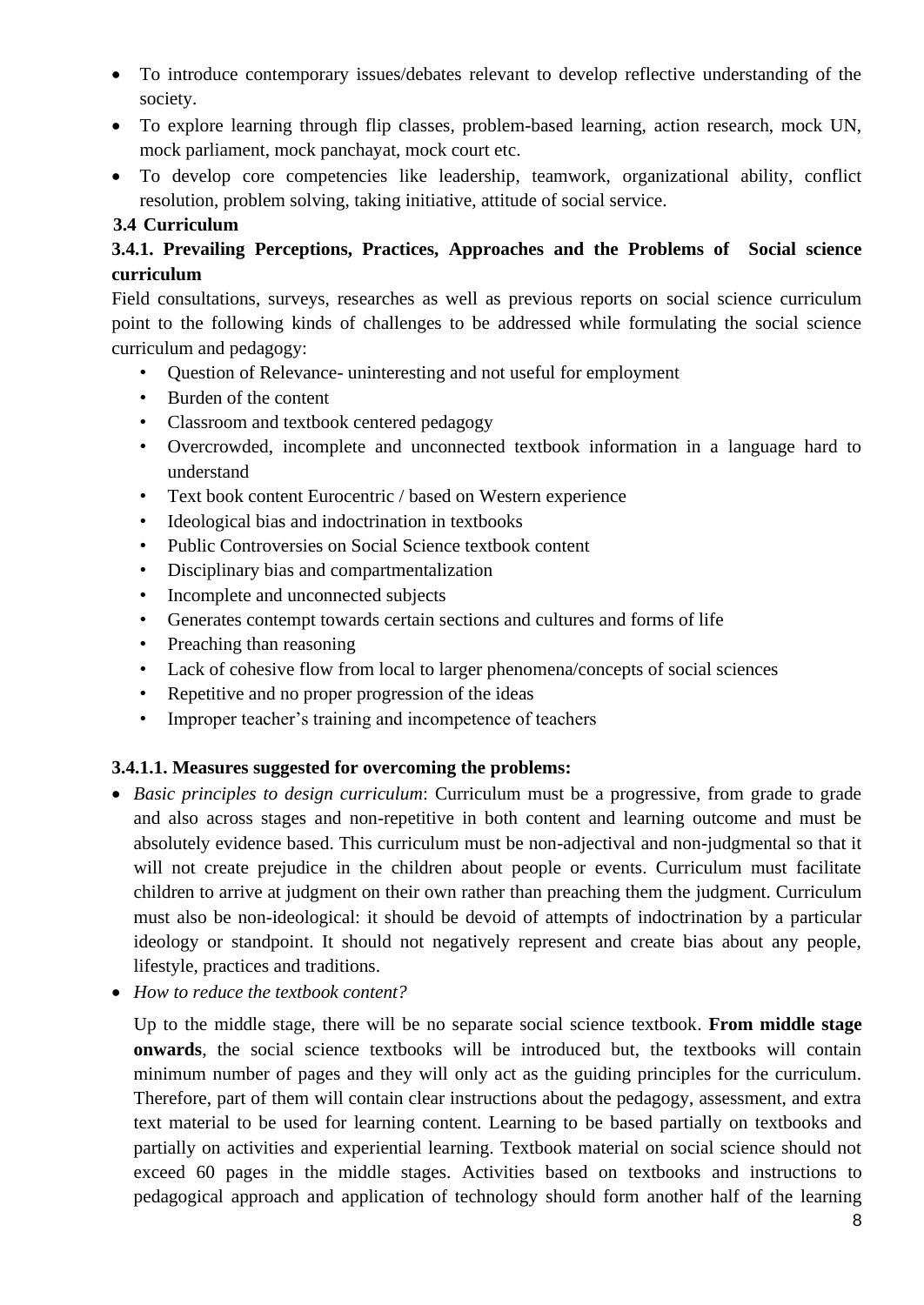material. **In the middle stage** to condense the material and integrate different disciplinary knowledge, lessons can be divided into few essential themes connected with different disciplines on the one hand and child's familiar world on the other hand. Themes should be intimate to the children, and they must enhance their curiosity and interest in the subject taught. Interrelations between different spheres of life and diversity should be highlighted. **In the secondary stage** separate social science disciplines will be introduced. It will be a single compulsory paper for all children in IX and X standards, and of specialized social science branches of choice in the XI and XII standards. When the content is introduced, major care should be on experiencing and understanding the content and concepts. Therefore, the curriculum should be proportionately based on activities, projects and assignments. The textbooks on each discipline should not exceed 75 pages. Care should be taken to include locally relevant content along with the contents of regional and national scope.

- *How to avoid public controversies in social science teaching*:
	- Reasons for controversies are many and most often due to various ideologies and political views derived from the content of social science subjects. There are groups which are keen in pushing their own ideologies, indoctrination and propaganda through textbooks, which are not evidence based or fact dependent. One important change that has been suggested in these papers is to shift the focus teaching of social sciences from factual information which allow for preaching and ideological claims to scientific enquiry and critical reasoning. Focus of these disciplines be oriented towards theme-based learning and concentrating on Los rather than information. It is necessary to introduce why some thing has become controversial in the secondary stages. A reflective learning which is based on logical reasoning with appropriate given data/observation would reduce the ideological rifts. Focus must be given to develop critical thinking among students about the debates, and teachers must be equipped to deal with this way of teaching in both pre-service and in-service teaching.

#### • *No separation of skill from regular learning:*

In all the disciplinary learning, it must be ensured that the skills are integrated as part of pedagogy and learning so that while learning the discipline, a child also develops the skills. The separation of skills from the regular learning is not only detrimental to child, but also makes the children less competent to either pursue the higher education or hinders their professional life. These skill sets may be interpersonal communication, appreciating the social and cultural differences, reading, writing, presentation or communicating with people as well as making the social phenomenon reasonably understandable in their communication is very central part of the social scientific learning. The disciplinary skills must get highest priority. Students must learn how to conduct a socio-economic survey, write a report or proposal, they must be able to formulate problems, questions and hypothesis. They should be able to use all ICT and relevant digital technologies to effectively articulate, present and communicate ideas.

• *Social science teachers*:

The entire focus of curriculum, textbook pedagogy and assessment is a means to facilitate learning. In other words, the attempt of the curriculum developers must be around how child should learn to learn or conduct meta learning activity. In other words, the task of curriculum developers is not alone production of textbook but to build an environment with concrete usable source to make a teacher ready to teach and assess a student. This also means teachers also must participate in constant learning, monitoring, and evaluating process for themselves. Curriculum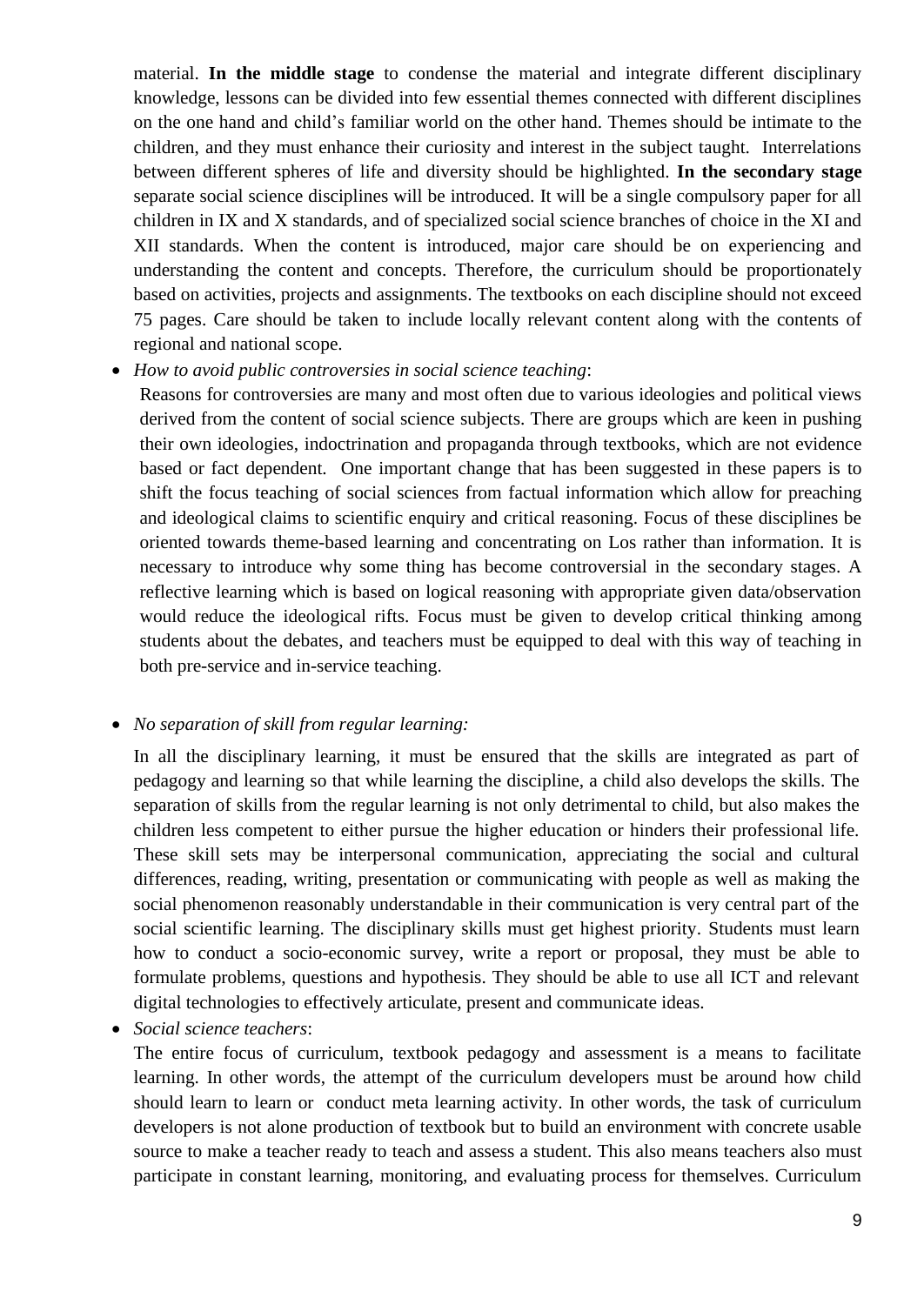developers must keep these aspects in consideration while developing the curriculum in accordance with the new framework proposed here.

• *Increasing Quality of social science teaching and attracting bright people to social science teaching:*

There are many reasons which appear to be a serious hurdle for social science education in India. First of all, most social science teachers also end up teaching subjects like literature and sciences and they are neither trained in it nor they will have sufficient time to teach and focus on social sciences. Second, the content overload of social science must be reduced so that social science teachers are not in constant pressure to complete syllabus. Third, social science teachers must not be assigned to non-academic duties, and they should not be under the regulatory attention of the SDMCs. They must be kept away from all non-academic duties including the midday meal and census work and election duty and so on. Forth, there must be mechanism to attract the bright students to social sciences. Most often in the conversations pertaining to attracting bright young students to social sciences, the central idea will revolve around financial incentivization. But financial incentivization doesn't attract bright people to school teaching. There is a need to establish a respect and dignity of teaching profession at school level and this can only be achieved through building an ecosystem in the society which can warrant bright students' choice to join teaching profession at school level.

### **3.4.2. Stage wise recommendations for Social Science Curriculum**:

Based on the NEP recommendations and the recommendations of the NCF and Social Science Position Paper 2005 following curriculum is suggested. Social science in an integrated form will be introduced in the middle stage. However, it is necessary to prepare the children for social science education from the foundation stage, therefore, introduce the components in its learning material to learn about the social world.

#### **3.4.2.1. Foundational Stage**

• To provide the child an idea of the social environment in the form of activities, games, creative arts like singing, painting, and modelling.

#### **3.4.2.2. Preparatory Stage**

• A simple and short text along with activity based and experiential learning is introduced at this stage. Such a text will contain lessons in the form of stories and events and activities introducing the social world to the child.

#### **3.4.2.3. Middle Stage**

- From middle stage onwards, the social science textbooks will be introduced but, the textbooks will contain minimum number of pages and they will be the guiding principles for the curriculum. Therefore, part of them will contain clear instructions about the pedagogy, assessment, and extra text material to be used for learning content. Learning to be based partially on textbooks and partially on activities and experiential learning. Textbook material on social science should not exceed 60 pages. Activities based on textbooks should form another half of the learning material.
- Social science curriculum will be an integration of various components based on geography, history, political science, economics, sociology, Indian culture and heritage, and anthropology.
- Learning should be holistic: It will inculcate various types of capabilities required for child's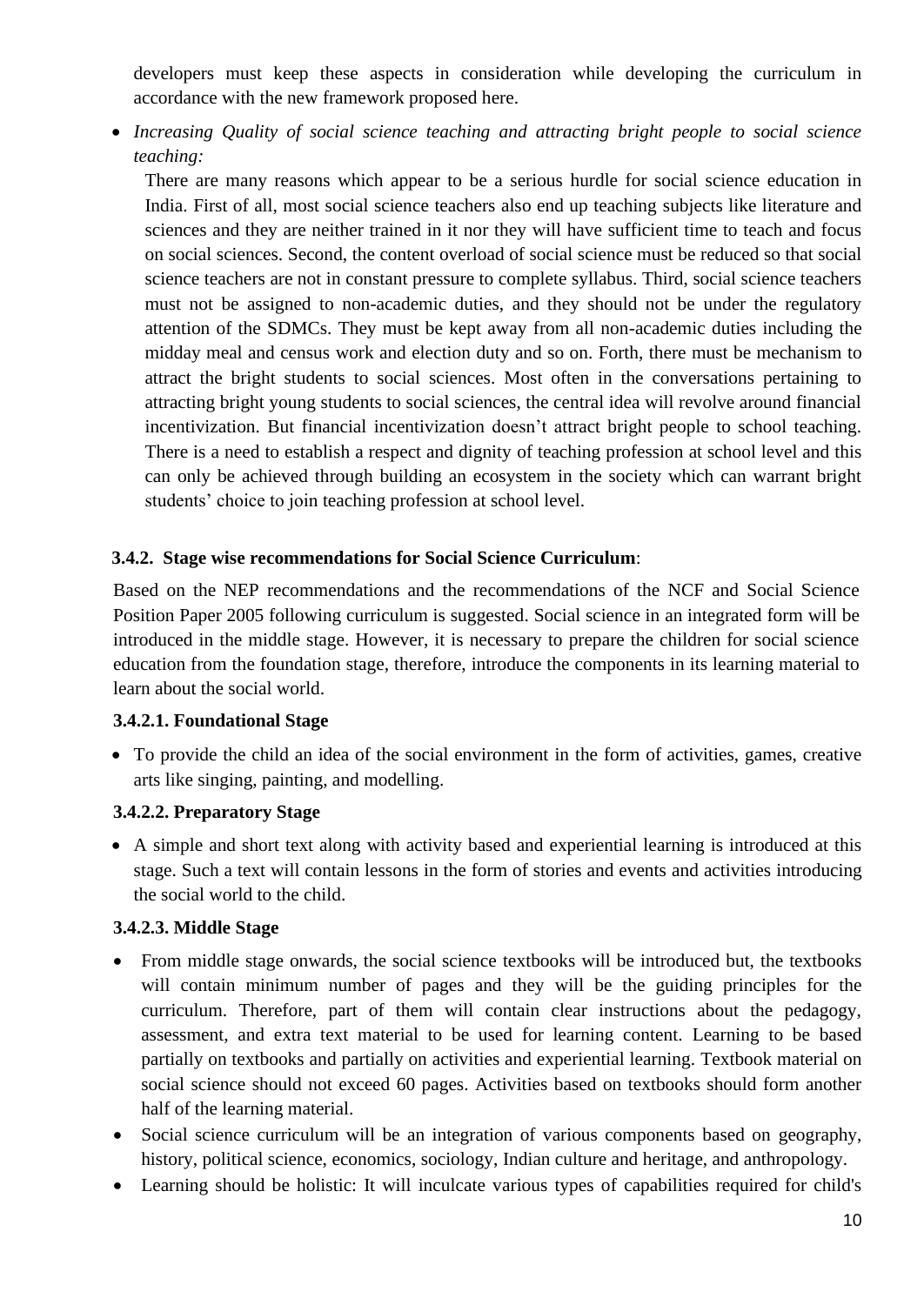personality: knowledge, experience, skill, character, confidence, and empathy.

- To condense the material and integrate different disciplinary knowledge, lessons can be divided into few essential themes connected with different disciplines on the one hand and child's familiar world on the other hand. Themes should be intimate to the children, and they must enhance their curiosity and interest in the subject taught. Interrelations between different spheres of life and diversity should be highlighted.
- Textbooks should concentrate on introducing the subject in simple day-to-day language enabling the child to understand the matter properly. It should also be interesting to read and easy to memorize. Text should not be complicated with tables, charts, events, dates, names, and abstract ideas. Focus should be on effective learning.
- All these should be presented as a part of child's experiential world with emphasis on the local environment.
- The entire content must be oriented as far as possible to localize its narration based on Indian tradition and if possible, on the local content/material available.

### **3.4.2.4. Secondary Stage**

- This stage will prepare the children for the higher studies and professional education. This will be a semester-based system introducing the students to various branches of social sciences and allow him for a deeper understanding of these branches.
- Introduce basics of different social science disciplines (geography, history, economics, political science, sociology, Indian culture, anthropology, psychology) separately. Introduce about each discipline, methodologies of acquiring knowledge in those disciplines, major concepts and debates in the respective discipline, in equal proportion to the content or subject matter.(See 3.20. of this paper for the recommendations of implementation)
- When the content is introduced, major care should be on experiencing and understanding the content and concepts. Therefore, the curriculum should be proportionately based on activities, projects, assignments. The textbooks on each discipline should not exceed 75 pages. Care should be taken to include locally relevant content along with the contents of regional and national scope.
- Curriculum should also concentrate upon teaching the cultural difference by contrasting the Western concepts to the Indian traditional concepts like: Religion compared with *Dharma*, *mata*, *sampradaya*; history compared with *itihasa*, *purana*, *charita*; similarly, caste – *jati*; law *- nyaya*; state - *rajya*; soul - *atman*; nation - *rastra*, *desha*.
- When it comes to concepts, some of the basic concepts which are essential in pursuing higher studies in these disciplines and understanding the social science textbooks have to be located and introduced. While introducing the discipline, priority should be given for understanding the arguments and concepts rather than overburdening the student with them. Therefore explanations, notes, diagrams, figures, and practical methods etc. to make the idea easily accessible has to be made available for the students in proportion to new arguments, ideas and concepts that are introduced in the textbooks. Textbooks should also consist of a list of few books in regional language which will help the interested children to pursue their quest in those lines.
- The areas of experiential learning, application of technology, scheme of internal assessment should be specified in the curriculum.
- This is the most important phase of learning for a child. Therefore, in all the disciplinary learning, it must be ensured that the skills are integrated as part of pedagogy and learning so that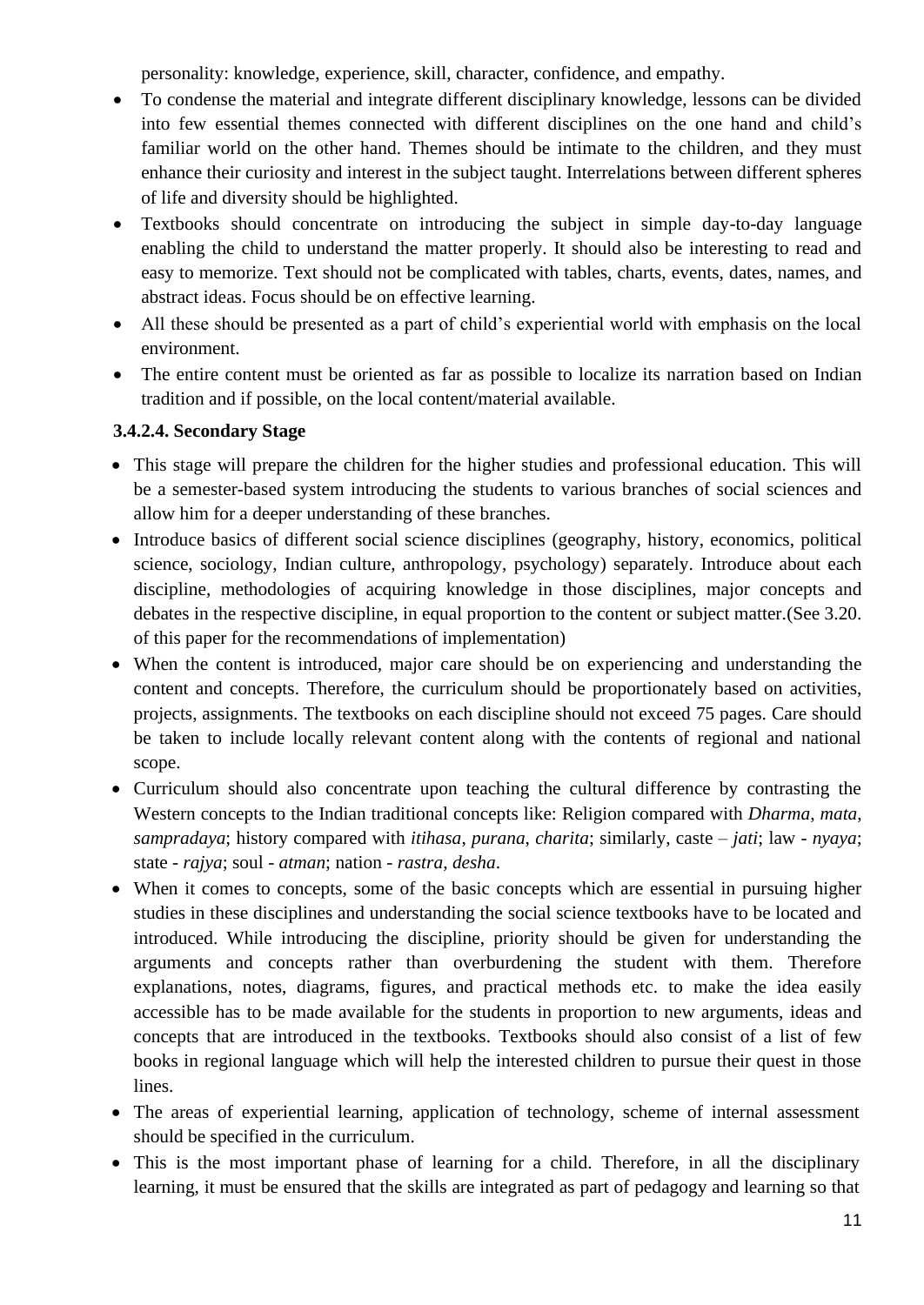while learning the discipline, students also develop the skills. They must learn how to conduct a socio-economic survey, write a report or proposal, they must be able to formulate problems, questions and hypothesis. They should be able to use all ICT and relevant digital technologies to effectively articulate, present and communicate ideas.

### **3.4.3. Integration of social science understanding with ethical and moral reasoning**

• This is the most challenging part of social science education. Social science curriculum is an ideal field for indoctrination and ideological propagation as our experience informs. Children are indoctrinated in the name of ethical reasoning. To avoid this hazard, developing critical reasoning and teaching how to reflect upon once own experience would form the basis for developing ethical and moral sensibilities among the students. The competencies and LOs should include ethical sensibilities which form the basis for his social life. As we have proposed, the teaching of these sensibilities must be integrated as part of emotional and social competencies, which will be integrated as the outcomes to be assessed. The normative concerns are normally formulated as preachy claims than being demonstratable and practical knowledge. Therefore, we have argued that the teaching of morally relevant stories, events and personalities in the middle stages as part of the curriculum will also demonstrates the ethical reasoning and moral conduct and it gets integrated with the social sciences itself. From secondary stages, as recommended in the position paper in detail, strategies like introducing concepts and debates within the disciplinary learning will naturally integrate a strong component of moral and ethical reasoning and moral conduct. As pointed earlier that these reasoning must be formulated in Learning outcomes and explicit social and emotional competencies and must be explicitly integrated into assessments.

### **3.4.4. Principles for determining core social science content:**

- The content should be aimed at developing self-awareness and social awareness among the students.
- Students will be able to relate the content to their personal experience and find it relevant to their life.
- It should enable the students to develop a critical understanding of the social issues and problems.
- It should enable students to imbue ethical and moral values and social responsibility and other core human values which are crucial for the progress of a society.
- It should promote appreciation of the constitutional values and cultural diversity among the students.
- It should introduce the students the Indian perspective of the social world and contributions of the Indian culture to the world civilization..

## **3.4.5. How will the social science curriculum incorporate the development of Constitutional values and social action through Constitutional means?**

- Introducing Indian constitution and its provisions and values in different stages. A preparation for such introduction be built in the grades 6-8. Then it can be introduced explicitly from  $9<sup>th</sup>$ grade onwards.
- Activity based learning be included in the curriculum related to the constitutional provisions by introducing the students to various institutions and laws which are a part of the experiential world of the student.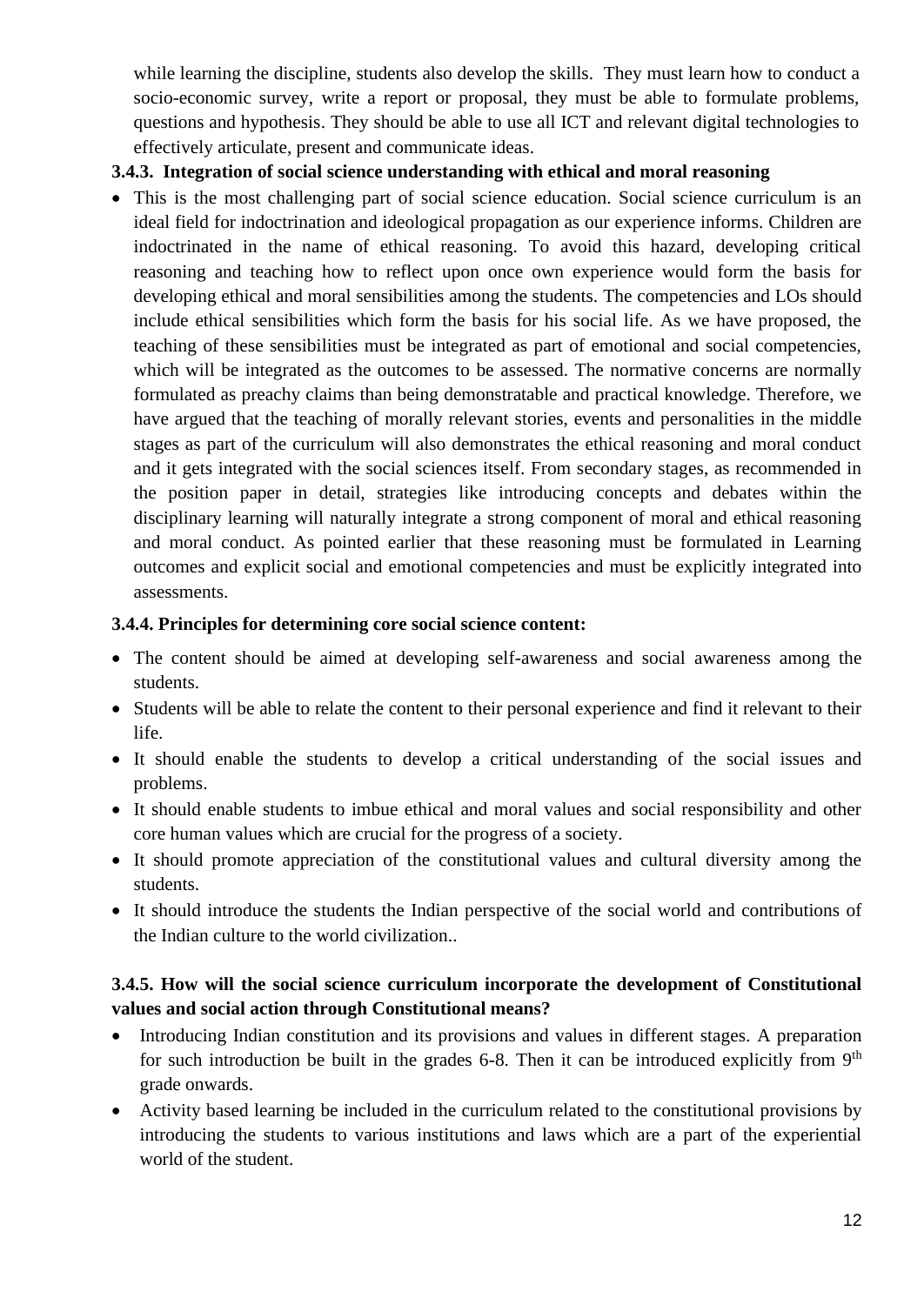- Let the students explore and make critical reasoning to understand and appreciate the importance of the constitutional values as a part of assessment.
- Encourage initiatives in this regard as a part of development of competencies like social service, leadership, problem solving, conflict resolution, etc.

### **3.4.6. Including local knowledge and flavor in the curriculum and pedagogy of Social Science**

- In the Foundational Stage children will be made to participate in the local festivals, fairs and introduced to local heritage and lifestyle. Children will get acquainted with cultural diversity and diverse ways of life, arts, craft, professions, folklore, traditions, etc. around his locality. They will be encouraged to express their response through painting, story, models, etc. which is natural to their age.
- In the Preparatory Stage, they will be taught about all these local aspects in simple language and through stories. Here they are made to understand the phenomenon around them as a part of larger social structures. Though children will be introduced to the abstract dimensions of what they see around them, it will be strictly based on their experiences. Thus, such a learning will provide a right foundation for reflecting on their social experience.
- *Local to global in social science curriculum in Middle and Secondary stages*: In these stages the usage local has to be carefully taken as it has been used in this paper. Any issue which is considered local need to account for certain general facts and structural background, which is not merely local. But local must be a referent point to connect such abstract structures to student's experience. Therefore, this is an issue connected with pedagogy rather than curriculum. It is necessary to concentrate on the local examples/topics while teaching global issues/topics. It is also equally important to introduce local knowledge as a part of activity-based learning-field experience, project work, etc. in locality. This way would enhance their exposure to larger regional, national and global understanding while being located in the local situation and experience.

# **3.5 Knowledge of India: Integration of Indian Traditions & Local Contexts in the Curriculum:**

Based on the NEP recommendations it becomes simply inevitable to integrate Indian traditions and local contexts from very early part of education beginning from the foundational stage onwards. It will not be a separate subject of study but will be a point of highlight in the relevant contexts up to the middle stage. That means textbook developers must explore serious possibilities for horizontal integration of Indian traditions and local contexts in all subjects than treating it as separate subject. Therefore, curriculum developers must not think of introducing it as a separate paper till the secondary stage, but it must be considered as separate discipline for vertical integration in the disciplinary modules as proposed by NEP at secondary stage, especially in class XI and XII. Following recommendations are made.

#### **3.5.1. Stage wise introduction**

### **3.5.1.1. Middle Stage**

- Continue elementary introduction to various textual traditions, various *darshana*, various rishis, *parampara*, languages, types of recitations in oral forms, diverse practices where they are used.
- Indian history and culture will be a part of social science curriculum
- Visiting places, recognizing sources, documenting various local *guru*, *matha*, literary traditions including local diverse aesthetic practices.
- Understanding human transactions by participating in events of daily & practical life which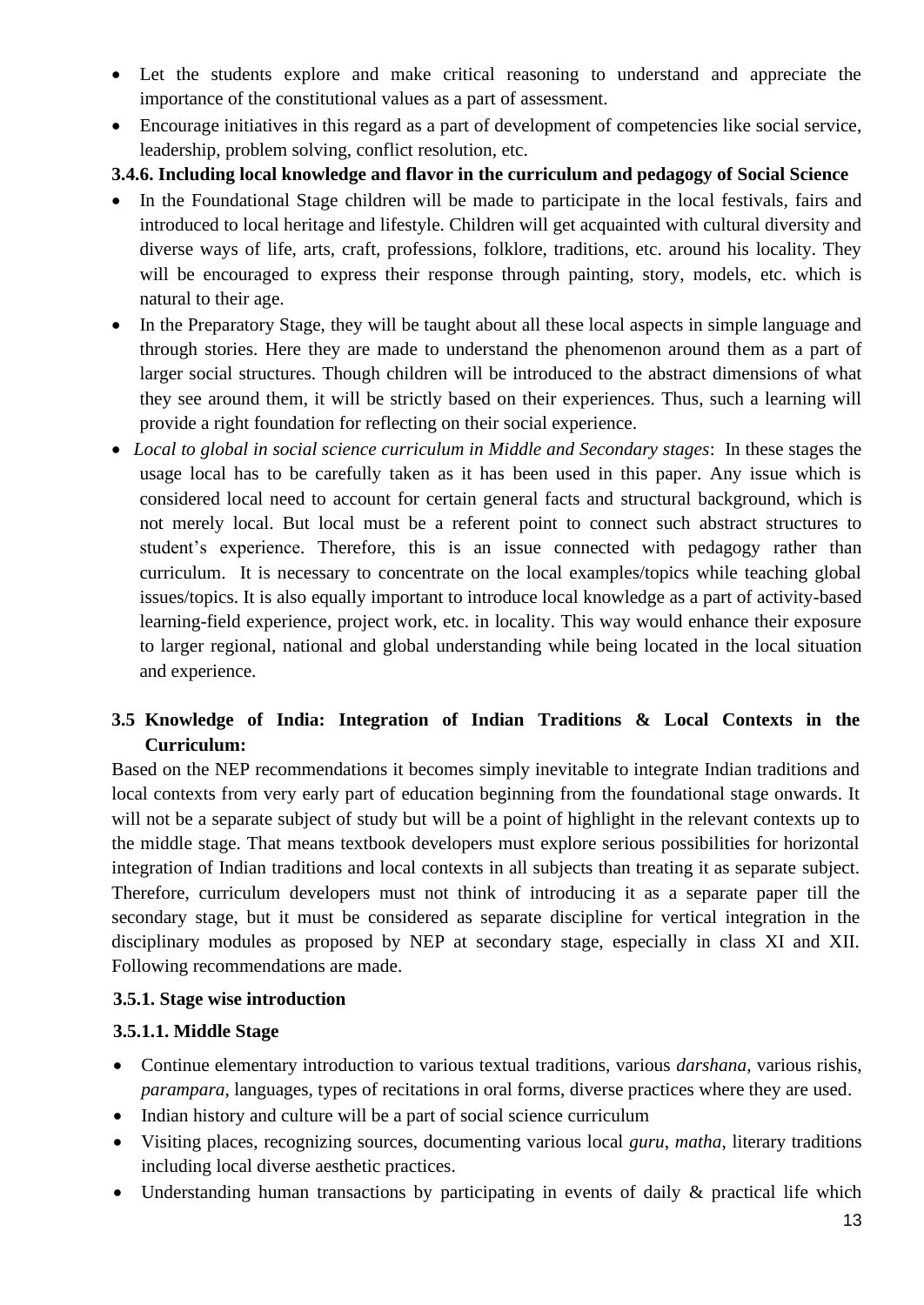might involve in participating in agriculture, local markets, traditional craft production, etc.

• Creating teaching & assessment based on the local temples, historical places, local geographies, social institutions, and rituals which will enable experiential learning.

### **3.5.1.2. Secondary Stage**

- Continue introducing serious components of Indian traditions across various disciplines. Compinents of Indian political thought, adhyatmic traditions, rituals, Indian views of life, different *shastra*s and branches of knowledge can be introduced. This material must be integrated as part of the textbooks, activities and assessment. They should not be seen as some separate entities.
- Emphasis on topics or papers of Indian and local history, culture and heritage, Indian freedom movement, leading personalities.
- Introduce them to the importance of Indian traditional institutions and India's traditional mode of cultural diversity and co-existence.
- Creating teaching  $\&$  assessment based on the local temples, historical places, local geographies, social institutions, and rituals which will enable experiential learning.
- Adding live models for social sciences to facilitate the learning and reflections.

## **3.5.2. Indian history and freedom struggle in various stages:**

- The theme-based content of the curriculum in middle stages will introduce the personalities and events in Indian history under various themes as they are relevant to the context. For ex: the **adhyatm**ic traditions, political thoughts and figures, cultural and social institutions and practices, concepts like *dharma*, *niti, nyaya* etc., Indian art forms and traditions, archaeology, architecture and living traditions. The personalities and events connected with Indian freedom struggle will be incorporated in these themes.
- In the secondary stage separate chapters or papers can be introduced on freedom struggle, Indian cultural history, India political thoughts, architecture, archaeology and art forms and traditions.
- Curriculum should also concentrate upon teaching the cultural difference by contrasting the Western concepts to the Indian traditional concepts.

## **3.5.3. Local and relevant tribal knowledge systems, heritage, and culture in the social science curriculum**

- Children will have to be aware of the diversity of Indian traditions and knowledge system as an experiential entity.
- The curriculum will contain modules and pedagogy based on child's experiences and practical learning; children will learn about the society through the world they live. They will have to be introduced to the local heritage, culture and made to interact with the local communities and diverse groups and experience them personally. They will be assigned to do projects or similar tasks which will involve observation, description, analysis, reasoning, and presentation along with on hand experience of skills related with them. Such an approach logically would allow the inclusion of the local diversity, either it be tribal or caste society.
- Creating teaching & assessment based on the local or regional tribal and folk culture, temples, historical places, local geographies, social institutions, and rituals which will enable experiential learning.
- Understanding human transactions by participating in events of daily & practical life..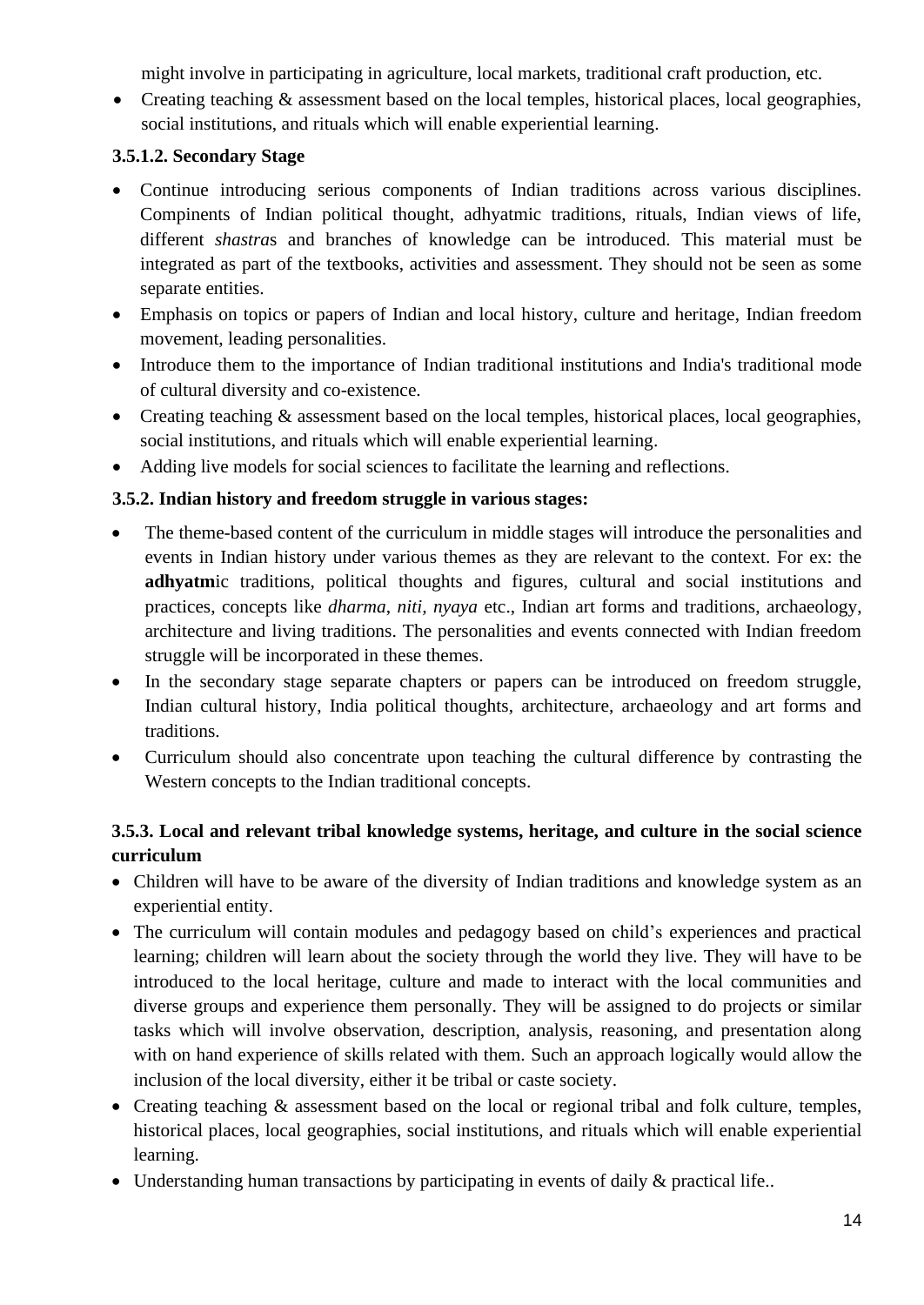• Creating teaching & assessment based on the local temples, historical places, local geographies, social institutions, and rituals which will enable experiential learning.

#### **3.5.4. Strategies to introduce Indian concepts:**

It is necessary to introduce ideas and concepts of Indian culture be it technical or local cultural vocabulary in Indian languages. As far as possible conceptual vocabulary of traditional Indian society should be presented in Indian languages. For example, terms like *atman*, *moksha*, *bhakti*, *jati*, *biradari*, etc must not be translated into English language and the terms like Religion, Salvation, grace, divinity, sovereignty etc. should be retained in English or European languages. As much as possible, it would be ideal to refrain from translations which distorts not only meaning but also becomes a limitation for knowledge acquisition. It is important to keep pointing to the Indian parallel to the Western concepts and terms and explain the difference. Teaching about how the Western concept was introduced in India historically and its contexts and its limitations is also a crucial step. Activities must be designed to explore Indian terms and traditions. Students must also be oriented towards appropriate comparative assessment of ideas across cultures from secondary level.

### **3.6 Pedagogy of Social Science:**

### **3.6.1. Moving social science education from emphasizing recall and memory to emphasizing evidence reduced.**

The idea that the memorization is detrimental to learning is one of the fundamental flaws of school education pedagogy. The arguments on rote learning today are fundamentally being questioned. (Biggs, J. 1990; Dahlin, B., & Watkins, D. 2000; Po-Li, Tan. 2010; Watkins, D., & Reghi, M. 1991,). The idea of rote learning has always been associated with memorization and repetitive learning. It has been suggested that the memorization is an inferior form of learning by many over a century now. Today we have enough evidence to show that the alleged consequences of memorizations are neither empirical nor it can be substantiated in any theoretical framework. Many, over past two decades have shown that such a claim is part of western stereotype of Asian cultures in general and Indian students in particular. Given this background, the fundamental issue is not with memorization as a learning strategy but using memorization as an easy mode for assessment and schooling marks in the examination. It is necessary to then ask how we develop an assessment strategy that emphasizes on critical reflections. In this background, following approach seems more feasible and rational.

- Classroom teaching should be supported by activities of experiential learning. Tasks and project work which encourage visiting places, people, participation in events, observation, reflecting should also be a part of the teaching method.
- Emphasis also should be given to writing, presentation and reasoning skills through written assignments, field reports, classroom debates and seminars in one's own language and thoughts. Expressing the learning content in creative art forms will also help students learn the contents with interest.
- Students should express their ideas in their own language. Each student should be able to write or narrate about what he has learnt and how is it related to him and his people.

#### **3.6.2. Developing communication capacities**

Different stages of communication skills will be included in the curriculum of different stages of learning.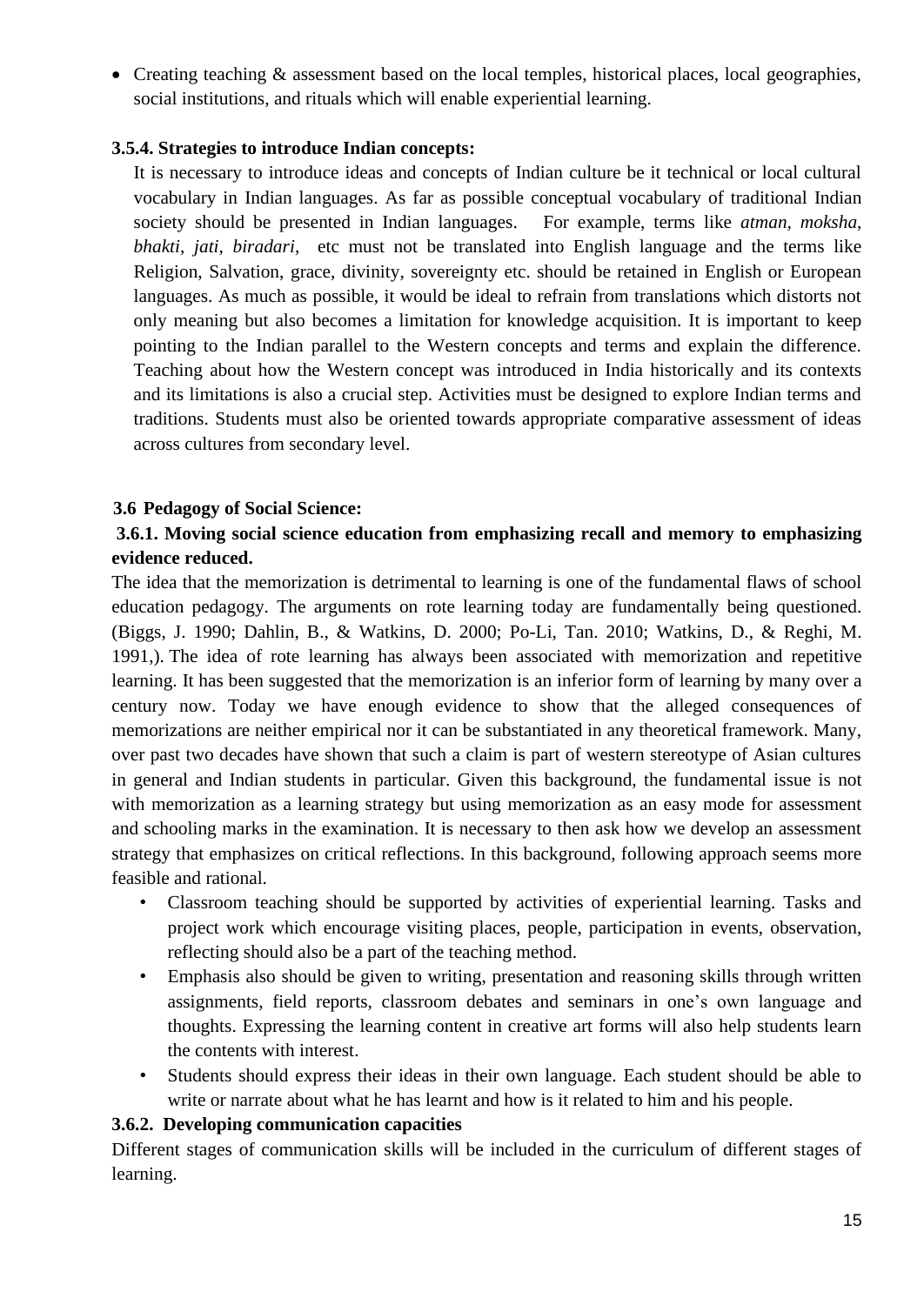In the foundational stage communication is very crucial because, as proposed in the position paper, this stage will generate a general acquaintance with the ideas of social sciences.

- In the preparatory stage the children are introduced to the basic vocabulary, terms and concepts related to his life experience. They will be encouraged to express their ideas, provide description of their observation. In the position paper we have designated this stage as development of familiarity with the social world. They will tell stories, *puranic* episodes, events of the life of great persons.
- As a child moves in the higher stages, he/she will be taught the skill of presentation, oral and written, using the electronic devices, expressing his ideas in scientific language, critical review of the issues.

## **3.6.3. Stage wise development in Pedagogy**

- In the Foundational stage learning will take place mainly through playing, simple stories, creative art forms, participation and observation and formulating simple questions which is natural to that age.
- In the Preparatory stage the above learning methods will continue with an emphasis on storytelling, creating narratives out of their personal observation and experience, providing their comments, taking initiative in exploring and understanding the reality around him. A simple short text of stories and narrations will be a part of this learning.

### **3.6.3.1. Middle Stage**

- To develop textual material of the social world in simple language by seriously getting into disciplinary component.
- To make student focus on the experience of his social life and to make him/her articulate in writing about them. This process involves a focus on development of specific reading and writing exercises, specific listening and observing exercises centered around expanding the familiarity of their social world. In other words, this stage demands to devise strategies to use linguistic skills to relate to experiences.
- To create a participatory learning in which using textbook as references, students can talk about their experience of the local surroundings. They must learn to contrast social differences and appreciate them consciously.
- Expression and Presentation Skill: Students must be taught to read and understand the text. They should be encouraged to express and reflect in their own language which can be partly oral presentation and partly in the form of activities. To achieve these goals, there is a need to develop a broad battery of material which are locally available as tasks both in the classroom and for assessment by focusing on observatory and listening skills.
- Experiential Learning: Taking out the students to historical places as a part of teaching. Visit to social groups, cultural events, local art and crafts, processes of agriculture and plantation, important geographical locations, or any such visits which the teacher finds useful for teaching the subject. As pointed earlier, skills must be integrated as part of the learning process here.
- Generating specific assignments as projects, surveys in which they can make distinctions, provide descriptions, the sense of empirical and theoretical, observational, and inferential, generating sense of classifying and reporting, writing and narrating.
- Preparing models/visual representations of activities or things associated with such activities.
- As part of the assessment, students can be encouraged to be part of 20 or 30 hours of volunteering in any social organisation or local events like festivals, or in performing traditions, ceremonies or jatras and so on. This is to provide them experience of social world and learn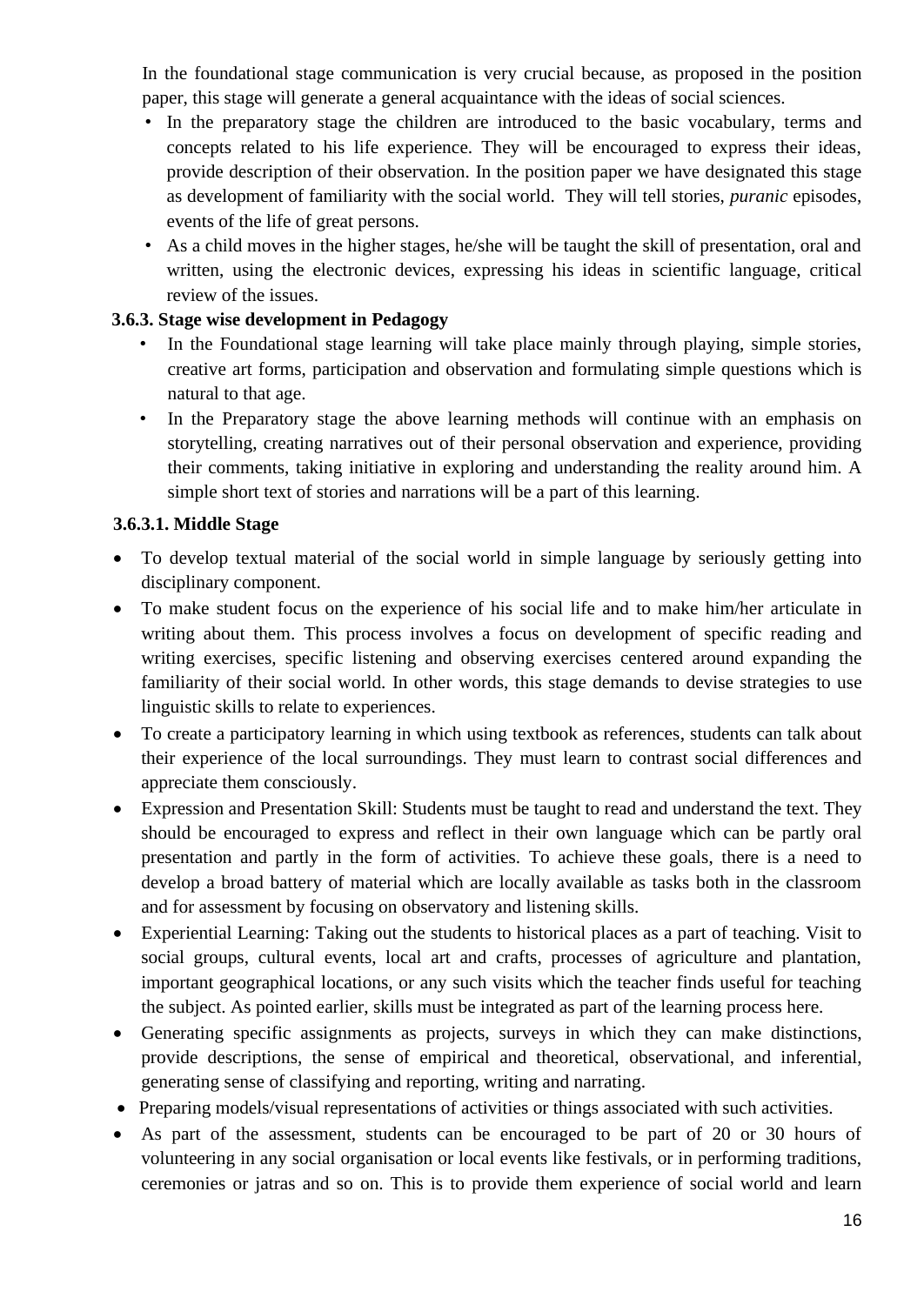some of the competencies which have been stipulated as part of the learning outcomes of social sciences. They shall be encouraged to visit various local traditional and modern professionals to learn about professions and occupations.

- School cabinet can be a mandatory activity to develop leadership and provide opportunities to collaborate, plan and execute school activities.
- Exploration and critical reasoning:
	- 1. Giving tasks to student of generating information and reporting observation on his own about above-mentioned places, activities, people.
	- 2. Encourage students to participate and imbue the skills and techniques of socialization and local professions and crafts in any chosen area. Students should be encouraged to explore relations between different areas of activities.
	- 3. Ask students to reflect upon the existing conditions and experience of people.
	- 4. Audio-visual teaching aids, films, stories, performing arts, painting, games, group activities and tasks and similar methods also should be incorporated in the teaching.

### **3.6.3.2. Secondary Stage**

- To develop strong textual material of the social world in simple language by seriously getting into disciplinary component.
- Introducing the students, to the nature of scientific inquiry in different disciplines, their limitations.
- Introduce certain key terms, concepts and theories in the backdrop of the experiences one has about the social world. Introducing them to issues of the current academic debates: secularism, nationalism, communalism, caste system, Hinduism, Hindu law along with introduction to the modern social movements and their historical contexts.
- To make student focus on the reflection of experience of his social life and also learn how to systematically study them through various disciplinary means without losing site of the holistic nature of the issues and learn to rationalize them with analytical bent of mind to make him/her articulate in writing about these experiences of people and societies.
- To devise strategies to bring linkages between knowledge, experiences, and language.
- To create a participatory learning in which using textbook as a reference students can reflect about their experience and start pushing them to address global, larger issues as well.
- They can learn to contrast social and cultural differences and appreciate them consciously.
- To develop a broad battery of material which are locally available as tasks both in the classroom and for assessment.
- To develop specific reading and writing exercises, specific listening and observing exercises centered around expanding the familiarity of their social world. To expand the integration of different competencies, cognitive, social and emotional along with the skill sets that are defined as learning outcomes.
- Though a considerable part of learning will take place in the classroom. Classroom teaching also should take place through variety of effective audio-visual methods.
- Classroom teaching should be supported by activities of experiential learning. Tasks and project work which encourage visiting places, people, participation in events, observation and reflection should also be a part of the teaching method. These students can be encouraged to engage in documentary making, projects reporting etc.
- Emphasis also should be given to writing, presentation and reasoning skills through written assignments, field reports, classroom debates and seminars. Expressing the learning content in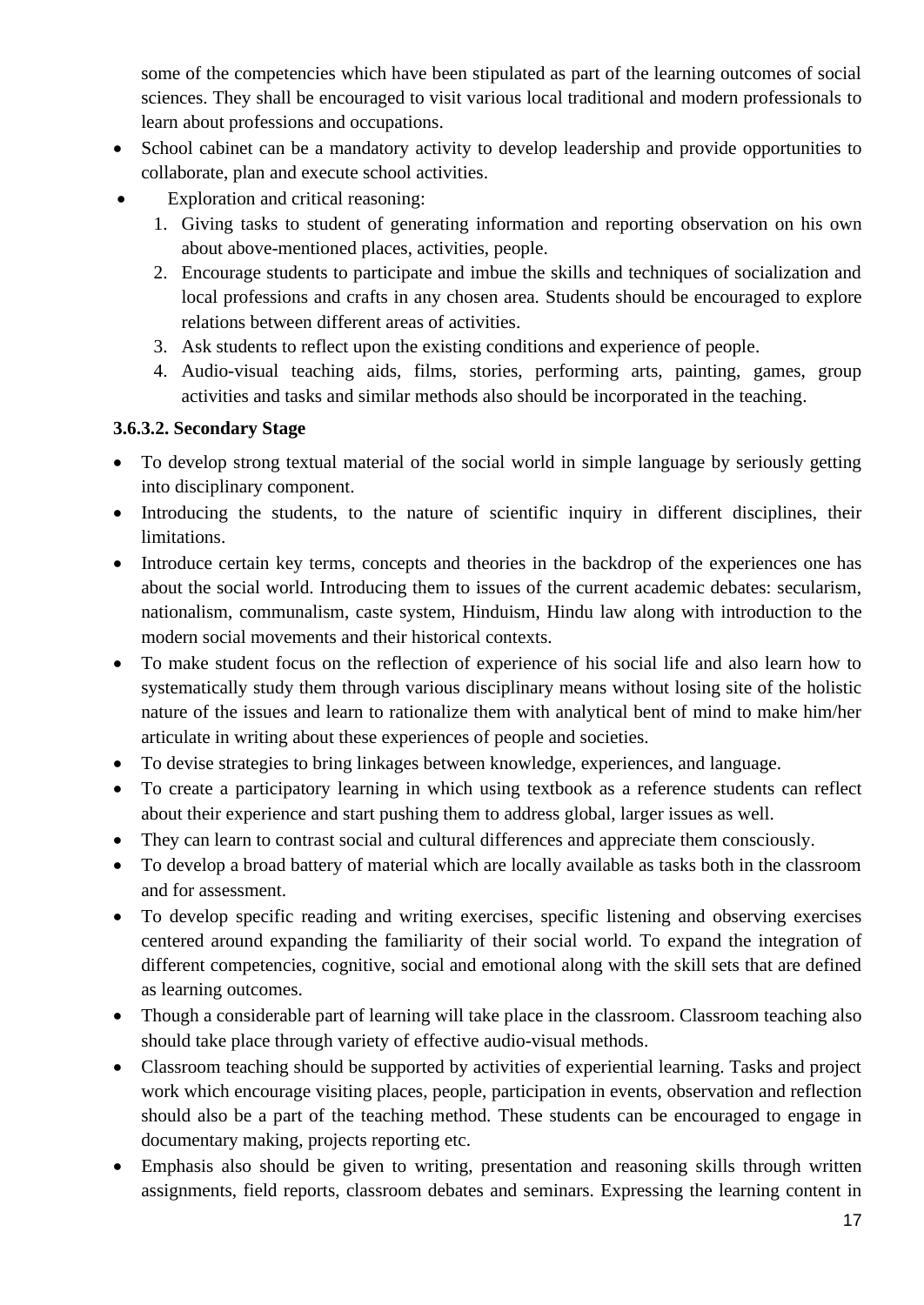creative art forms will also help students learn the contents with interest.

• Students should express their ideas in their own language. Each student should be able to write or narrate about what he has learnt and how is it related to him and his people.

## **3.6.4. Application of technology to enhance teaching-learning in in Social Science in an effective and equitable manner.**

## **3.6.4.1. Technology use fundamentally depends on following requirement.**

- 1. There has to be technology infrastructure that is fundamentally necessary to the schools in order to even conceptualize technology enabled teaching. Minimally the needs of electricity and generator, availability of equipment, least harassment to teachers when there is some damage of these resources while using them and there must be administrative enabling of the powers to quickly replace and facilitate use the technology.
- 2. Teachers in service must be enabled through in-service continuous technology enabling training. This technology enabling could be made part of other continuous in-service training programs.
- 3. Pre-service teacher's training must be redesigned to suite the need of the technology enabling that is required to use the technology
- 4. Involving corporate and NGOs and encouraging philanthropic interventions to enable technology enrichment in the schools.
- 5. Special attention be given to SEDGs to ensure that they do not fall behind in technology use for their learning and development.
- 6. In regional languages necessary conditions to enable technology use be promoted through specific initiatives constantly.
- 7. There should be instructions for suitable technology based teaching for the teachers in the curriculum framework.

### **3.6.4.2. Stage wise requirements:**

As our experience goes children pick up operation of various electronic equipment easily and quickly. It certainly fascinates them and makes their learning enjoyable. They learn enormously through mobiles, TVs, tabs, and computers. Therefore, it will be the best means as a learning pedagogy. Such equipment can be introduced right from the foundational period. Perhaps children will be mainly silent watchers at the foundational stage, whereas they will be allowed to handle them and explore in the preparatory stage. They will also be initiated to the skills connected with technology which will make their learning process enjoyable.

When it comes to middle stage, a systematic initiation to technology is needed if student has to be oriented to specific type of education. They will be taught some basic skills of collection of information and presentation.

In the Secondary stage, computer programs which help him collect and store information, presentation, analysis, etc. will be introduced which will help him self-learning and critical reasoning.

Technology will be a part of teaching pedagogy throughout this period. Therefore, skilled teachers are essential part of such learning. But when it comes to higher stages, encourage students to explore technology, which will make their learning enjoyable and creative.

## **3.6.5. Horizontal connections in the curriculum and pedagogy of the Social Science to promote a more holistic and multidisciplinary experience for students.**

### **3.6.5.1.** *Integration of social science teaching with other subjects***:**

Language teaching must include stories, poems and lessons on society, culture, and economy. Science teaching must attempt to accommodate History of science and technology; Social and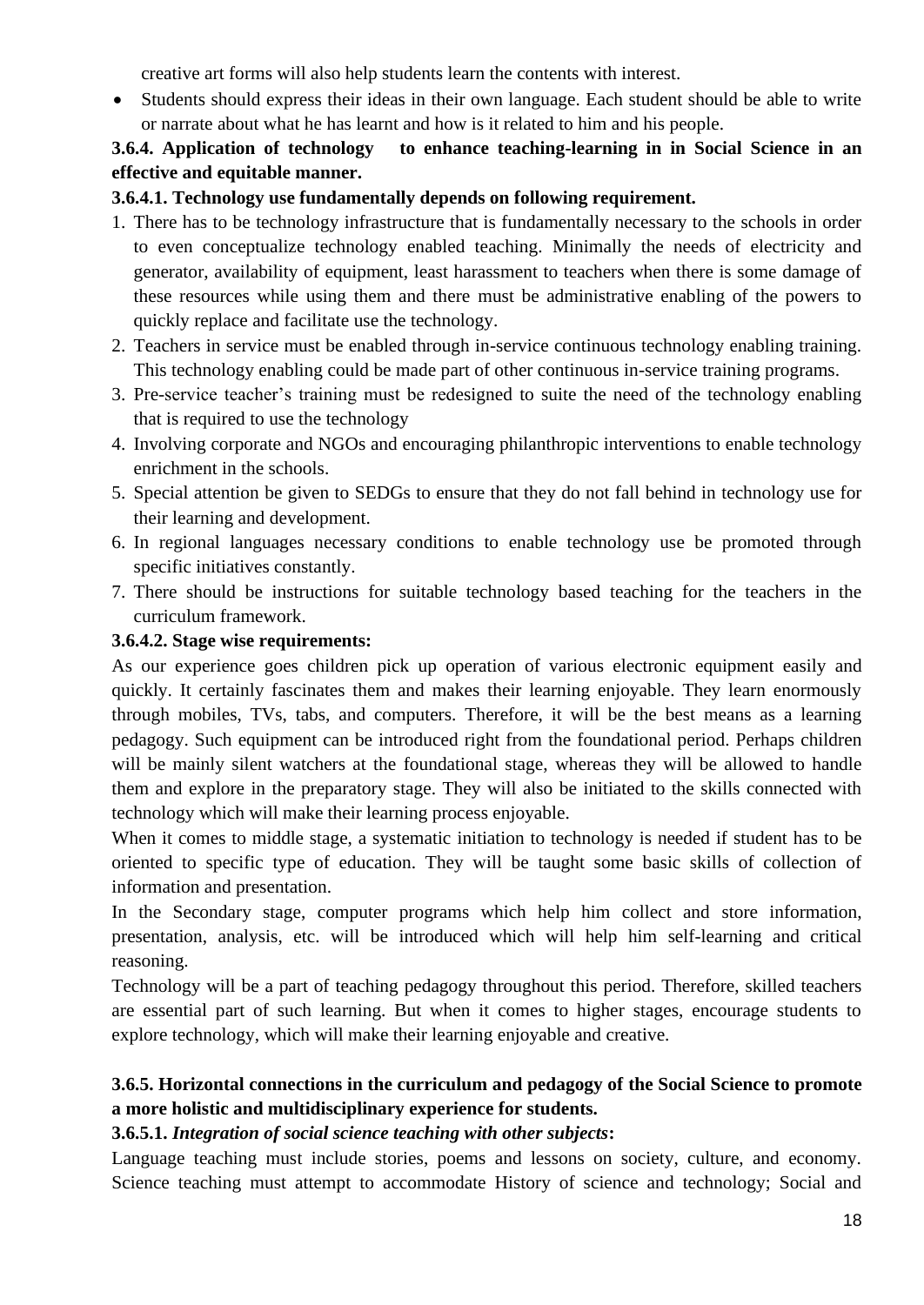cultural perceptions and practices based on and connected with science and technology; Mutual Impact of science and society on each other. Environmental science teaching must give attention to impact of environment on society and culture and vice versa; Human intervention in environment and its effects and finally Man-Nature relationships across cultures and societies. Mathematics teaching must include some elements of History of mathematics, with more specific focus on India, mathematics in traditional practices, application of Mathematics in day today life, economy, commerce, research, surveys etc.

#### **3.6.5.2. Stage wise implementation**

- Up to the Preparatory Stage such interrelations may be taught with simple examples. For ex. Geometrical shapes in Indian food items, *rangoli*s and *mandala*s; medicinal science and life science in Indian food system and its cultural dimensions, history and economy. Calculation of date and time, its history and cultural aspects. These details will be simple and descriptive and intimate to child's experience.
- During the Middle stage, the social science curriculum will be theme based and each theme will relate it with the other dimensions. For ex: while discussing about rainfall, scientific explanations related to it, its influence on society, economy and culture, literature, and various art forms. Such details will be grounded on scientific knowledge in each field.
- After Secondary Stage onwards, a separate chapter in each discipline, either it be natural science, literature, social science, or commerce, will be added to highlight its relationship with the other sciences. And chapters will be incorporated highlighting the importance of the discipline in day today life. Students will be introduced to inter disciplinary theories and explanations commonly shared by multiple sciences and their mutual influence in development of human knowledge.

## **3.6.5.3. Multidisciplinary concepts to be rooted in India through Indian and local traditions and Knowledge Systems.**

- Children will be introduced to the local and traditional institutions, practices, words, stories, in a simple language at the foundational level.
- Children will be introduced to the basic terms and concepts of multidisciplinary nature, and related salient features of the local society which is accessible to his experience in the preparatory stage.
- During the Middle Stage introduction will be given to the Indian traditions, culture, heritage, literature, science, mathematics, philosophy, and personalities.
- In the Secondary Stage, separate chapters or papers will be introduced on history and culture of India. Students will be provided with deeper understanding of the Indian traditions and philosophy. Students will be learning about the contribution of Indian culture to various fields like *Adhyatma, rajaniti*/*arthashastra*, *astrology* and *astronomy*, life science, mathematics, psychology, architecture, hydrology, engineering, *natya shastra*, grammar, music, drama, etc.

### **3.6.6. Developing Bi or multi-lingual proficiency in the discussion of Social Science**

- At present language is treated as a separate skill and subject. It is treated as a part of learning literature in the Middle and Secondary stages. Whereas language can be and has to be taught as a medium of communication and skill in teaching any other sciences. Our experience has taught us that, Indian students are not comfortable with learning languages through classroom lessons and through learning grammar; instead, they pick it better through practice. As a part of practice almost every child in India is at least bi-lingual without having any formal schooling in that skill. Multiple Language teaching strategies may be evolved based on this native reality
- In the initial stage till the preparatory stage, children may be introduced the key terms in regional state language and English. As a pedagogical strategy introducing the words in child's own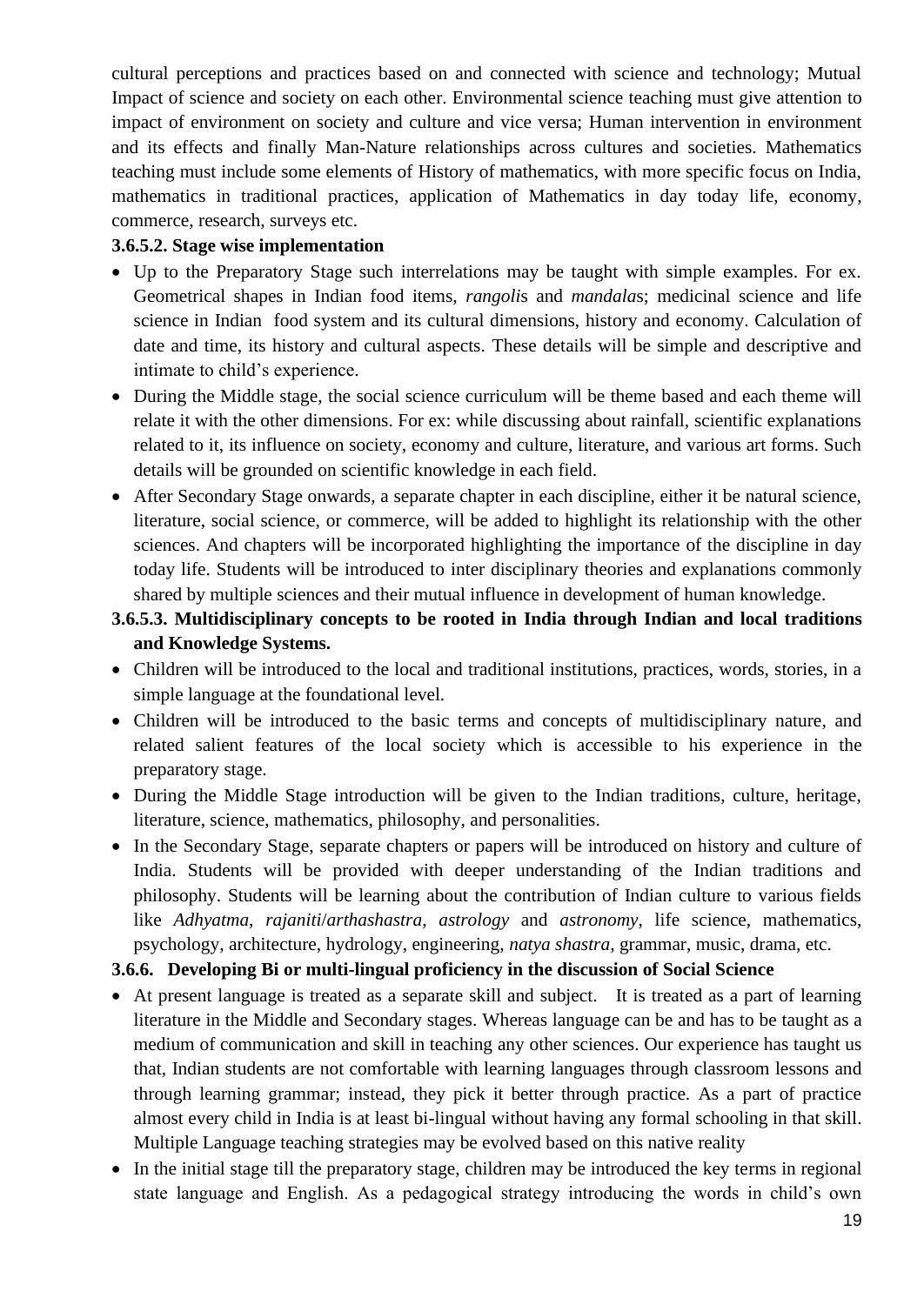dialect also would be fruitful. Capacity of a child to learn multiple languages will be maximum at this period. The rural children have a general fear about English language for various reasons, which is the greatest hurdle in learning that language. Methods should be evolved to remove that fear in a child. Children can be acquainted with words of different languages through games, creative art forms, explorations, or any other innovative methods, but not certainly through formal learning and grammar.

- Middle Stage onwards, they may be trained in various tools of presentations (including using Microsoft office tools) and reading the texts in different languages, which would give confidence to them in such presentations. If the children have developed an attitude that English is like any other language, they will pick up such methods sportively.
- An efficient and skilled teacher is a must for its implementation. To enable such a pedagogy teachers must be enabled in technology and recent progress in the ways texts are translated, interpreted and read academically so that they can employ some of these developments innovatively in the classrooms.

### **3.6.7. Approach to "community" and "Current Affairs"**

- One important aspect of the proposed model in middle and secondary stage is heavy emphasis on activity & project-based teaching which demands a reduced textbook content. If this model has to be successful, the pedagogy must be oriented in the classroom towards experience rooted reflections. Therefore, it is natural that they must use the resources and issues pertaining to local, regional community resources and issues in the classroom. This not only builds strong relationship with the community and draws the community concerns into classrooms for reflections, but it also makes them to be part of the happenings of the society. From secondary school onwards, each discipline must use the debates in the disciplines be it secularism, religion, nationalism and so on. Once they start reflecting on these debates, they are part of the current affairs. One must make sure that this current affairs and communities be integrated and not taught separately. If the teaching is focused on evidence based and assessment does not facilitate the repetition of answers memorized but needs critical engagement with topic, teacher's biases will automatically get reduced.
- *The development of Social Science textbooks and other material bilingually*
- If the vision of NEP-2020 has to be fulfilled, the textbooks and the various activity material that needs to be developed must exist not in two languages, but in multiple languages. In case of Karnataka, this material must be developed in not just in English, Kannada, and Hindi, it must also emphasize on languages like Tulu, Konkani, Arebhashe, Byari, Sanketi, Havyaka, Korada, Erava and also in Tamil, Malayalam, Urdu, Marawadi, Marathi and other languages depending upon the needs of the population.

#### **3.6.8. Development of communication capacity**

Different stages of communication skills will be included in the curriculum of different stages of learning.

- In the foundational stage communication is very crucial because, as proposed in the position paper, this stage will generate a general acquaintance with the ideas of social sciences.
- In the preparatory stage the children are introduced to the basic vocabulary, terms and concepts related to his life experience. They will be encouraged to express their ideas, provide description of their observation. This stage can be designated as development of familiarity with the social world. They will tell stories, puranic episodes, events of the life of great persons.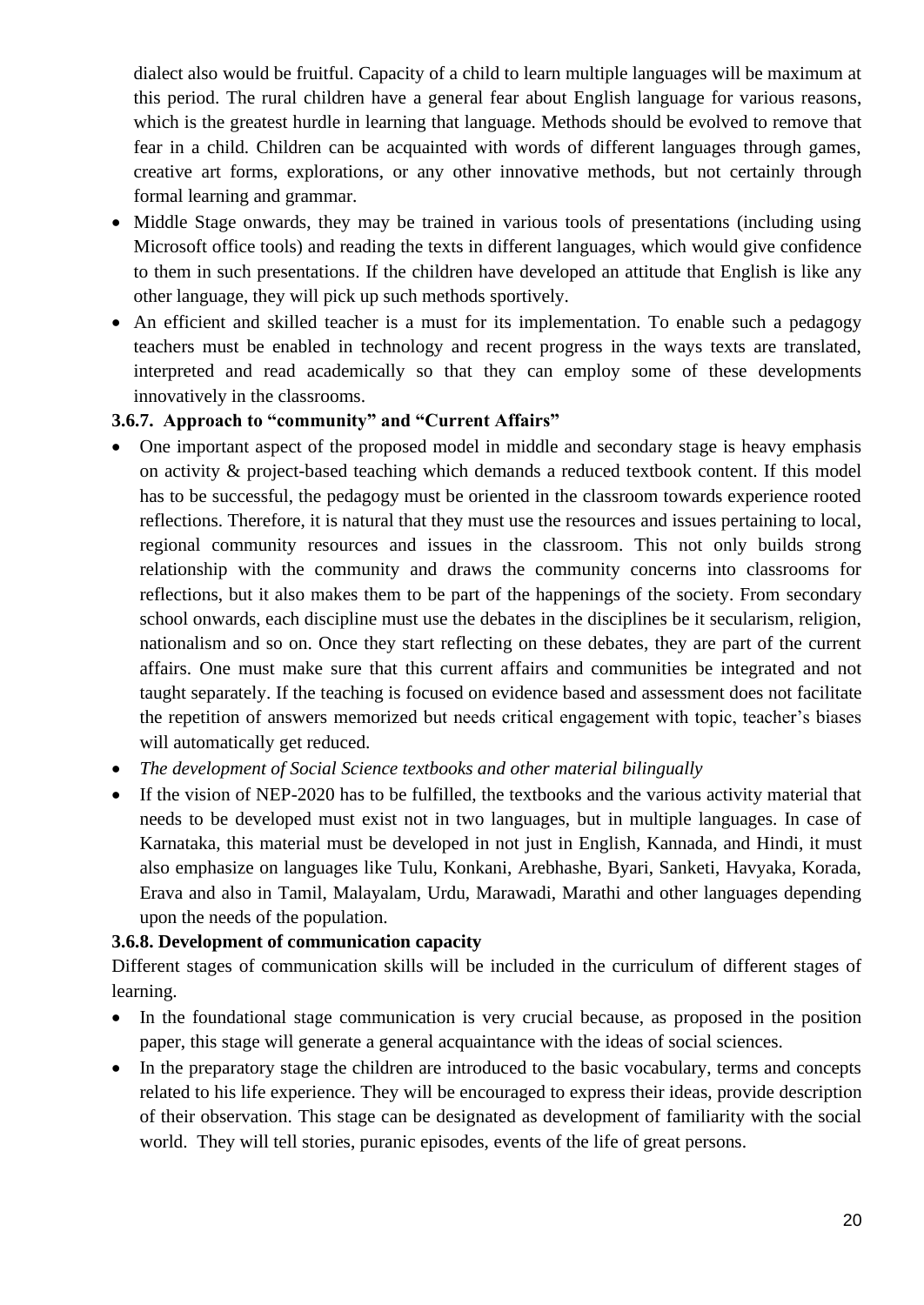• As a child moves in the higher stages, he/she will be taught the skill of presentation, oral and written, using the electronic devices, expressing his ideas in scientific language, critical review of the issues.

### **3.7 Strategy for Assessment:**

Following strategy of assessment can be adopted for different stages of social science education: Assessment strategies in the foundational and preparatory stages will be based on the general reco

mmendations of the NEP.

### **3.7.1 Middle Stage**

- Assessment should be based on writing, oral presentation, and activity-based systems in equal proportion. Non written, activity based assessment should be incorporated as a continuous internal assessment system.
- Emphasis on subjective type questions as a part of the written or oral exams. Students should be encouraged to formulate answers in their own language and their own thoughts and both of it must be constantly assessed in oral and descriptive manner. Once in a while, the assessment also could be a descriptive writing work which is linking his family, village, event or field visit experience. Reflecting on his experiences and reasoning of the observations based on these memorized contents should serve as important cue for assessment.
- Memorizing as one of the key abilities in grasping the lessons taught can be tested through objective type of questions.
- Oral presentations to test his memorizing and reflecting skills.
- Open book examination, either in oral form or written form, would be another effective method of assessing the student's understanding of the subject. However, the cut and paste answers should be strictly avoided. Answers should focus on student's summarizing and reasoning skills.
- Activities based on child's learning experiences with the local society may be formulated as assessment ingredients.

### **3.7.2 Secondary Stage**

- There will be written exams and continuous internal assessment in equal proportion.
- Writing answers should be one part of the examination. This is needed to assess the student's skill for presentation through writing. Accordingly, objective questions should be minimized. Descriptive, narrative types of questions which would allow the student to present his understanding of the topics, debates and his reasoning capacity will help proper assessment of the learning outcome.
- Open book examination, either in oral form or written form, would be another effective method of assessing the student's understanding of the subject. However, the cut and paste answers should be strictly avoided. Material should not be chosen directly from text books, instead it should be any relevant book related to the curriculum. Answers should focus on student's summarizing and reasoning skills.
- Continuous internal assessment will be based on student's performance in the activity-based learning, tasks and projects, presentation skills in seminars, debates, and similar activities.
- There will be viva voce exams at the end of the semester.
- From this stage there will be mandatory board examinations. The board examinations must contain at least 40 percentage of the assessment coming from this continuous assessment.

#### **3.8 Measures against Natural and Other Disasters: Impact on Teaching-Learning in**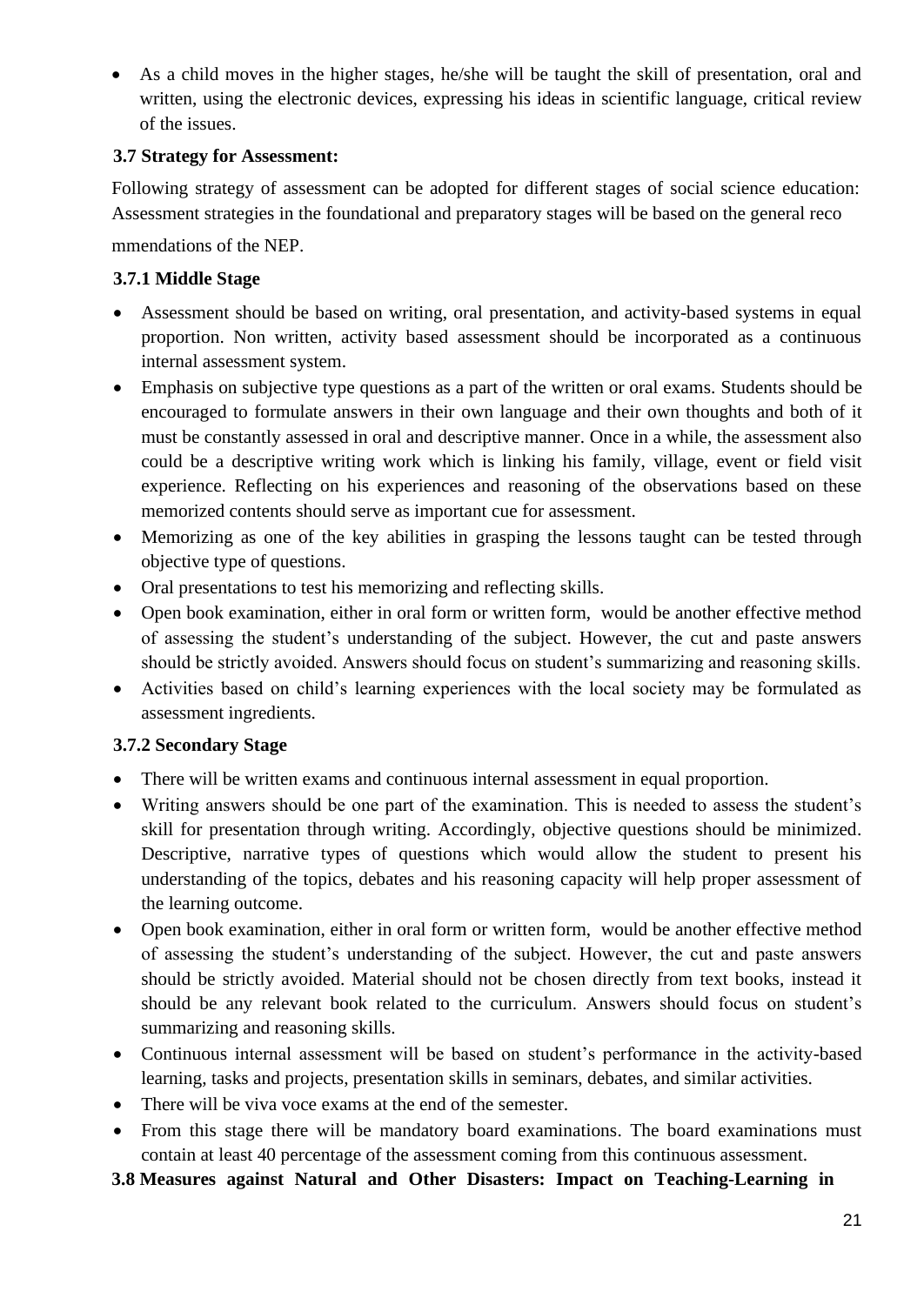#### **Schools and Remedies**

#### **Strategies adopted for Teaching-Learning in Schools during Situations of Disasters**

- Reducing the dependence on the textbooks, personal presence of teachers and increasing experiential learning and activities in the curriculum, pedagogy and assessment would inculcate a culture of self-learning among the students, which would enable them to withstand the extraordinary circumstances in their schooling. In the case of short-term disasters, children can engage themselves in learning activities without schools. Learning without classroom and an assessment system conducible to such a learning must be suggested in the curriculum for extraordinary situations so that children are not deprived of learning outcomes for none of their faults.
- Modules of online learning with PPTs, videos, online classes, and documentaries should be prepared along with the printed textbooks.
- Some of the innovative teaching materials like cards which could be used as supplementary material during regular learning process could be used as significant learning materials during any disasters.

### **3.9 Different Levels within Subjects at the Secondary Stage**

There is an extraordinary variation that will emerge during the secondary stage. At this point in time of the children's life, the cognitive shifts will happen very quickly, and their social and emotional capacities will very rapidly change so shall their relationship with the social world. This is also the stage it is expected that the reflective learning must happen in the students about the social world. For all practical purposes, if we see 9<sup>th</sup> and 10<sup>th</sup> grade as one block and 11<sup>th</sup> and 12<sup>th</sup> as the second block of secondary stage of learning, then we can hierarchically focus on the depth of the analysis and the issues to be presented at this stage. Therefore, insofar as social sciences are concerned, the levels of depth of analysis and the information content must be progressively organized. This also brings in huge challenges in the way courses in different disciplines must be organized and their curriculum, pedagogy and assessment also need serious graded focus based on the age and cognitive abilities of the general pupil population.

## **3.10 Basis for Identifying Core Competencies: Proposed Core Competencies at Different Stages**

In the process of designing the courses at different stages, it is important to recognize the fact that, this entire exercise of curricular design is focused towards achieving student's learning outcomes. Though these discussions on learning outcomes is neither new nor anything special, there is a greater need not only to formulate the learning outcomes but also to ensure that these outcomes are measured through clear strategies of linking these outcomes to assessments. One way of achieving such a goal is to convert learning outcomes into core competencies and integrate the measures of these competencies explicitly in the assessment. Therefore, the learning outcomes then will be measured through assessments for what core-competencies a child has achieved and how do we bring balance in achieving multiple core competencies which include broadly cognitive/intellectual, social and emotional competencies. Until and unless the continuous assessment and board exams do not integrate core competencies as part of the assessment, the learning outcomes cannot be guaranteed.

In any case, there will be no separate social sciences in the foundational stage and preparatory stage. Therefore, no explicit reference to core competencies have been made but a rather general suggestions have been made without specifying any specific competencies.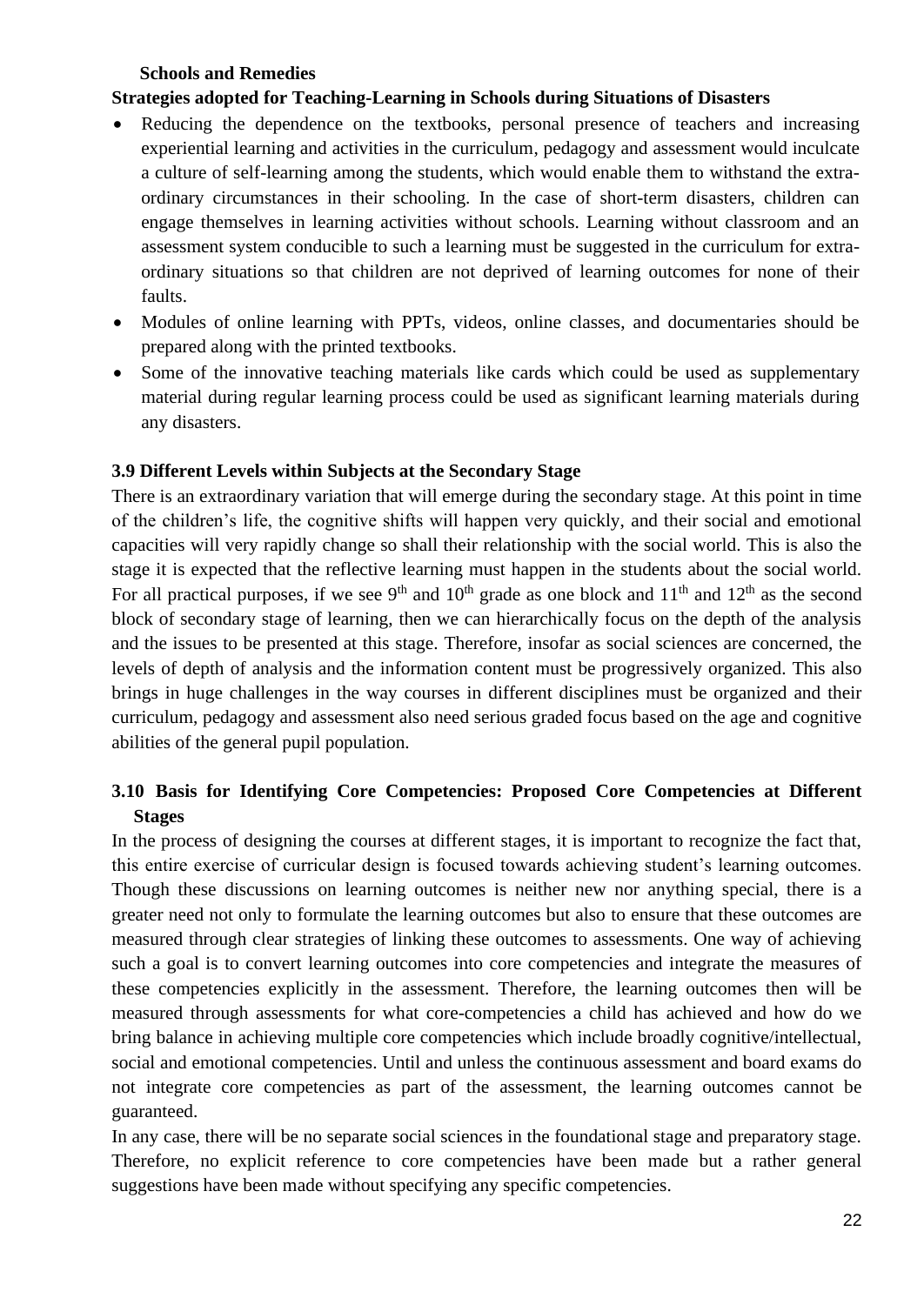While structuring the assessment for each chapter and for the semester, this assessment must explicitly consist of core competencies. These competencies can be cognitive or intellectual, social and emotional competencies. Cognitive competencies include competencies like oral & written communication, critical thinking, problem solving, argumentation and logical enquiry. Social skills would include things like team spirit, sharing responsibility in group, collaboration, and networking, interpersonal communication and so on. Finally self-directed or emotional competencies would be resilience, grit, curiosity and imagination, self-regulation and self-discipline, leadership and so on.

## **3.10.1 Middle Stage**

- This is the first stage of formal social science learning. At this stage, first curriculum design must state what is the total learning outcome expected for this entire stage and then break it into 6 semesters. Then each of this semester will have learning outcome for social sciences. It must be kept in mind that LOs are organized progressively from lower semester to higher semester. Each semester outcome is then distributed across chapters.
- Children should be able to identify different spheres of activity, different divisions and diversity of society around them and get acquaintance with them.
- Children will understand the inter-relation between different spheres of activities and appreciate the diversity, peaceful co-existence and social harmony.
- Children will be able to recognize the problem areas in different spheres of the society and analyze them. Children will be able to present their observations logically.
- Children will develop a sense of self-awareness and social awareness.
- Children will develop a sense of empathy, tolerance, care and responsibility towards fellow beings and people around them. They will develop a sense of national pride and patriotism, and positive thinking about Indian culture and cultural diversity.

### **3.10.2 Secondary stage:**

### **Classes 9 & 10**

- Children will learn about different disciplines of social science, what sort of knowledge social sciences are and how knowledge is produced in each of these disciplines. They will know essential contents of different disciplines. They will learn the importance of this disciplinary knowledge in the life of people.
- Children will be aware of and able to describe the differences between the Western and Indian terms crucial to describe and understand our society.
- Children will be aware of the larger identities and abstract structures like nation, state, constitution, administration, judiciary, social and economic institutions, national historiography and historical debates.
- Children will develop an ethical reasoning about the people and society. They will develop selfconfidence in expressing their thoughts.

# **Classes 11 & 12**

- Children will know essential theoretical debates and arguments in different disciplines and will be able to reflect upon the social realities in those lines.
- They will be acquainted with the conceptual vocabulary required to understand the disciplinary knowledge.
- They will develop critical reasoning regarding the social world, talk about the problems and become aware of current issues.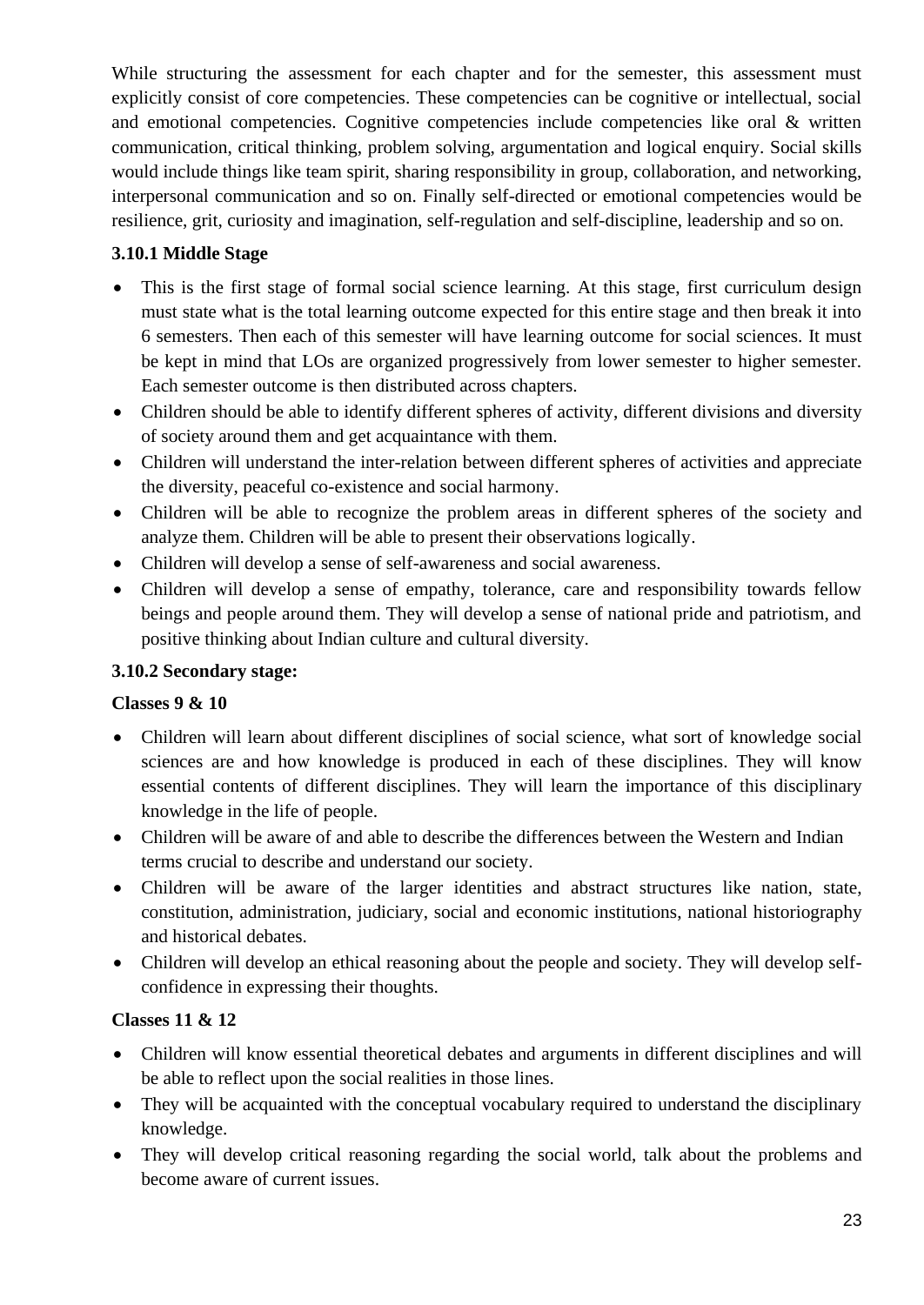- Children will be motivated to volunteer for social service. Children will be able to cognize interests and goals of their life.
- Children will develop capabilities of conflict resolution, problem solving, leadership, taking initiative, sense of social service, teamwork, decision making, and they will be prepared to pursue higher studies in social science.

#### **3.11 Time Allocation for Social Science in School Timetable**

Most important and key feature of the proposed model of NEP-2020 depends on how in each stage of the schooling, timetable will be allocated. There are lesser problems in preparing such timetables till middle stages. Though the emphasis is on no distinction between curricular and non-curricular activity, more significant place for physical health, yoga, art, music etc. needs to be kept seriously in the background while rationalizing the timetable. But it gets even trickier at the secondary stage. At this stage, depending on what constitutes core and optional, timetable must be rationalized for two issues. First being the daily routines of matching the choices of courses, outdoor learning, physical health, yoga, art, music etc. Secondly to rationalize the workload depending on the core and optional subjects and the student's minimum requirement to appear for board exams in each semester.

#### **3.12 Basic Guidelines for Curriculum Developers:**

- In this new framework, curriculum developers should first write broad competencies which include cognitive, social, emotional, and cultural, and then based on these competencies, overall learning outcomes through social sciences be first characterized for middle stage, 9th & 10th grade and finally 11th and 12th grade. These competencies must have integration of knowledge and skills (applications) based on the competencies and learning outcomes characterized. Then each of these competencies be reallocated semester wise. Once this matrix is prepared, then chapter wise allocation of textbook should be planned and once again the competency, learning outcome matrix for each chapter is worked out in greater detail. We should write broad competencies or overall learning through social sciences at this stage.
- In this approach, the idea of learning through textbook is organized as "near to far" or "concrete" to abstract", "practical learning to theoretical learning" or "experience to reasoning". Given this approach as described above characterizing cognitive, social, and emotional competencies which have integrated both knowledge and skill is a crucial step.
- For any curriculum developer, therefore central question of phenomenal importance will be how to write competencies and learning outcomes at each year, then how this matrix gets translated into development of lessons, pedagogy, and assessments for each grade. Curriculum development here is not just limited to textbook writing alone. Much before textbook, it involves development of a small sourcebook for teachers. Assuming that social science textbook contains 60-70 pages with roughly 10 chapters, then each chapter must be developed in detail in a source book. It must contain, what teachers should be doing to achieve the competencies and learning outcomes, how do these teachers achieve them and so on. In order to help the teachers in the pedagogic aspects the source book must contain case studies, experiences, watch videos, read lesson or story from some book, consult expert, talk to family members, go to mela and so on as series of activities. These activities must be central than the textbook material. Therefore, the sourcebook for teachers becomes central and inevitable.
- The same sourcebook must also contain the details of how to conduct assessment of the activities and the learning outcomes. It will have tasks like, writing field visit reports, discussing field visit experience, sharing experiences with seniors or juniors, oral presentations, public speech and so on. For all these assessments proposed, hardly text is available in the form of textbook to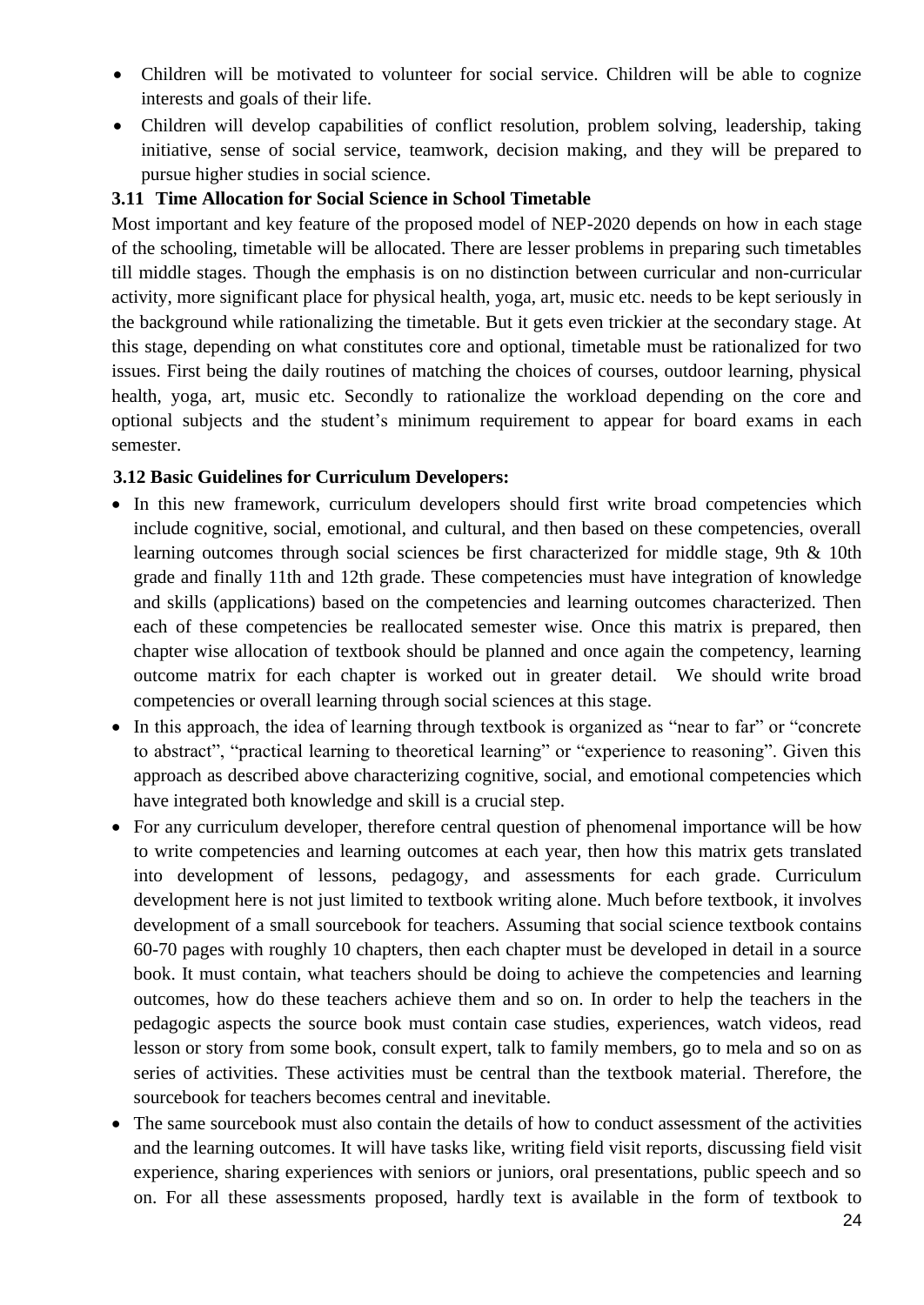reproduce. There could be supplementary cards, pictures etc., which could be helpful to assess the learning outcomes. These books may contain references and links to some books, blogs, video, and any contents in the digital platform including websites.

• The entire focus of curriculum, textbook pedagogy and assessment is a means to facilitate learning. In other words, the attempt of the curriculum developers must be on how child should learn to learn meta learning activity. In other words, the task of curriculum developers is not alone production of textbook but to build an environment with concrete usable source to make a teacher ready to teach and assess a student. This also means teachers also must participate in constant learning, monitoring, and evaluating process for themselves. Curriculum developers must keep these aspects in consideration while developing the curriculum in accordance with the new framework proposed here.

### **3.12.1 Stage wise considerations**

#### **3.12.1.1. Middle Stage**

- Involve teachers representing different types of schools like rural/urban, regional language/ English, in equal proportion with subject experts and education experts in preparing the curriculum.
- No rigid differentiation between different disciplines in the textbook. Choose relevant themes which relate to the experience of the children and cut across different disciplines and highlight the inter-relations between them. Different kinds of story or creative narrative style, comic or drama style and various dialogue situations etc., can be part of the format of the textbook content and same could also be used in pedagogy. All the disciplines should be given equal importance.
- Learning process at this stage substantially will be supported by the activities, therefore textbooks should be in simple language and condensed, so that it should not exceed 50 pages. However equal proportion of activities like site visit, tasks and projects, etc. should be suggested in appropriate places so that the local knowledge forms a significant part of the learning.
- It should be ensured that the achievement of core competencies happen through the curriculum.

#### **3**.**12.1.2 Secondary Stage**

- The schoolteachers along with experts in the respective field will be involved in preparation of curriculum.
- Textbooks should not be loaded with too much of information. Textbooks will be condensed, and they will provide selective topics of importance. Instead of introducing too many details about events, characters and ideas, focus will be on conveying the significance and relevance of them to the students.
- Curriculum will make provisions for field reports and project writing, visiting places, interacting with people to have experiential learning as a part of the curriculum and pedagogy.
- The concepts and debates must be selectively introduced in each lesson and an explanatory note and questions about them at the end of the lesson will be added so that students can develop abstract thinking and critical reasoning about the topic.
- It should be ensured that the achievement of core competencies happen through the curriculum.

#### **3.13. Teachers Training**

Teachers must be trained continuously and supported in many ways.

• First all the teachers must be trained before the implementation of NEP-2020 framework.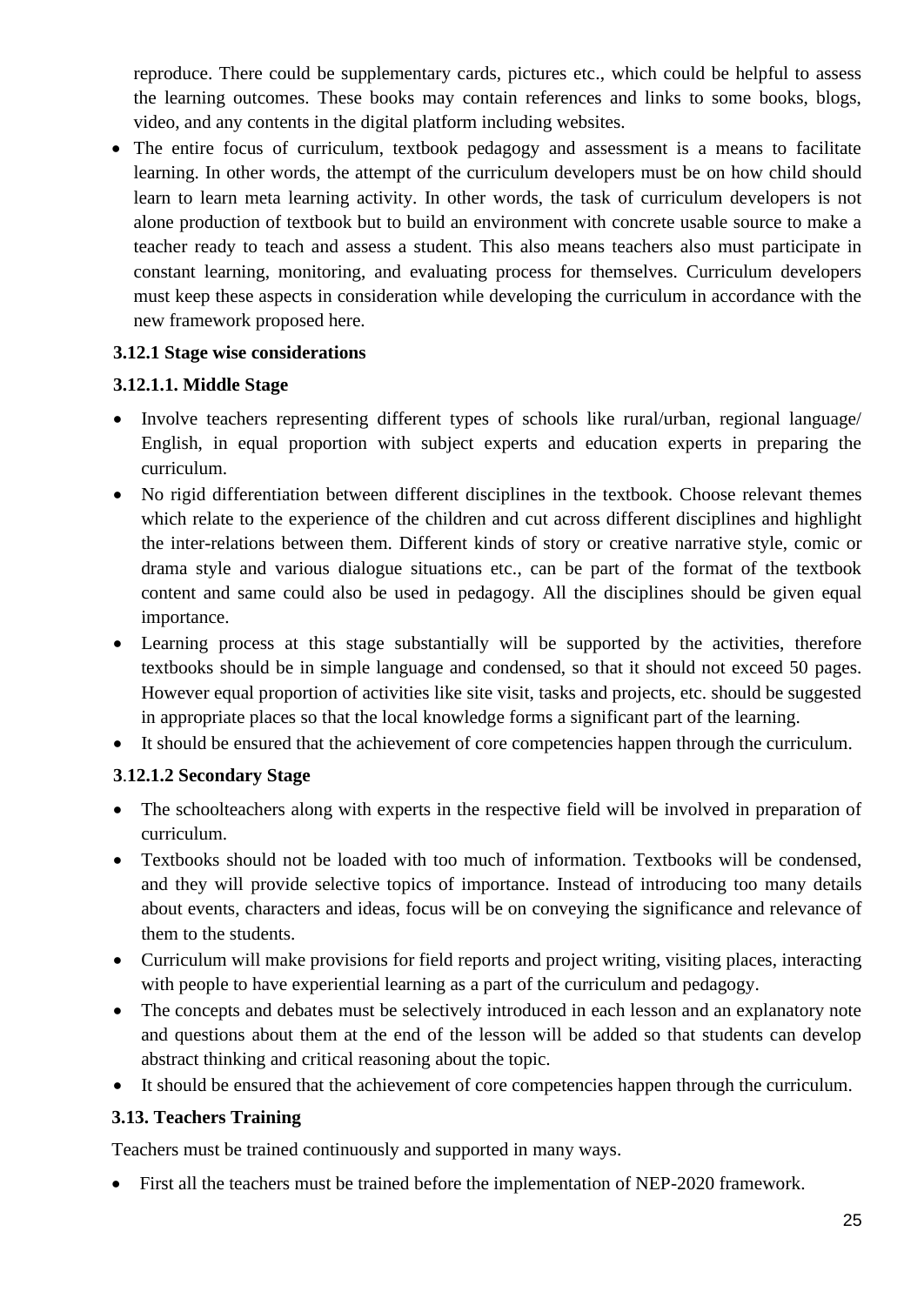- Second, teachers need a tool kit of material and series of orientation towards how to create teaching and assessment material using local resources in innovative and creative ways.
- Third, there has to be follow up training and orientation of teachers once in two or three years to share experience and make new corrections.
- Aforesaid needs are immediate requirements to implement NEP, the teacher training courses like MEd, BEd and DEd must be restructured to fulfil the needs of NEP-2020 requirement.
- Since the current attempt emphasizes on lot of involvement of activity-based learning, mathematical and logical thinking, engaging in critical enquiry based on the practical modes, creating innovative pedagogy and assessments, teacher training at various levels like DEd and BEd must also be reorganized on the same principles. In other words, teachers' trainers training must be activity based, least textbook dependent, more exploratory and trying to imbibe an attitude of being creative and innovative in pedagogy and assessment. Therefore, both DEd and BEd will have least classroom teaching and more analytical/reasoning-based learning.
- This new framework also demands that people from commerce stream must get entry into BEd which is not allowed in the universities at this point in time.
- In this entire exercise, what must be recognized is the simple idea that in this new framework, teacher will not be creating anything new. They must put all the material available around the child and facilitate children to use them. If need be, teachers can also build such material. Institutions must provide an enabling environment to preserve, sustain and promote conducive teaching learning environment which includes physical infrastructure. Planning the school exterior to suite the teaching and learning environment is crucial.
- Teachers must be trained in strategies for unlearning and relearning of the existing content. It must be kept in mind that these teachers must be engaged in discussions during their training period to understand the need for change of pedagogy and assessment and how to develop and assess the competencies.
- In urban and suburban environment, the time spent on gardening and other exterior activity must be made mandatory.
- Parents involvement in the early phases of the learning should be mandatory and must be integrated with pedagogy and assessment. Therefore, teachers must be trained to engage parents and SDMC efficiently not in the matters of administration and decision making but also for teaching and learning processes including getting their assistance in developing innovative modes of school level assessments.

#### **3.14. Implementation of the Recommendations on Social Science Education by Stakeholders**

Many suggestions that have emerged in stakeholder's survey and the available literature is pertaining to the relevance, nature of content, pedagogy, and assessment. Each of these issues have been incorporated in relevant sections of this position paper. The other recommendations on infrastructure and teachers training and other administrative issues will be added in the relevant parts on suggestions to various implementing agencies.

## **3.15. Approaches to inclusion for children from** *Socio-Economically Disadvantaged Groups (SEDGs):*

• Inclusion of SEDGs is one of the key aspects of the school education. Though there are definitive institutional structural and financial suggestions that could be thought of in this regard, those issues are out of the scope of the position paper. Within the limits of the curricular, following issue are of great importance.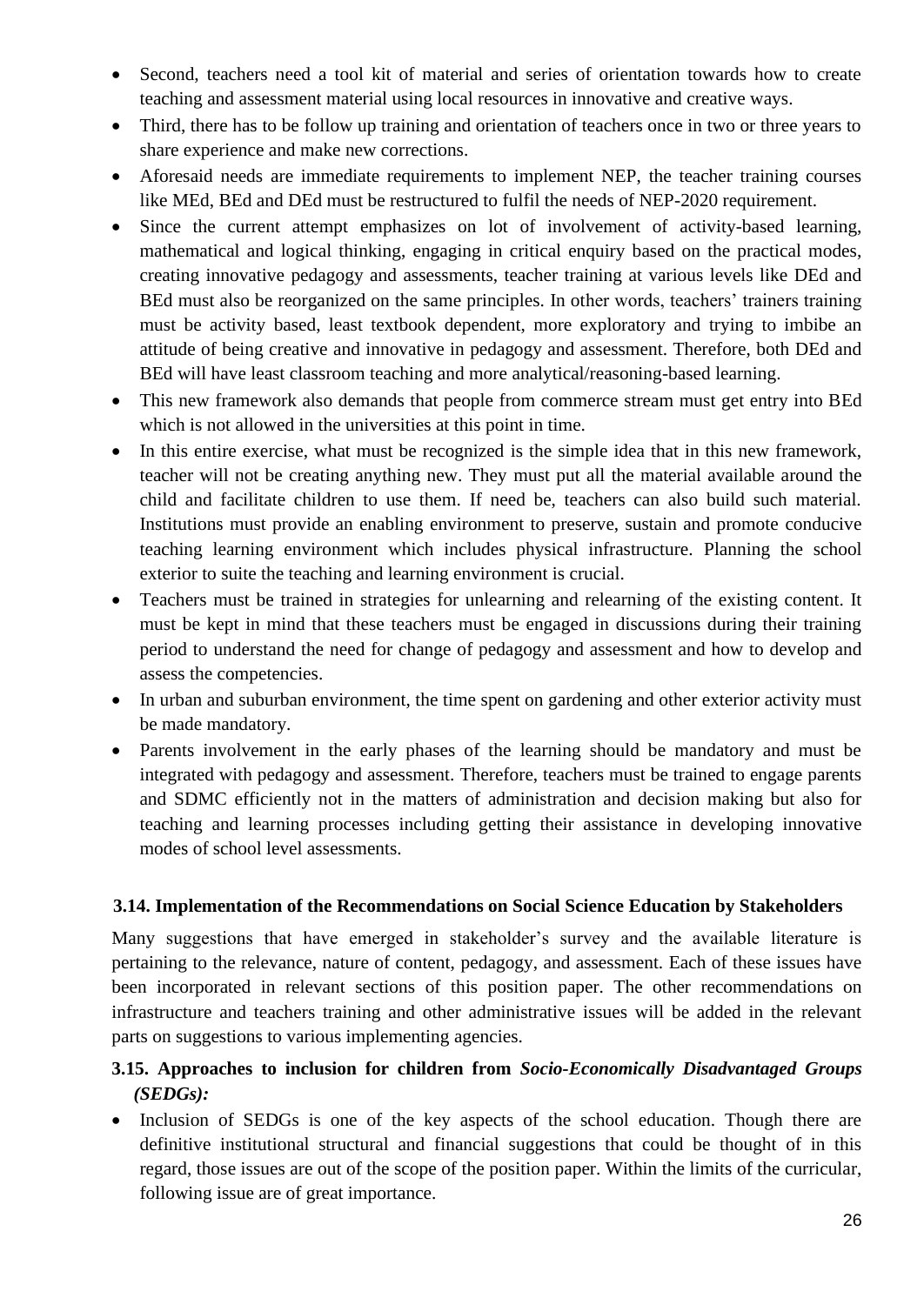• The current view of physically accommodating students inside the classroom might itself be a constraint for the inclusion of SEDGs. If the schooling system takes a flexible approach in this regard, school education can integrate laterally students to facilitate multiple pathways to learning involving both formal and non- formal education modes. Open and Distance Learning (ODL) Programs offered by the National Institute of Open Schooling (NIOS) and State Open Schools could be used as an important part of this inclusion. It also can accommodate students from different Gurukula of crafts and other traditional learning. This could also be used by creating a volunteer's network of teachers and other remedial teaching and counselling groups to bring in people in the remote areas where large part of SEDGs are located. It is in a way an approach to compensate the absence of students from "physical school". The products of this informal learning must be able to laterally join physical school as and when possible.

## **3.16. Involvement of Families and local communities in the teaching and learning of Social Science**

As a part of pedagogy and implementation strategy, it is essential to involve local communities, especially the parents, community organizations, traditional institutions like temples, *matha* and religious places. As a part of the pedagogy, the curriculum in Social Sciences will be predominantly experiential and activity based.

Children in the Foundational and Preparatory stages will have to be introduced to the local life, practices, professions, arts and crafts and historical sites and cultural events. Such learning will be impossible without the co-operation and participation of the local families, persons, communities, and institutions. We should form a local committee for education and deem the representatives to be co-teachers. Such a strategy will ensure the effective implementation of the new pedagogy.

When it comes to higher stages, observing and reflecting upon the local society will be one of the effective methods to acquire the higher level of knowledge and abstract structures and theories. Students will be taken out for field observation, assigned projects, given tasks which require interaction with diverse groups. The representatives of local families, communities will be informants as well as co-teachers for such an activity-based learning.

*As an implementation strategy in general:* As Dharampal's "The Beautiful Tree: Indigenous Indian Education in the Eighteenth Century" (2021) would convince us beyond questions, education in traditional India was a community enterprise, not a state sponsored programme. There were traditional institutions, ruling and rich families, village centers running schools and generating income from donations. To that matter, not only education system, but many other systems in India also were sustained due to community participation. Till today we have traditional institutions and community organizations to the length and breadth of India which patronize modern education institutions and related facilities like hostels, hospitals, etc. much more efficiently than the state itself. This is high time to realize this fact and focus on the following points:

- 1. Such traditional institutions have ready infrastructure for some of the state sponsored programmes like mid-day meal.
- 2. They can provide experts for teaching Indian knowledge system and traditions.
- 3. They can be involved in building infrastructure and transportation facilities.
- 4. They can support poor students, orphans and disabled students and motivate parents.
- 5. The modern educational institutions tend to create a rift between the local society and the educated persons. Due to the colonial prejudice about the Indian society that has become a legacy of modern education, educated people tend to develop aversion and an attitude of otherness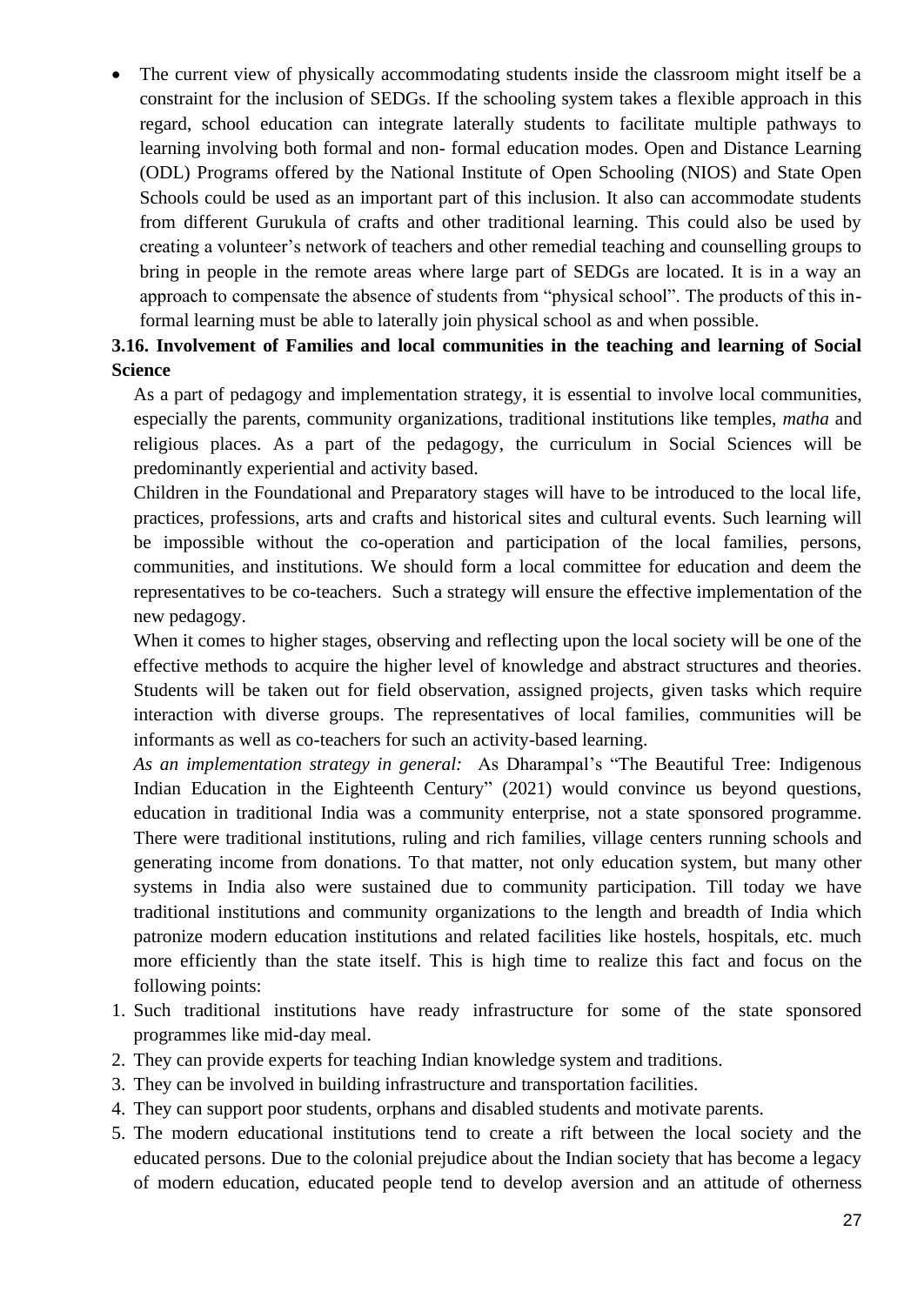towards his traditional society and see it as a hurdle to progress. Involvement of local families and communities will avoid that rift and create a sense of solidarity and belongingness among the educated towards their parents, elders, and community.

### **3.17. Collaboration of Various Agencies in the Implementation of Social Science Education**

Within the education domain, there are multiple agencies which are involved in implementation of this curriculum. Following is the brief sketch of what is expected.

- NCTE must coordinate with NCERT, DSERT and various universities which are involved in producing teachers training courses in order to bring their respective teacher's training agenda within the NEP framework. It is even more crucial for social sciences as it needs constant upgrading, removing stereotypes and biases which can slip into both syllabus and pedagogy during teacher's training.
- Pre-service and in-service teaching should be revamped in the view of what is being recommended via NEP.
- There has to be district, state and central level connecting infrastructure to help teachers for activities, models and project work for both pedagogy and assessment.
- DIETs, school complexes and various levels of schooling must be linked.
- A large variety of voluntary organizations, local institutions like mathas, temples, groups, community organizations can be involved in collaboration which will strengthen the local base and social cohesion in schooling.
- Such organizations and traditional institutions can also provide intellectual resources and collaborate in pedagogical aspects of social science learning. Voluntary organizations can provide research base to the effective implementation of the NEP through surveys, research, suggestions, and supervision.
- *Increasing quality of social science teaching and attracting bright people to social science teaching*: There are many reasons which appear to be a serious hurdle for social science education in India. First of all, most social science teachers also end up teaching subjects like literature and sciences and they are neither trained for it nor they will have sufficient time to teach and focus on social sciences. Second, the content overload of social science must be reduced so that social science teachers are not in constant pressure to complete syllabus. Third, social science teachers must not be assigned to non-academic duties, and they should not be under the regulatory attention of the SDMCs. They must be kept away from all non-academic duties including the midday meal, census work, election duty etc. Forth, there must be mechanism to attract the bright students to social sciences. Most often in the conversations pertaining to attracting bright young students to social sciences, the central idea will revolve around financial incentivization. But financial incentivization does not attract bright people to school teaching. There is a need to establish a respect and dignity of teaching profession at school level and this can only be achieved through building an ecosystem in the society which can warrant bright students' choice to join teaching profession at school level. Finally, there has to be a lateral entry to teaching profession which could attract many competent and bright people into teaching in schools. Such lateral entry schemes warrant establishment of institutional and legal frameworks. Each of these mechanisms must be backed up by flexible teacher training courses and certification possibilities for people who are passionate in teaching. Such framework will open a large pool of bright, passionate, committed teachers to join teaching from IT industry and NGO sector as well as highly qualified home makers etc.
- *lateral entry to teaching profession* Finally, there must be a lateral entry to teaching profession which could attract many competent and bright people into teaching in schools. Such lateral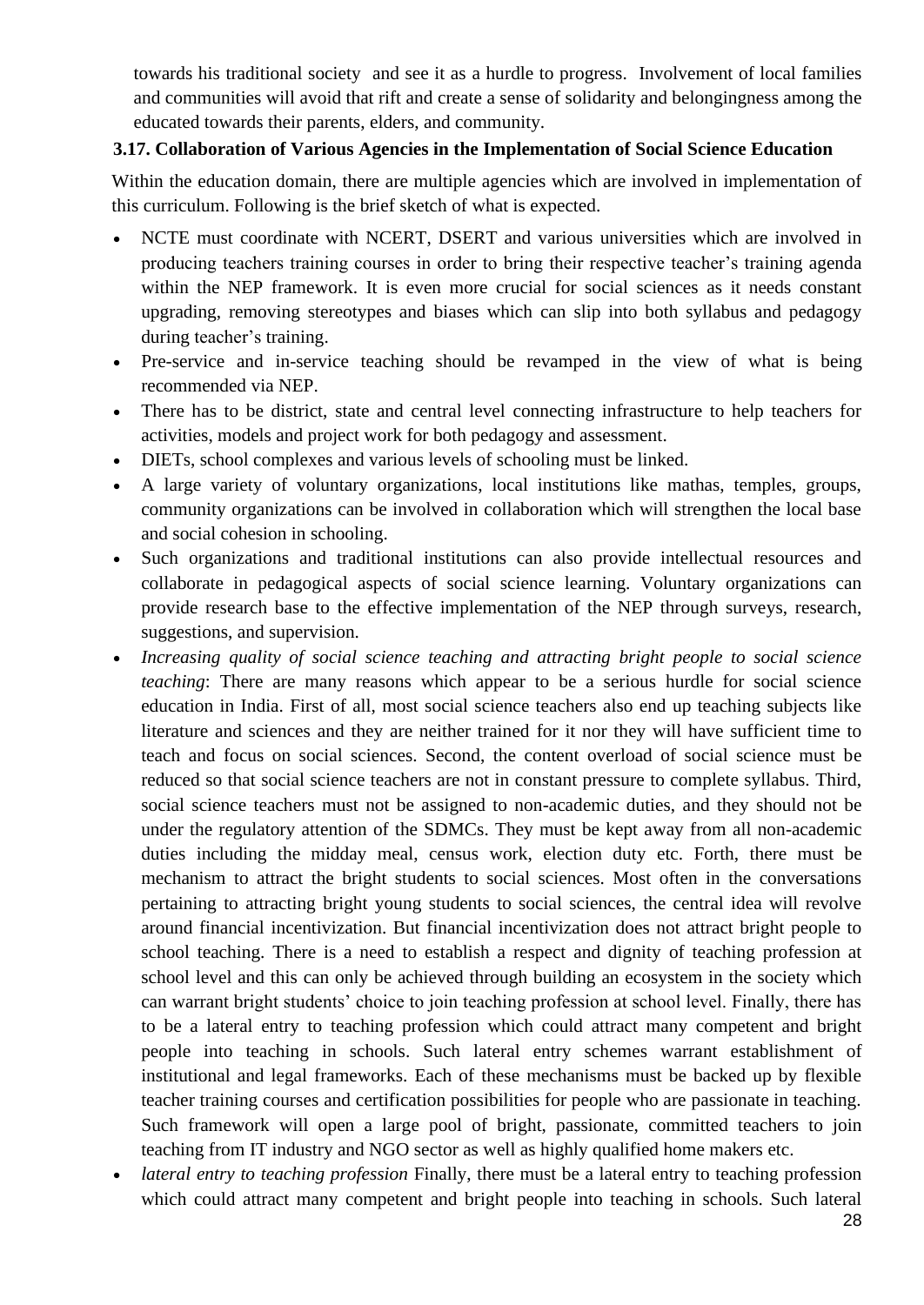entry schemes warrant establishment of institutional and legal frameworks. Each of these mechanisms must be backed up by flexible teacher training courses and certification possibilities for people who are passionate in teaching. Such framework will open a large pool of bright, passionate, committed teachers to join teaching from IT industry and NGO sector as well as highly qualified home makers etc.

### **3.18 Requisites for the Implementation**

- NEP 2020 requires complete revamping of the schooling infrastructure not only in nomenclature but in physical and structural terms.
- This model can work with only appropriate students to teachers' ratio. But this ratio is not only calculated in terms of total teachers and students but at school level it also needs to account for teachers' composition with respect to their expertise. If administration is unwilling for this radical change, it might lead to a disaster. There has to be serious commitments on investing on permanent teachers in various levels of schooling, which will demand huge financial investment by the government.
- At present the schoolteachers are assigned with several nonacademic duties by the government. Teachers are diverted considerably from teaching, updating and skill development connected with their profession. Teachers must not be allocated any other duties other than teaching.
- Strengthening school complexes is key in the implementation of this proposed curriculum framework. The NEP 2020 recommendation about 'School Complex Clusters' will be a useful system.
- Government can also think of closing down the schools with low admission and those with under equipment and divert the students through suitable transportation system to school complexes. This will cut down the expenses on schools and enhance quality education.

### **3.19. Specific Recommendations for the State/National Curriculum Frameworks**

State/national curriculum frameworks must seriously account for what has been recommended here. Some of the key issues that warrants attention are as follows.

- Expectations at foundations and preparatory stage from social sciences must be incorporated.
- Textbook should be evidence based, activity oriented, linking to experiences.
- Advanced planning is required to create reading resource for the implementation of the new curriculum. Writing school textbooks have to go hand in hand with preparation of source books for teachers.
- Along with the regular boards for preparation of the curriculum textbooks, there should be committees of experts to assist the process of designing the curriculum.
- Non-judgmental, non-adjectival, retaining the terms in original language as far as possible.
- In order to introduce the traditional Indian concepts at the secondary level, a committee of experts having a background of expertise on Indian traditions, classical languages and *comparative science of culture* should be formed. They should be involved in preparing the glossary with descriptions for teaching and writing textbooks. The members of the committee should also get involved in reviewing these textbooks.

### **3.20. Specific Recommendation for Board Examination and the Textbook at Secondary Stage:**

If the vision of NEP-2020 has to be fulfilled, it becomes extremely crucial to transform these aspirations of NEP into explicit recommendation for the board examinations at secondary level. The following would be broad examination structure around which curricular design must be planned.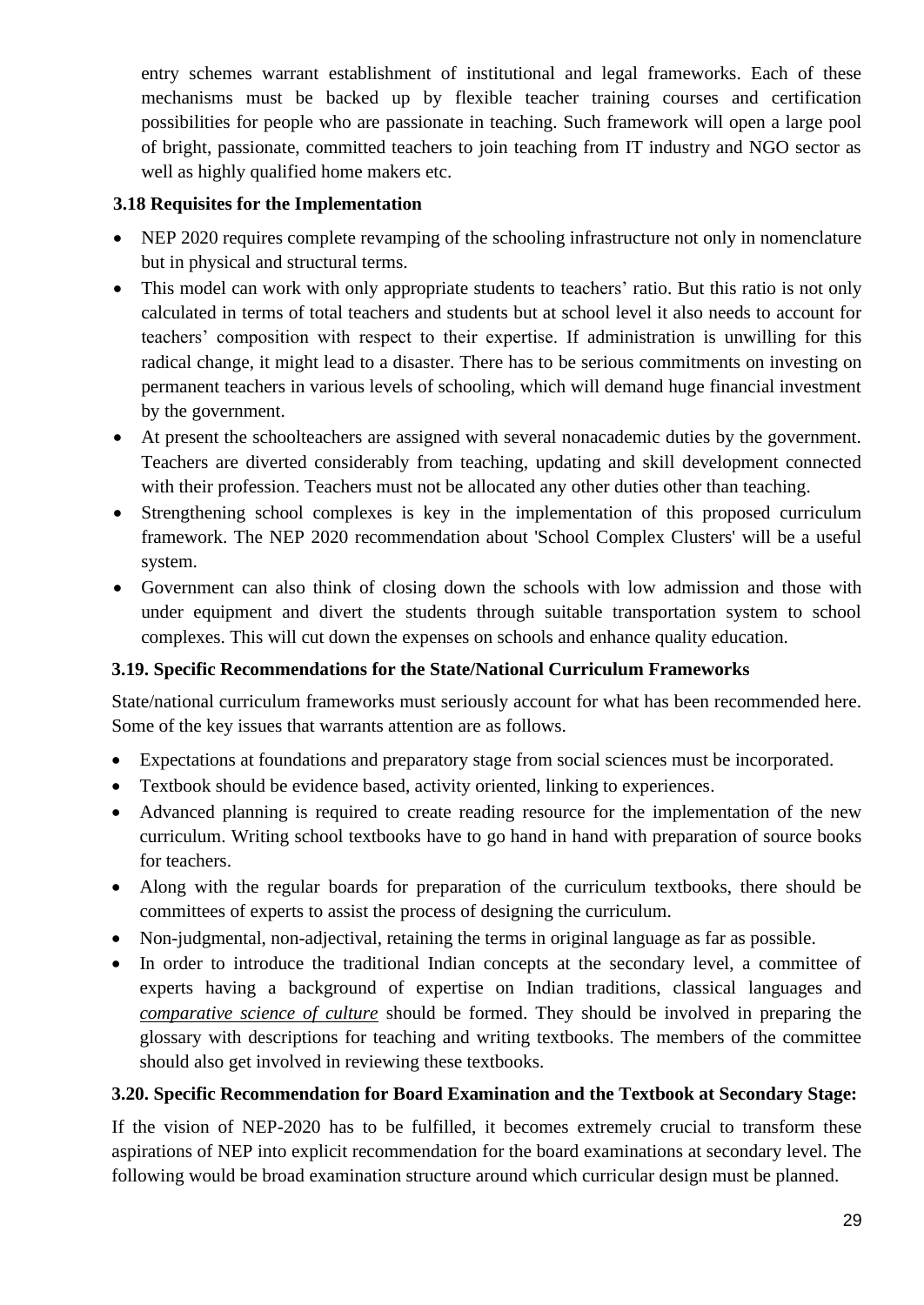NEP 2019 draft states the model as follows: "at least two semester board examinations in mathematics, two in science, one in Indian history, one in world history, one in knowledge of contemporary India, one in ethics and philosophy, one in economics, one in business/commerce, one in digital literacy / computational thinking, one in art, one in physical education, and two in vocational subjects. In addition, each student would be required to take three basic language board examinations that assess basic proficiency in the three-language formula, and at least one additional board examination in a language of India at the literature level".

Without deviating from the spirit of above proposal, a modified proposal is as follows:

- There will be two blocks of 4 semesters each in secondary education.  $9<sup>th</sup>$  and  $10<sup>th</sup>$  grade constitute the first block and  $11<sup>th</sup>$  and  $12<sup>th</sup>$  constitute the second block of secondary education.
- In the first block  $(9<sup>th</sup>$  and  $10<sup>th</sup>)$  they will take 2 languages, 1 mathematics, I social sciences general paper and 1 science along with any other course of their choice.
- For  $9<sup>th</sup>$  and  $10<sup>th</sup>$  there will be compulsory general social science textbook which introduces students to disciplinary understanding of sociology, anthropology, political science, history, economics, psychology, geography, and any other such social science subjects and each of these components will get adequate representation till  $10<sup>th</sup>$  grade. That means texts will teach all these disciplines combined as one textbook and one paper along with an introduction to the Constitution of India and elementary description of law.
- From  $11<sup>th</sup>$  grade to  $12<sup>th</sup>$  grade, student has to appear for language as compulsory course and 3 papers each semester in specializations. These specializations must be on different branches of social sciences, humanities, natural sciences, commerce and so on in order to facilitate the necessary deeper understanding of the disciplines. That means in this block of 4 semesters, a student is expected to take 12 papers in social sciences, across the disciplines, viz, sociology, anthropology, political science, history, economics, psychology, geography, journalism, communication and so on. That means one can take a combination of 3 disciplines and that student will have to appear for 4 board exams in each of these disciplines. Remaining papers could be interdisciplinary optionals, and they are dependent on availability of the subjects in the institutions.

### **3.21. The Development of Social Science Textbooks and Other Material Bilingually**

If the vision of NEP-2020 has to be fulfilled, the textbooks and the various activity material that needs to be developed must exist not in two languages, but in multiple languages. In case of Karnataka, this material must be developed in not just in English, Kannada and Hindi, it must also emphasize on languages like Tulu, Konkani, Arebhashe, Byari, Sanketi, Havyaka, Korada, Erava and also in Tamil, Malayalam, Urdu, Marawadi, Marathi and other languages depending upon the needs of the population.

#### **References/Sources**

- Balagangadhara, S.N. 1994. *The heathen in his blindness*, Asia, the West, and the dynamic of religion. Leiden: E.J. Brill
- Balagangadhara, S. N. 2012. *Reconceptualizing India Studies*. New Delhi: Oxford University Press
- Batra, P. Ed. 2010. *Social science learning in schools: Perspective and challenges*. Sage, New Delhi.
- Biggs, J. (1990,). *Asian students' approaches to learning: Implications for teaching overseas*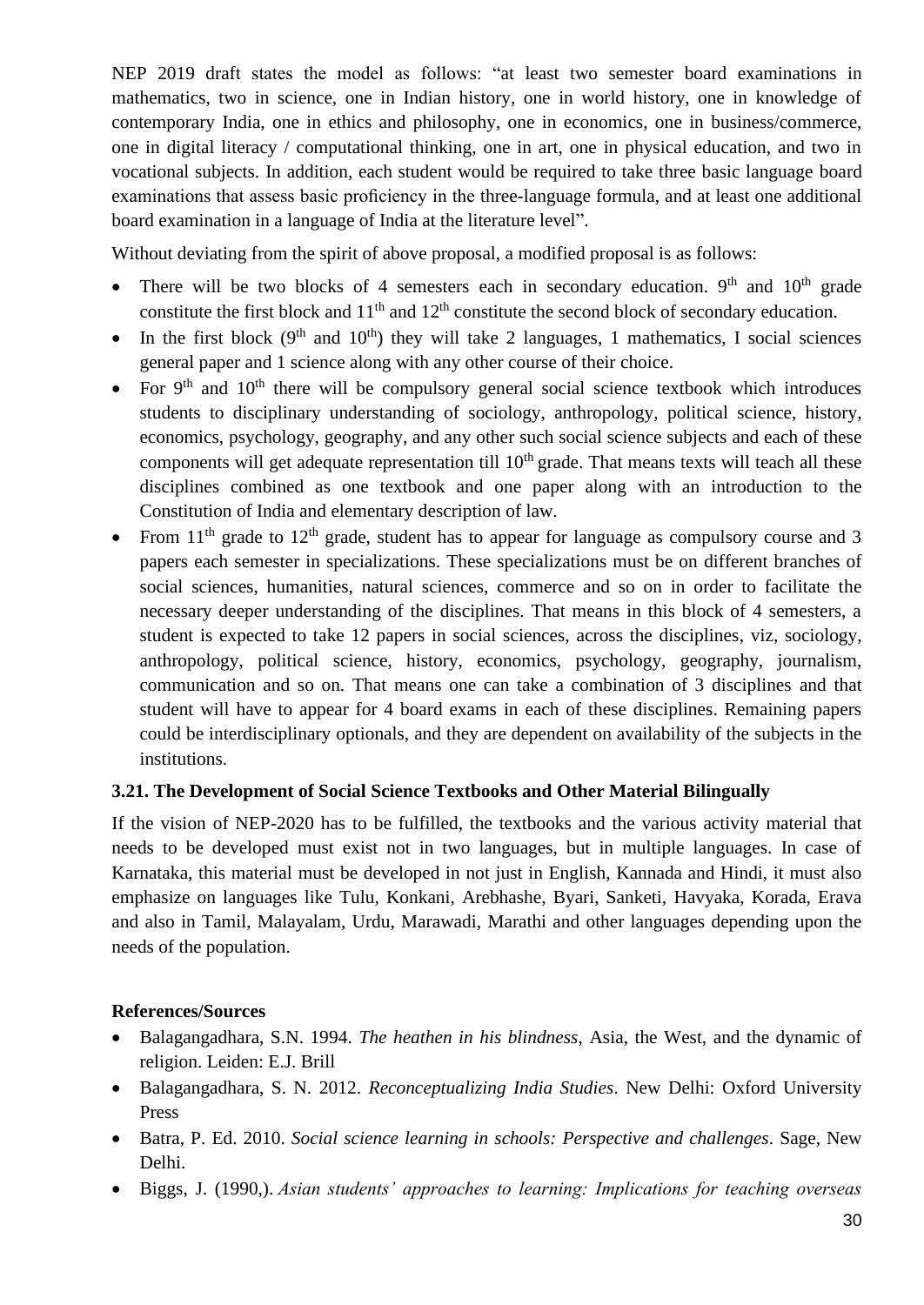*students.* Paper presented at the Eighth Australasian Learning and Language Conference, Queensland University of Technology, Brisbane, Australia

- Dahlin, B., & Watkins, D. (2000). The role of repetition in the processes of memorising and understanding: A comparison of the views of German and Chinese secondary school students in Hong Kong. *British Journal of Educational Psychology, 70*, 65-84.
- Dharampal, 2021.' *The Beautiful Tree: Indigenous Indian Education in the Eighteenth Century.* Rashtrotthana Sahitya, Bengaluru.
- Dhareshwar Vivek, 1998. Valorizing the Present: *Orientalism, Postcoloniality and the Human Sciences*. Culture Dynamics. 10(2): 211-231.
- Government of India. 1962. *Report of the Secondary Education Commission 1952-53, Ministry of Education,* Government of India, 5th Reprint, New Delhi: Government of India.
- Government of India. 2005. *Regulatory mechanisms for textbooks and parallel textbooks taught in schools outside the government system: A report*. New Delhi: Committee of the Central Advisory Board of Education, Ministry of Human Resource Development, Government of India.
- Hindustani Talimi Sangh, 1938. *Basic National Education: Report of the Zakir Husain Committee and the Detailed Syllabus with a foreward by Mahatma Gandhi*, 3rd Edition. Wardha: Hindustani Talimi Sangh (HTS).
- NCERT, 1970. *Education and National Development: Report of the Education Commission.* Vol. 2. Reprint Edition. New Delhi: National Council of Educational Research and Training).
- NCERT, 1982*. Status of Women through Curriculum: Elementary Teacher's Handbook*. National Council of Educational Research and Training, New Delhi.
- NCERT, 1986. *Evaluation of Textbooks from the Standpoint of National Integration: Guidelines.* National Council of Educational Research and Training, New Delhi.
- NCERT, 2000. *Some Aspects of Upper Primary Stage of Education in India: A Status Study* 1998. New Delhi: National Council of Educational Research and Training.
- NCERT, 2003. *Contemporary India: Textbook in Social Science for class X*. New Delhi: National Council of Educational Research and Training.
- NCERT, 2006a. *National Curriculum Framework 2005*. National Council of Educational Research and Training. New Delhi.
- NCERT 2006. *National Focus Group on Teaching of Social Science, Position Paper*. National Curriculum Framework 2005. National Council of Educational Research and Training. New Delhi.
- NCERT 2006. *National Focus Group on Curriculum, Syllabus and Textbooks, Position Paper*, National Curriculum Framework 2005. National Council of Educational Research and Training. New Delhi.
- NCERT 2006. *National Focus Group on Examination Reforms, Position Paper*, National Curriculum Framework 2005. National Council of Educational Research and Training. New Delhi.
- Po-Li, Tan. (2010). Towards a Culturally Sensitive and Deeper Understanding of "Rote Learning" and Memorisation of Adult Learners. *Journal of Studies in International Education*,  $XX(X)$ , 1–22
- Srinivasan, M.V. 2008a. Role of Government in School Curriculum: An Observation Note on Textbook Development Process in India. *Journal of Indian Education.* Vol. 34. No. 2. pp. 55– 70.
- Srinivasan, M.V. 2015. Reforming School Social Science Curriculum in India: Issues and Challenges. *Economic and Political Weekly*. Vol. 50. No. 42. pp. 52–58.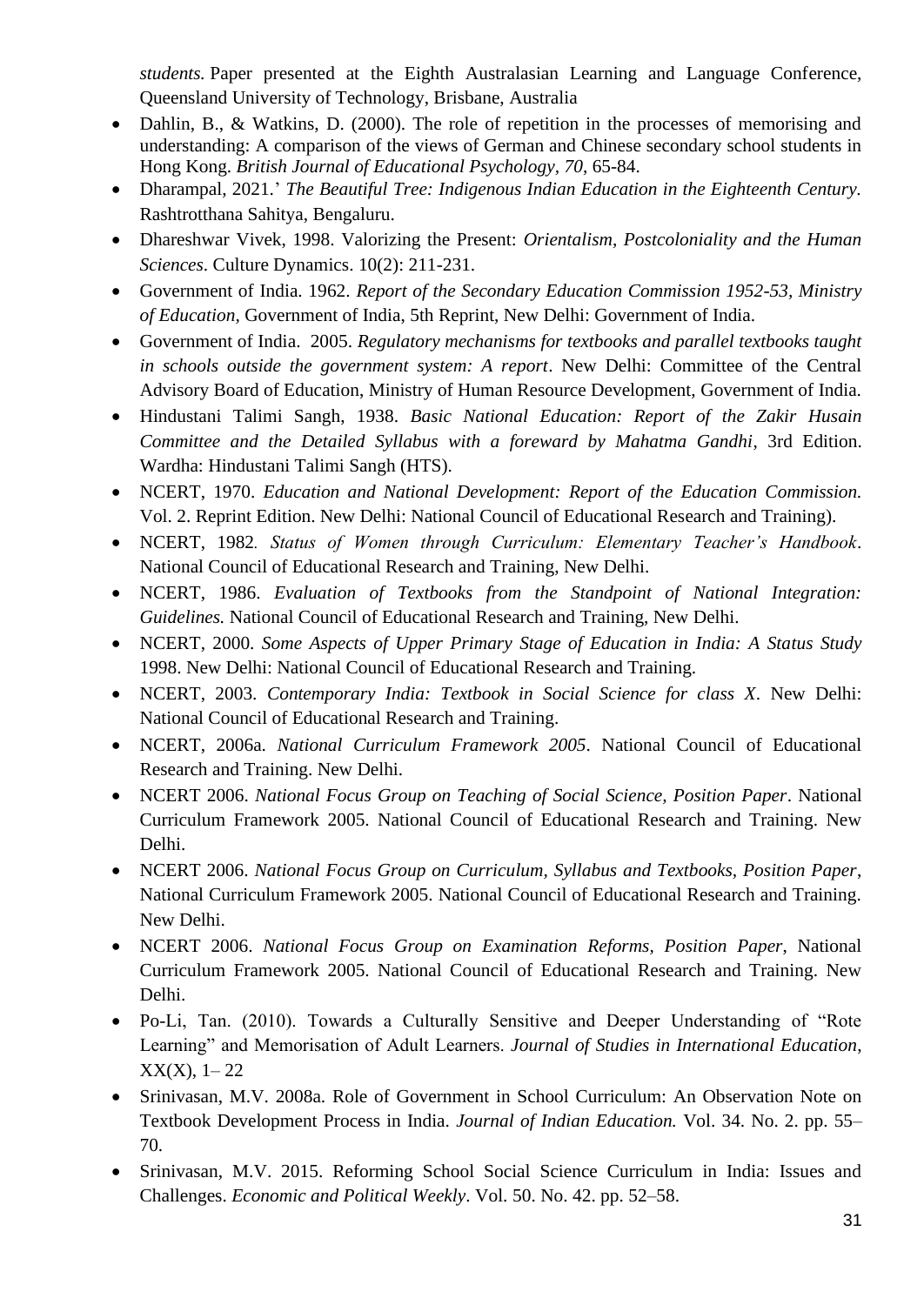- Srinivasan, M.V. 2019. Reforming School Social Science Curriculum in India: Issues and Challenges. *Economic and Political Weekly*. Vol. 50. No. 42. pp. 52–58.
- Watkins, D., & Reghi, M. (1991). The Asian-learner-as a rote-learner stereotype: Myth or reality? *Educational Psychology, 11*(1), 21-35.

#### **Annexures**

## **Annexure I: A Consolidated Report of the Interviews of the Stakeholders of Social Science Education**

The committee for preparation of Social Science Position Paper under NEP 2020 after going through the previous policies and reports related to this topic decided to conduct a sample survey in different parts of Karnataka to get feedback from the stakeholders of social science education, especially students, teachers, and parents. Schools representing different regions of the Karnataka State were chosen (See Table-1 and Table-2).

#### **Process of Consultations**

The consultation process involved a stratified random sampling approach with unstructured informal interviews. These consultations were spread across the geographical and various socioeconomic and linguistic populations of the state of Karnataka. A total of 11 districts, Shivamogga, Chikkamagalur, Uttara Kannada, Haveri, Gadag, Dakshina Kannada, Bidar, Yadagiri, Kalburgi, Mysore and Bangalore have been covered during this survey. Primary units of survey were, primary schools, high schools and PUC colleges. Each of these units are further stratified for Kannada Medium and English Medium institutions. These units were further categorized into Government, Aided, Unaided and Residential institutions. A total of 16 Kannada medium and 7 English medium primary schools, 18 Kannada medium and 13 English medium high schools and 8 Kannada medium and 1 English Medium PUC college were visited for the survey. A total of 1679 students, 96 teachers, 96 parents and another 27 different stakeholders like educationists, librarians and NGO people including teacher's trainers were consulted.

Following inquiries were made during the field work:

#### *Students*

- Do they understand, enjoy and find it relevant to study social science?
- Could they relate it to their experience? Learn from it?
- Are they critical of the content?
- Do they have any suggestion about curriculum, pedagogy and assessment?

#### *Teachers*

- Teaching pedagogy.
- Student response to this subject: are they attentive, inquisitive, any transformation in them?
- Are the teachers comfortable with the syllabus? What are their grievances?
- Suggestions about changes-reflections on alternative syllabus and learning.

#### *Parents*

- Their assessment of social studies, its relevance.
- Their expectations from the schooling.
- Their suggestions and expectations about social science.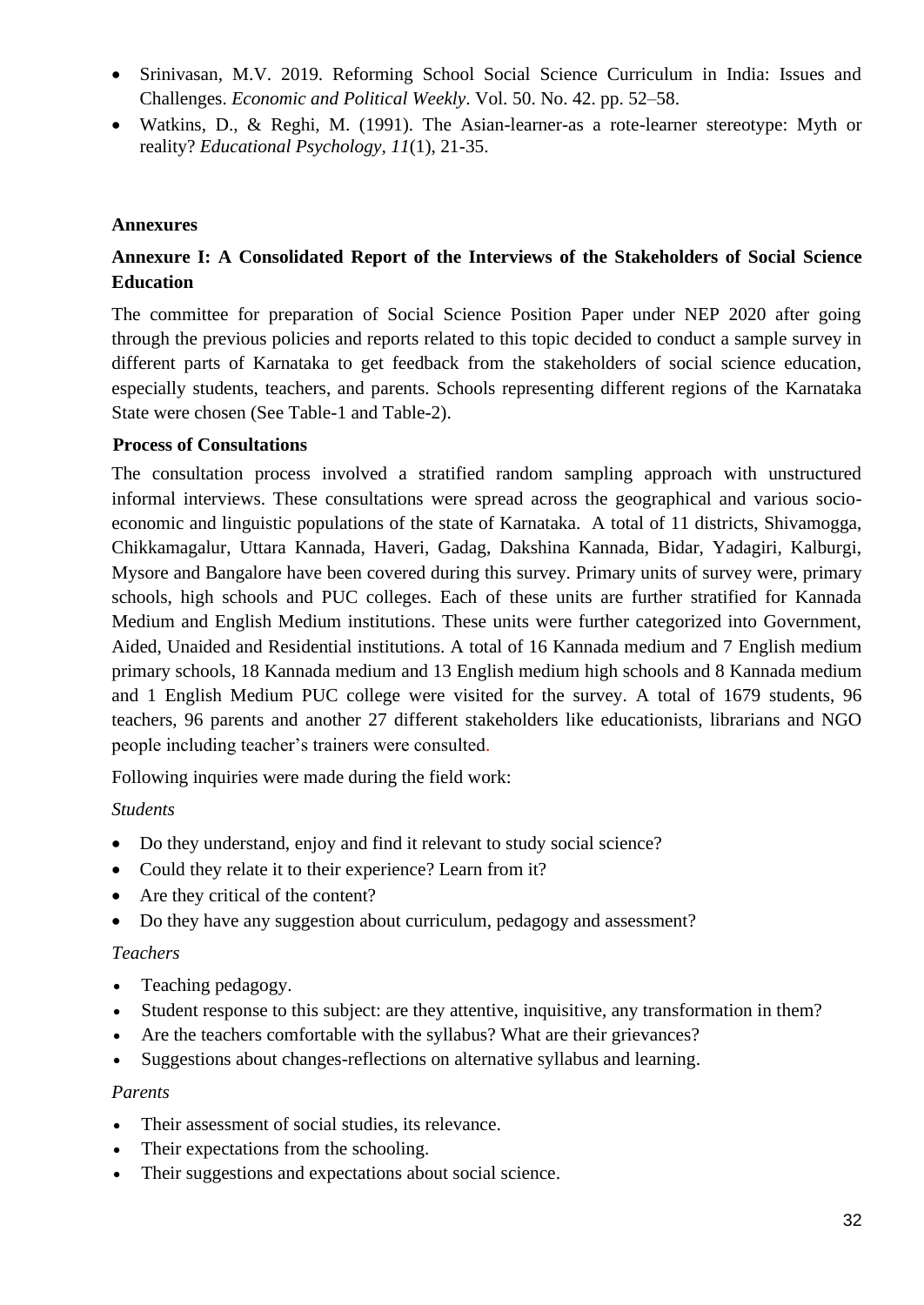### *Outcomes of the survey:*

The feedback from different classes of the consulted are consolidated and presented in following order to avoid repetitions and incorporate them into our position paper:

### I. *About Limitations of the existing curriculum and textbooks*

### I.1 *Feedback of Students*

- There is too much of history in the present curriculum. It is not interesting. It is better if political science, civics and economics are increased.
- Geography is interesting. History is difficult to remember because of the dates and names.
- It will be interesting if lessons about freedom fighters are included, and history will be interesting if taught as story.
- Since we are taught about constitution, fundamental rights, and duties we are made aware of our rights and duties.
- There are unrelated topics in the textbooks.
- Textbooks create an impression they are partial towards some religions and against some other religions.
- Textbooks do not teach to reflect about our society, but they provide decisions about our society.
- The textbooks do not help us understand our society. What takes place in our house is different than what textbooks say. Therefore, we could not raise questions about the textbooks.
- The solutions provided by the textbooks about social problems are not implementable.
- Social science lessons helps to form opinion about our society but not help us solve its problems.
- Social science texts create an impression that they are sensible, but in reality, the concepts do not become clear, they only create moral judgement.

### I.2 *Feedback from teachers about the limitations of the existing curriculum*

- Topics in Social Science are not complete and cohesive. They are unrelated.
- We are confused whether we must make student understand or make him remember the information. They must remember from the point of examination, but students do not understand them. After the examination they forget it.
- It is desirable that the size of texts is reduced. In some cases, there are 40 lessons. We have no time to teach them. History books consist of European history, Indian history, and Karnataka history together. Children are confused.
- Children do not show interest in history. They read it for the sake of examination.
- Sociology, economics and political science are not taught in 6th and 7th standards; therefore, students find them boring in the secondary schools. The content of social sciences in the secondary stage is more than any other subject.
- 6th standard textbook is partial to certain religions.
- More should be taught about our constitution, but the topics like constitutional amendments are hard to understand for 7th standard students.
- There is a gap between the social science lessons and the life experiences of the children, therefore they do not show interest in it.
- Social sciences are taught in classrooms as theory; therefore, students find it boring.
- There is a scarcity of subject teachers in primary schools. Therefore, we cannot do justice to teaching certain subjects.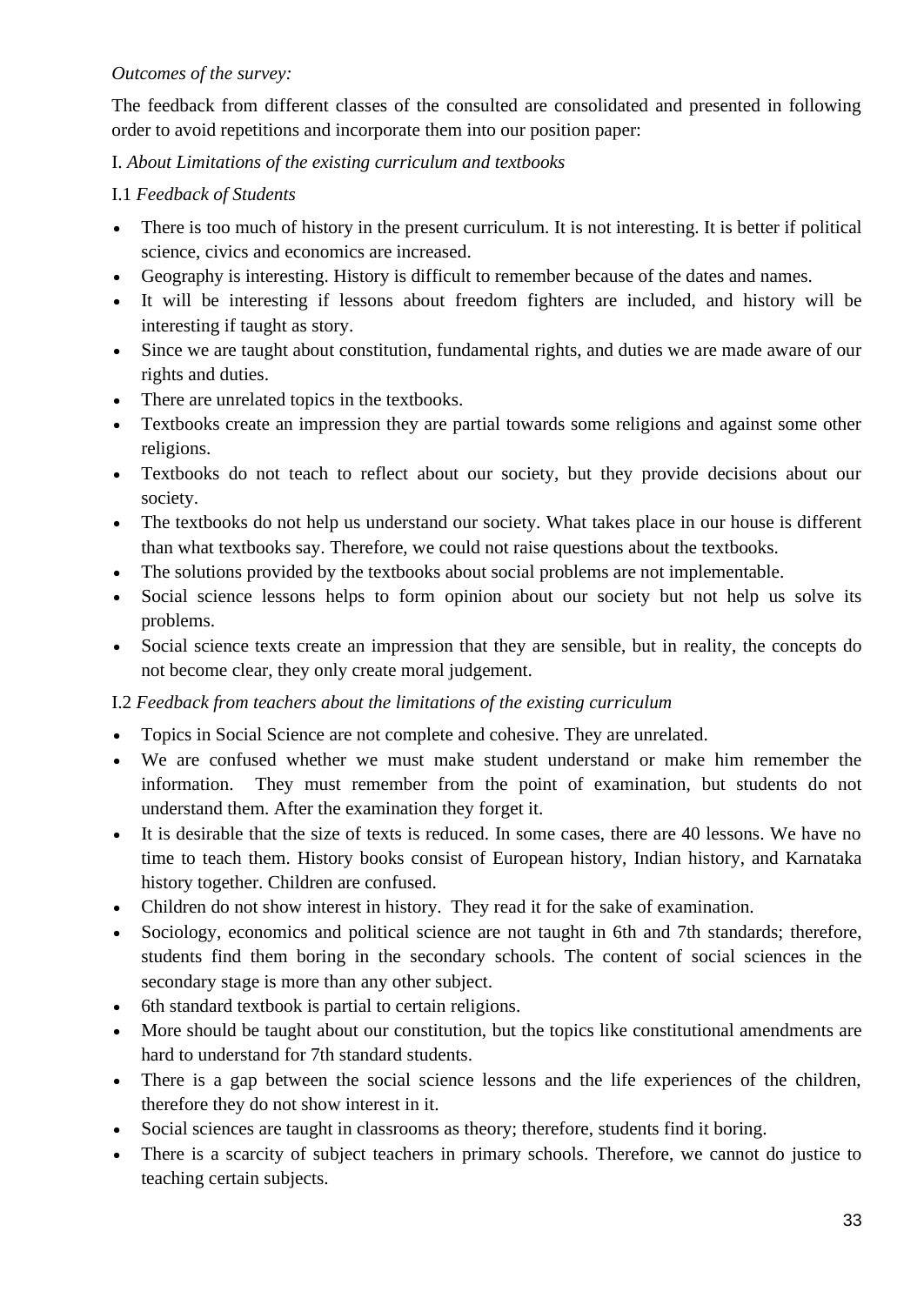- Recently teachers are overburdened with other duties. Therefore, they find it difficult to pay attention to teaching.
- Expectation from a teacher is to complete syllabus and carry out the works assigned to him.
- There is certain wrong information in the textbooks. Like, there was a scarcity of food during the Vedic period due to the sacrifices, or murti puje is a social evil, etc. These lines are not based on either sources or our experience. Such mistakes are not yet corrected.
- Christianity and Islam are repeatedly introduced to students in  $6<sup>th</sup>$  and  $7<sup>th</sup>$  standards, whereas even a short introduction to Hindu Dharma is not to be seen. However, the lessons on Bhakti as reform movement appear repeatedly. It gives the impression that textbook writers are against Hinduism.
- $\bullet$  8<sup>th</sup> standard textbooks are tougher than the 9<sup>th</sup> and 10 standard textbooks.

## I.3 *Feedback from the Parents:*

- Social sciences do not seem to teach how to live, how to conduct oneself in a society. The educated behave opposite to what is expected. They do not respect elders. Not only social sciences, but entire education system is like this.
- Social science is difficult subject for children. The lessons do not match with reality.
- Children are not in a position to implement what they learn in textbooks.
- Social science is but a book, it tells nothing about our society.
- History is uninteresting. What is the use of knowing what happened in past?
- Social science will not fulfill the need of employment for our children.
- Burden of textbooks are increasing but of no use.
- In our days social science was simple, now it is quite heavy.
- Historical events will help get marks in examination but useless to life.
- Children do not show interest in social science because they only learn about wars and invasions. It is of no use for them.
- Textbooks are exam centered and heavy to children.
- Textbooks should be planned according to the mental ability of the children.
- Children will find it easy to learn and comprehend if there is less content.
- Other subjects help to find jobs. But social science should teach how to live.

II. *Suggestions for improvement in the system:*

- Students should be taught initially about their family and society around them and to create awareness about their society.
- Students should be taught the subjects ranging from local to global. There should not be discriminations in NCERT and State syllabus.
- Texts should include good things from Ramayana, Mahabharata, Quran, Bible, etc. Shlokas should be taught in 1st and 2nd standards.
- It is better if we taught what we can learn from the historical personalities rather than teach about dates and names.
- Value education should be given importance.
- Children used to enjoy festivals and traditional practices before going to school, but now they have stopped enjoying. They should be taught about their culture and folklore.
- Social sciences should help us solve our problems.
- Even if one fails in examination, social sciences should be able to help him lead his life.
- Social sciences should be about what is happening in our society. They should not consist of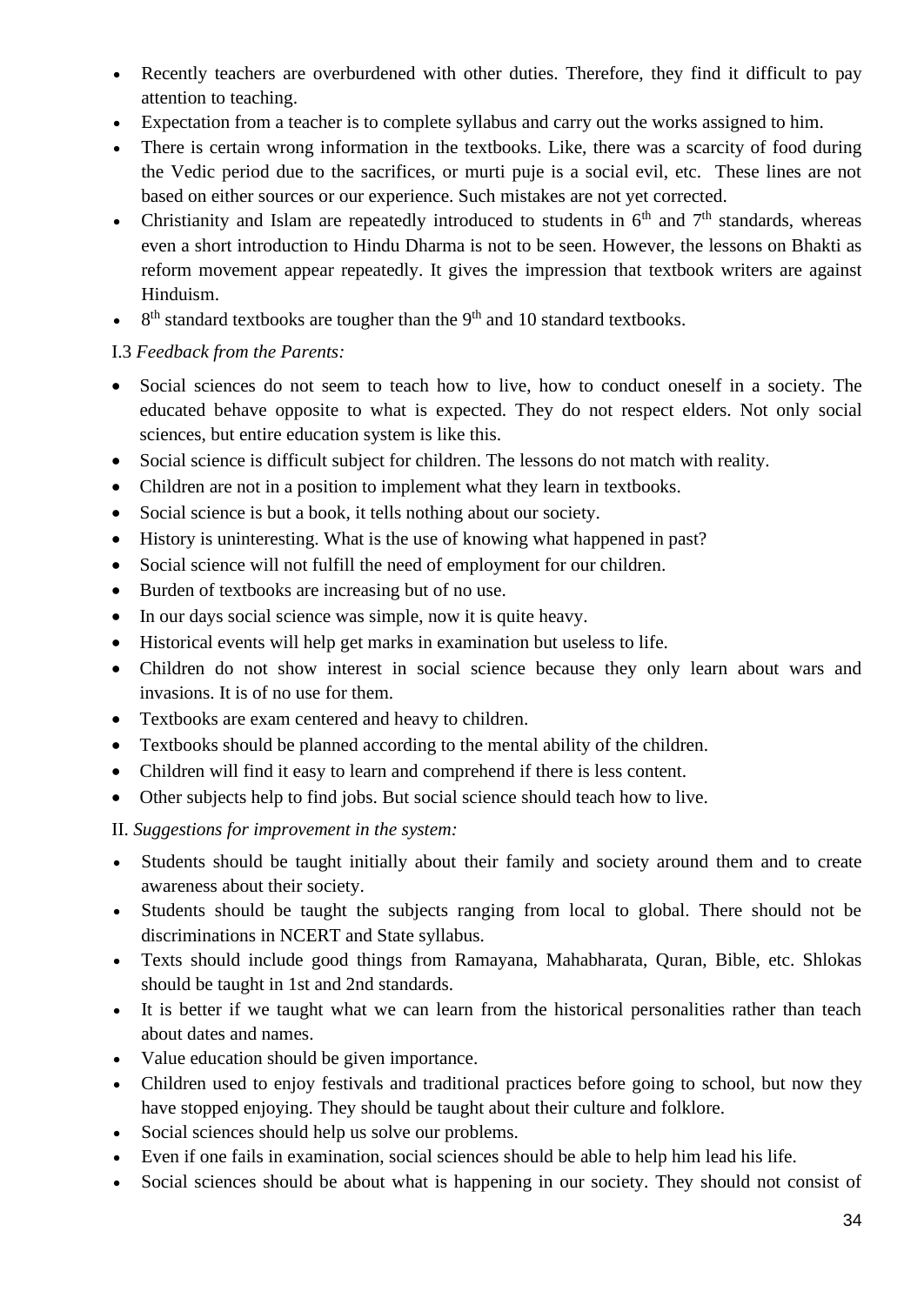imaginary things. Content should be less but practical.

• History does not generate a sense of pride about our nation. Instead, it generates negative attitude towards us.

## III. *Suggestions for improving pedagogy*:

- Need to include participation in activities in education. Students should be a part of teaching activity. At present only classroom teaching is the mode of teaching social sciences. Involve students in theatrical activities, use smart class, etc.
- Present education is examination centric. Priority should be on understanding the subject and learning how to implement it in life.
- Curriculum should be designed in such a way that it will provide employment to children in their specialized field.
- Children should be encouraged to think on their own.
- Arrange debates, group activities and individual activities so that child will learn to think differently.
- Skill based activities should be given to students. Skills in the field of interest are needed. But at present no guidance is provided for such teaching.
- Instead of management, consumer laws should be taught.
- There is a need to teach practical agriculture, it should be a part of curriculum.
- Students also should be introduced to market, trade, and management.

## IV. *Improvement in Assessment system:*

- 50% marks may be devoted for activities and rest of the 50% to be written exams. Reduce texts to their half size so that there will be time for implementing this system. Assessment should be based on children's understanding of the subject.
- There should be a committee to verify the marks given by the teachers which will consist of teachers from other schools, officials, parents.
- Written answers should be descriptive and in children's own language.
- There should be semester system in secondary education.

# V. *Teacher's training:*

- Teachers should be trained by respective subject experts, not by arranging general lectures.
- Training to teachers regarding the NEP is necessary.
- Teachers should be provided with activity based learning and practical training in pedagogy.

### VI. *Infrastructure:*

- Rural areas lack good buildings and classrooms.
- There is a lack of teachers in rural areas. Usually there are two or three teachers who teach all the subjects without having specialized knowledge in many of them.
- Skilled teachers in the fields of Yoga, Computer and Physical Education should be employed in every school.
- Government should provide extra grants to conduct practical and activity-based education.

VII. *Views of stake holders on Education and society, personality building, national integration, aspirations of the constitutions. Etc.*

- Education should give importance to moral values which can be taught through traditional stories like Panchatantra.
- Social science should help children to know about their family, village, and nation.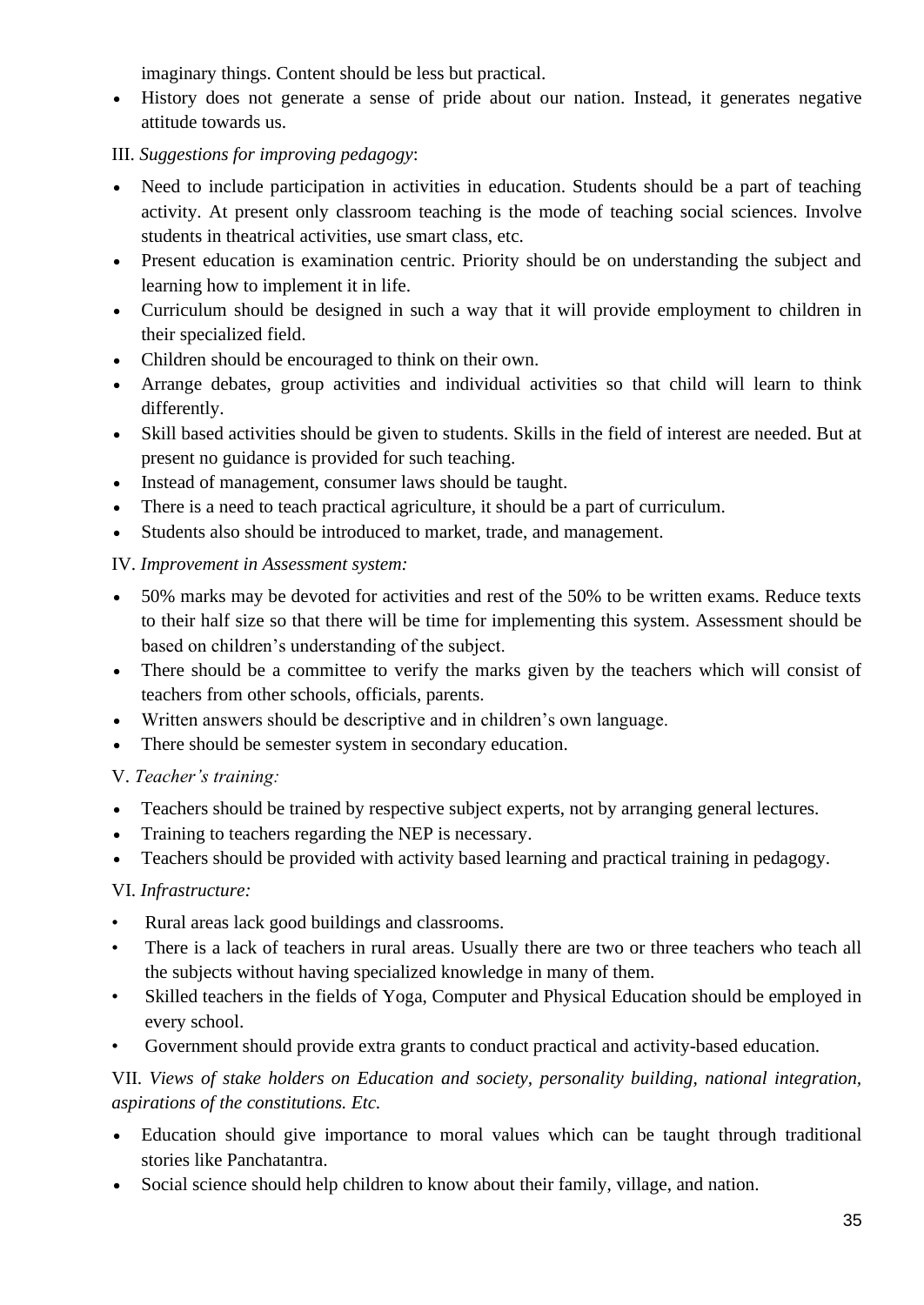- Children should be introduced to traditional practices and folklore so that they learn to enjoy them.
- Children should be taught about the festivals of all religions so that they know other religions also.
- Children should develop attachment to their nation, region, language, great personalities, freedom fighters, so that they develop patriotism.

| S. No          | <b>Interviewers</b>                               | <b>Schools</b>           | Govt.                        |                          | <b>Aided</b>             |                          | <b>Non-Aided</b>         |                              | <b>Residential</b>       |                          |                |
|----------------|---------------------------------------------------|--------------------------|------------------------------|--------------------------|--------------------------|--------------------------|--------------------------|------------------------------|--------------------------|--------------------------|----------------|
|                |                                                   |                          | Kan.                         | Eng.                     | Kan                      | Eng.                     | Kan.                     | Eng.                         | Kan                      | Eng.                     | <b>Total</b>   |
| 1              | Prof. Rajaram Hegde<br>(North Canara)             | Primary                  | $\mathbf{1}$                 | ÷,                       | ÷.                       | ÷,                       | $\bar{\phantom{a}}$      | $\overline{\phantom{a}}$     | $\blacksquare$           | $\blacksquare$           | $\mathbf{1}$   |
|                |                                                   | Secondary                | $\overline{\phantom{a}}$     | $\overline{\phantom{a}}$ | $\mathbf{1}$             | $\overline{\phantom{0}}$ | $\blacksquare$           | $\overline{\phantom{a}}$     | $\sim$                   | $\blacksquare$           | 1              |
|                |                                                   | P.U.C.                   | $\mathbf{1}$                 | $\overline{a}$           | $\blacksquare$           | $\overline{\phantom{0}}$ | $\overline{\phantom{a}}$ | $\overline{\phantom{a}}$     | $\overline{\phantom{a}}$ | $\blacksquare$           | $\mathbf{1}$   |
| $\overline{2}$ | Dr. A Shanmukha<br>(Shimoga and<br>Chikkamagalur) | Primary                  | $\overline{\phantom{a}}$     |                          |                          |                          | $\mathbf{1}$             |                              |                          |                          | 1              |
|                |                                                   | Secondary                | $\mathfrak{2}$               | L,                       | $\overline{2}$           | $\overline{a}$           | ÷.                       | 3                            | $\overline{c}$           | $\overline{a}$           | 09             |
|                |                                                   | P.U.C.                   | ÷,                           | $\overline{\phantom{a}}$ | ٠                        | $\overline{\phantom{0}}$ | $\blacksquare$           | $\overline{\phantom{a}}$     | $\sim$                   | $\blacksquare$           | $\Omega$       |
| 3              | Dr. Shankarappa<br>N.S. (Mysore and<br>Bidar).    | Primary                  | $\mathfrak{2}$               | $\overline{a}$           | ÷                        | $\overline{\phantom{0}}$ | ÷                        | 1                            | $\blacksquare$           | $\overline{a}$           | 3              |
|                |                                                   | Secondary                | $\overline{2}$               | 1                        | ٠                        | ÷,                       | 1                        | $\mathbf{1}$                 | ÷,                       | ÷                        | 5              |
|                |                                                   | P.U.C.                   | $\mathbf{1}$                 | $\overline{a}$           | $\overline{\phantom{a}}$ | $\overline{\phantom{0}}$ | $\overline{\phantom{a}}$ | $\blacksquare$               | $\overline{\phantom{a}}$ | $\blacksquare$           | $\mathbf{1}$   |
| $\overline{4}$ | Dr. Lakshman<br>M.Pujar (Haveri)                  | Primary                  | 5                            | $\overline{a}$           | $\overline{2}$           | $\overline{a}$           | $\sim$                   | 3                            | $\blacksquare$           | $\overline{a}$           | 10             |
|                |                                                   | Secondary                | ÷,                           | $\overline{a}$           | $\overline{3}$           | ÷,                       | $\omega$                 | $\overline{3}$               | $\blacksquare$           | $\sim$                   | 6              |
|                |                                                   | P.U.C.                   | $\overline{\phantom{a}}$     | $\overline{a}$           | 5                        | $\mathbf{1}$             | $\mathbf{1}$             | $\blacksquare$               | $\overline{\phantom{a}}$ | $\overline{\phantom{a}}$ | 7              |
| 5              | Dr. Chandrashekhar<br>Damle (South<br>Canara)     | Primary                  | $\overline{c}$               | $\overline{a}$           | $\blacksquare$           | $\overline{a}$           | $\sim$                   | 2                            | $\sim$                   | $\overline{a}$           | 4              |
|                |                                                   | Secondary                | $\overline{2}$               | ÷,                       | ٠                        | $\overline{\phantom{0}}$ | ÷.                       | $\overline{2}$               | $\blacksquare$           | $\sim$                   | $\overline{4}$ |
|                |                                                   | P.U.C.                   | $\overline{a}$               | L,                       | ٠                        | $\overline{\phantom{0}}$ | $\blacksquare$           | $\overline{\phantom{a}}$     | $\blacksquare$           | $\blacksquare$           | $\overline{a}$ |
| 6              | Dr. Veena E.<br>(Gadag)                           | Primary                  | 3                            | $\overline{a}$           | ÷                        | $\overline{\phantom{0}}$ | $\blacksquare$           | $\blacksquare$               | $\blacksquare$           | $\overline{a}$           | 3              |
|                |                                                   | Secondary                | 3                            | $\overline{a}$           | ÷.                       | $\overline{2}$           | $\overline{a}$           | $\overline{a}$               | $\blacksquare$           | $\overline{a}$           | 5              |
|                |                                                   | P.U.C.                   | $\blacksquare$               | $\overline{a}$           | $\mathbf{1}$             | $\overline{\phantom{0}}$ | $\overline{\phantom{a}}$ | $\qquad \qquad \blacksquare$ | $\overline{\phantom{a}}$ | $\overline{\phantom{a}}$ | $\mathbf{1}$   |
| $\tau$         | Dr. Ravindra Jain<br>(Yadgiri and<br>Kalburgi)    | Primary                  | $\qquad \qquad \blacksquare$ | $\overline{a}$           | ÷,                       | $\overline{\phantom{0}}$ | $\overline{\phantom{a}}$ | $\mathbf{1}$                 | $\overline{\phantom{a}}$ | $\blacksquare$           | 1              |
|                |                                                   | Secondary                | ÷,                           | $\overline{a}$           | $\overline{\phantom{0}}$ | $\overline{\phantom{0}}$ | $\overline{\phantom{a}}$ | $\mathbf{1}$                 | $\blacksquare$           | $\overline{\phantom{a}}$ | $\mathbf{1}$   |
|                |                                                   | P.U.C.                   | $\overline{a}$               | ÷,                       | ÷.                       | $\overline{a}$           | $\sim$                   | $\blacksquare$               | $\blacksquare$           | $\overline{\phantom{a}}$ | $\overline{a}$ |
| <b>Total</b>   |                                                   | $\overline{\phantom{0}}$ | 24                           | 1                        | 14                       | 3                        | 3                        | 17                           | $\overline{c}$           |                          | 64             |

**Table 1: Profile of Interviewed Schools**

#### **Table 2: Profile of the Respondents interviewed**

| S. No    | <b>Interviewers</b>         | <b>Students</b> | <b>Teachers</b> | Parents | Librarians |
|----------|-----------------------------|-----------------|-----------------|---------|------------|
|          | Prof. Rajaram Hegde         | 50              | h               | 10      |            |
| $\gamma$ | Dr. Shanmukha A.            | 540             | 16              | 20      |            |
| 3        | Dr, Shankarappa N.S.        | 39              | 10              |         |            |
|          | Dr. Lakshman M. Pujar       | 200             | 30              | 20      |            |
|          | Dr. Chandrashekhar<br>Damle | 40              | 16              | 30      |            |
| b.       | Dr. Veena E.                | 750             | 12              | 10      |            |